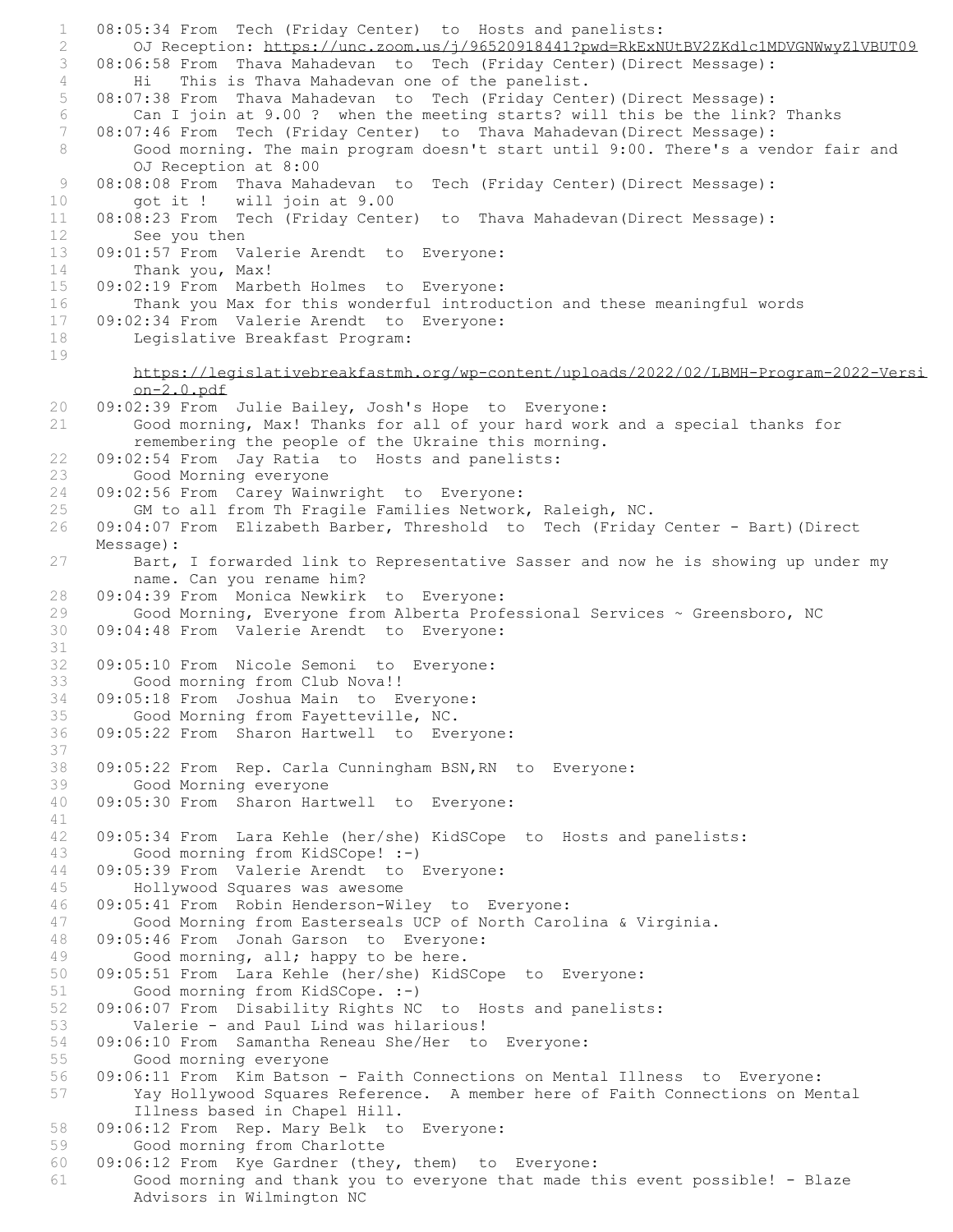62 09:06:18 From Damon Seils he/him to Everyone: 63 Good morning from Carrboro! 64 09:06:27 From Kathleen Ferguson to Everyone: 65 Good Morning from Hillsborough and Triangle J Council of Governments 66 09:06:35 From Shenika Allen to Everyone: 67 Good morning, Max! Thank you so much for everything you do! 68 09:06:37 From Mallory Lane to Hosts and panelists: 69 Good morning! NCSU MSW student graduating in May! 70 09:06:41 From Kimberly Godwin to Hosts and panelists: 71 Good morning from NC Occupational Therapy Association! 72 09:06:43 From Dr. Marianne Mitchell, FCMI to Everyone: 73 Good Morning from Faith Connections on Mental Illness! 74 09:06:48 From Sharon Hartwell to Everyone:<br>75 988 rollout1 988 rollout1 76 09:07:03 From Marbeth Holmes to Everyone: 77 Love our NASW-NC 78 09:07:04 From Alicia Kaplan to Everyone: 79 80 09:07:07 From karen chapple to Everyone: 81 Good morning from Coastal Horizons and Treatment Accountability for Safer Communities and Our Children's Place! 82 09:07:07 From Valerie Arendt to Everyone: 83 Thank you all! www.naswnc.org/ 84 09:07:11 From Sharon Hartwell to Everyone: 85 86 09:07:12 From Bob Crayton to Everyone: 87 It's heartbreaking to see this tragedy play out for so many people who are stuck in Ukraine right now., and we send our prayers for their safety and for their well being. 88 09:07:15 From Denise to Hosts and panelists: 89 Goodmorning everyone from UNCW! 90 09:07:18 From Amy Fowler to Hosts and panelists: 91 Good morning from Chapel Hill! 92 09:07:20 From Shannon Dowler to Everyone: 93 Good morning from Madison County, NC! (NC Medicaid CMO)<br>94 09:07:21 From Kristin Pearson - TROSA to Everyone: 09:07:21 From Kristin Pearson - TROSA to Everyone: 95 96 09:07:22 From Kimberly Godwin to Everyone: 97 Good morning from North Carolina Occupational Therapy Association! www.ncota.org 98 09:07:25 From Alexis Green to Everyone: 99 100 09:07:28 From Susan Perkins (she/her) NCAMFT to Everyone: 101 102 09:07:32 From Will Duncan to Everyone: 103 104 09:07:33 From Julie Bailey, Josh's Hope to Everyone:<br>105 Thank you NASW-NC and UNC Friday Center!! Thank you NASW-NC and UNC Friday Center!! 106 09:07:37 From Jeff Nieman (he/him) to Everyone: 107<br>108 09:07:39 From Shenika Allen to Everyone: 109 Thank you so much from NAMI Durham. 110 09:07:42 From Jonah Garson to Everyone: 111 112 09:07:44 From Jane Crowder to Everyone: 113 Good morning from Threshold Durham and Lincoln Community Health Center! 114 09:07:44 From Martha Turner-Quest to Hosts and panelists:<br>115 Thank you NSWNC! Thank you NSWNC! 116 09:07:50 From Denise to Everyone:<br>117 Goodmorning everyone from UNCW! Goodmorning everyone from UNCW! 118 09:07:56 From Garry Crites-NAMI North Carolina to Everyone:<br>119 600d morning from NAMI North Carolina. Good morning from NAMI North Carolina. 120 09:07:56 From Marbeth Holmes to Everyone: 121 LOL Pants?? 122 09:07:58 From Rae Marsh to Hosts and panelists: 123 Good morning, from Wake County Public School System, School Based Mental Health 124 09:08:04 From Kay Castillo to Everyone: 125 Love your honesty, Senator!!! 126 09:08:09 From Duncan Munn to Everyone: 127 Strong support to all of you and your work Monarch, and Club Horizon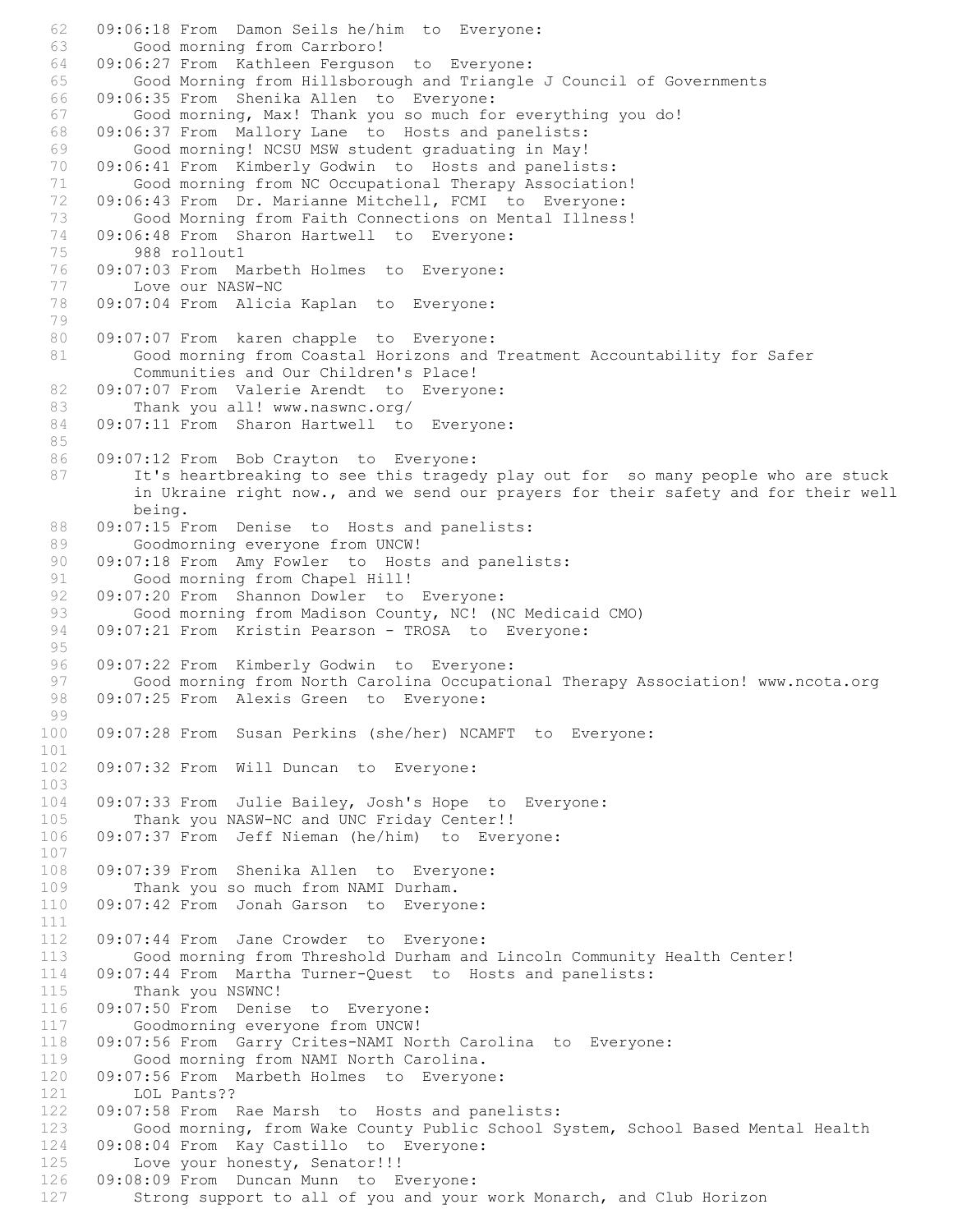128 09:08:21 From Valerie Arendt to Everyone: 129 YES! Social workers!! 130 09:08:30 From Maximilian Shafir to Everyone:<br>131 Yay to social workers Yay to social workers 132 09:08:33 From RenC)e Price to Everyone: 133 Thank you, to everyone, for your concern and involvement.<br>134 09:08:33 From Sharon Hartwell to Everyone: 09:08:33 From Sharon Hartwell to Everyone: 135 136 09:08:38 From Kathy Eden to Hosts and panelists: 137 138 09:08:40 From Yesenia Howell, Monarch to Everyone: 139 Good morning to all from Monarch! 140 09:08:45 From Alicia Kaplan to Everyone: 141 142 09:08:47 From Jeff Phillips to Hosts and panelists: 143 Good Morning Everyone from Concord, NCb&Jeff Phillips, Chief Operations Officer with Covenant Case Management Services, LLC. - Jeff.phillips@covenantcms.com -(980) 284-1639 144 09:08:52 From Valerie Arendt to Everyone: 145 Legislative Breakfast program and agenda: 146 https://legislativebreakfastmh.org/wp-content/uploads/2022/02/LBMH-Program-2022-Versi on-2.0.pdf 147 09:09:00 From Nicole Semoni to Everyone: 148<br>149 09:09:50 From Amy Dickey to Everyone: 150 Good Morning! Mental Health America of Central Carolinas is very happy to be here. 151 09:09:52 From Disability Rights NC to Hosts and panelists: 152 :&Love and support to Ukraine and Ukrainian people.:& 153 09:09:54 From Valerie Arendt to Everyone: 154 Thank you for your voice and service! 155 09:10:06 From Alicia Kaplan to Everyone: 156 Yes, thank you for all you do! 157 09:10:19 From Disability Rights NC to Hosts and panelists: 158 Thank you so very much for all your support, legislators.<br>159 09:10:25 From Felicia Dunston -Threshold to Evervone: 09:10:25 From Felicia Dunston -Threshold to Everyone: 160 Good morning to all from Threshold Clubhouse. 161 09:10:40 From Julie Bailey, Josh's Hope to Everyone: 162 Good morning from Josh's Hope! 163 09:11:25 From Ashley Burns to Everyone: 164 Good morning!! 165 09:11:33 From Julie Bailey, Josh's Hope to Everyone: 166 Good morning, Karen! 167 09:11:33 From Nicole Semoni to Everyone: 168 169 09:11:43 From Maximilian Shafir to Everyone: Thank you so much Sen. Woodard for being an awesome Emcee 171 09:11:50 From Marbeth Holmes to Everyone: 172 Congratulations Rep. Insko<br>173 09:11:55 From Shenika Allen 09:11:55 From Shenika Allen to Everyone: 174 Good morning, Karen. 175 09:11:57 From Bob Crayton to Everyone: 176 CONGRATULATIONS, Rep. Verla Inskob<br>177 09:12:01 From Deby Dihoff to Everyo 09:12:01 From Deby Dihoff to Everyone: 178 So nice to see such great involvement from so many - Faith Connections on Mental Illness. Go Verla!! 179 09:12:01 From Gail Pruett to Everyone: 180 Congratulations, Representative Insko! You are so deserving of this award. 181 09:12:10 From Rep. Rachel Hunt to Everyone: 182 Congratulations my friend Rep. Insko!!<br>183 09:12:14 From Shenika Allen to Everyone 09:12:14 From Shenika Allen to Everyone: 184 Thank you so much Sen. Woodard. We appreciate you.<br>185 09:12:34 From Jamie DeMent Holcomb to Evervone: 185 09:12:34 From Jamie DeMent Holcomb to Everyone: Congratulations, Verla! You are a champion! 187 09:12:41 From Dick Chady to Everyone: 188 Congratulations on your many years of dedicated leadership in the field, Verla! 189 09:12:47 From karen chapple to Everyone:<br>190 Congratulations Rep. Insko and you will Congratulations Rep. Insko and you will be missed!! 191 09:12:51 From Jonah Garson to Everyone: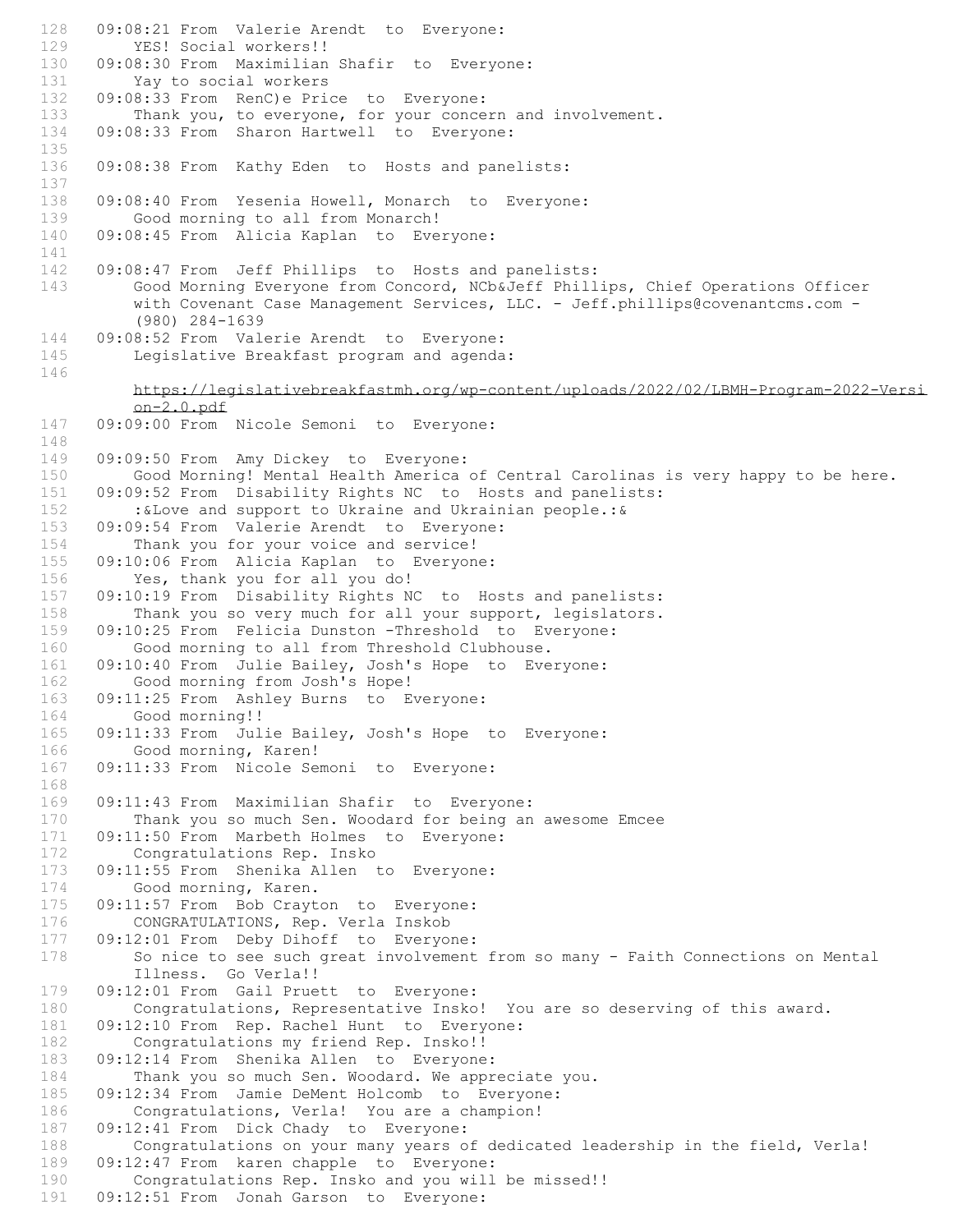192 Thank you, Verla.<br>193 09:12:55 From Barbar 09:12:55 From Barbara Foushee (she/her) to Hosts and panelists: 194 Congratulations Rep. Insko!<br>195 09:12:57 From Carev Wainwright 09:12:57 From Carey Wainwright to Everyone: 196 Congratulations Rep. Insko and thank you. 197 09:13:06 From Nicole Semoni to Everyone: 198 Congratulations Representative Insko!! You have been amazing in everything you do! Thank you for your voice! 199 09:13:10 From Anita Daniels to Everyone: 200 So great to see you Representative Insko. I remember my days of serving with you in Orange County as the executive director of the United Way. Congratulations, and thank you for your service! 201 09:13:12 From Rep. Carla Cunningham BSN, RN to Everyone:<br>202 Well deserved Rep. Insko- Thank you so much for your s Well deserved Rep. Insko- Thank you so much for your service. Congratulations to you! 203 09:13:22 From Julie Bailey, Josh's Hope to Everyone: 204 Well-deserved, Verla! Thank you for your many years of service and dedication to assisting people who live with a mental health diagnosis and other fragile conditions. 205 09:13:27 From Lara Kehle (her/she) KidSCope to Everyone: 206 Congratulations, Verla! So well deserved! Thank you for all that you do and have done. 207 09:13:48 From Thava Mahadevan to Hosts and panelists: 208 THANK YOU VERLA !!!! 209 09:14:06 From Joy.Futrell to Everyone: 210 Thank you for your passion and dedication to our work Rep Insko! 211 09:14:07 From RenC)e Price to Everyone: 212 Verla is AWESOME! 213 09:14:09 From Maximilian Shafir to Everyone: 214 Thank you Verla for everything youve done and continue to do 215 09:14:14 From Julie Bailey, Josh's Hope to Everyone: 216 So true! Verla has always been accessible!! 217 09:14:24 From Rep. Mary Belk to Everyone: 218 Congratulations Verla! You are the embodiment of a true public servant! 219 09:14:28 From Sue Ann Forrest - Trillium Health Resources to Everyone: 220 Congratulations. Rep. Insko! 221 09:14:37 From Jonah Garson to Everyone: 222 Indeed she has. 223 09:14:37 From Jeff Phillips to Hosts and panelists: 224 Congrats Rep. Insko!! A true role model for advocacy and leadership!! 225 09:14:59 From Cindy Wheeler to Everyone: 226 Rep. Insko is the epitome of an informed, passionate leader! Congratulations and thank you for your incredible service to those who needed your voice in the Legislature! 227 09:15:03 From Alice Lutz, Triangle Family Services to Everyone: 228 Congratulations and well deserved !!! 229 09:15:10 From Amy Fowler to Hosts and panelists:<br>230 Thanks Rep Verla Insko for all you have done fo Thanks Rep Verla Insko for all you have done for our community! 231 09:15:23 From Floyd McKissick Jr to Hosts and panelists: 232 Congratulations Verla ( Representative Insko )you have earned and deserve this significant honor and recognition !!! Youre the Best my friend. 233 09:15:26 From Shenika Allen to Everyone: 234 Congratulations!! Rep Insko she deserved that award! 235 09:15:38 From Will Duncan to Everyone: 236 Congratulations and well deserved Rep. Insko! 237 09:15:39 From pat to Hosts and panelists: 238 Congrats to Rep. Insko!<br>239 09:15:46 From Lily Viola 09:15:46 From Lily Viola to Hosts and panelists: 240 Hi. Congrats to all! I don't see another email link for anything. Do I just stay here until 12pm? 241 09:16:02 From Samantha Reneau She/Her to Everyone:<br>242 Congratulations. Congratulations. 243 09:16:11 From Ashley Burns to Everyone: 244 congrats!<br>245 09:16:11 From 09:16:11 From Tech (Friday Center) to Lily Viola and all panelists: 246 Yes. This is the main session. 247 09:16:16 From Jeff Barnhart to Everyone: 248 Congratulations to my long time friend Verla! Well deserved!<br>249 09:16:19 From Jodi Farley to Hosts and panelists: 09:16:19 From Jodi Farley to Hosts and panelists: 250 Congratulations Rep. Insko!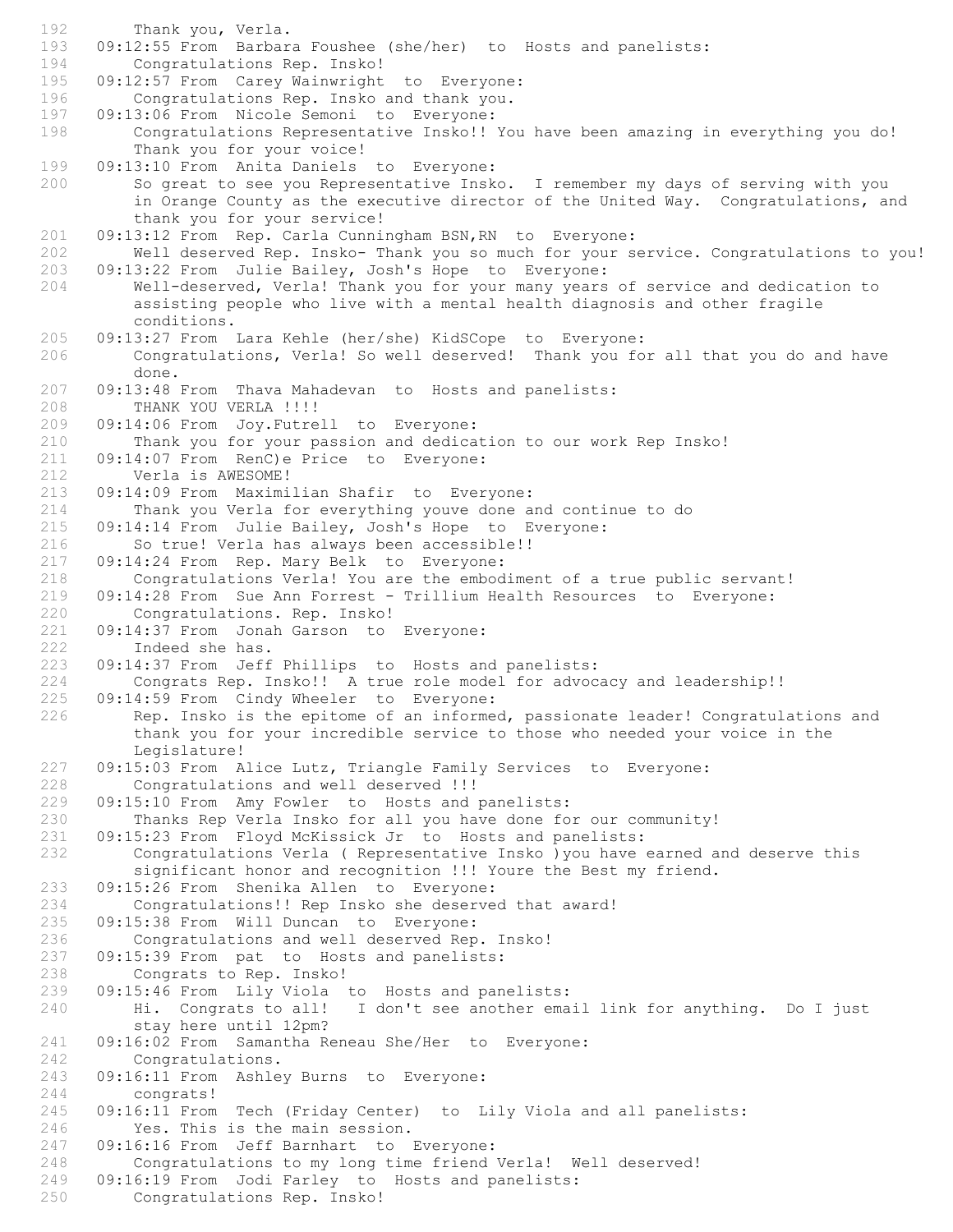251 09:16:22 From Lily Viola to Hosts and panelists: 252 thank you! 253 09:16:22 From elissabrody to Hosts and panelists: Thank you. 255 09:16:22 From Maura Nsonwu to Hosts and panelists: 256 Congratulations and thank you!<br>257 09:16:39 From Valerie Arendt to 09:16:39 From Valerie Arendt to Everyone: 258 Congratulations, Representative Insko!<br>259 09:16:40 From Crispy Bess to Hosts and 09:16:40 From Crispy Bess to Hosts and panelists: 260 Yay Verla! Yay Karen! 261 09:16:47 From Rep. Rachel Hunt to Everyone: 262 Yay Smart Start! 263 09:16:49 From Kathleen Ferguson to Everyone: Congratulations!!!! Well-Deserved!!!! 265 09:16:54 From Jasmine Thagard to Everyone: 266 Congratulations Rep Insko, and thank you for all the work you do! 267 09:17:02 From RenC)e Price to Everyone: 268 Congratulations, to the Honorable Verla Insko. You are deserving of this award, and more. 269 09:17:56 From Kay Castillo to Everyone: 270 Congrats! Very deserving. 271 09:18:30 From Anita Daniels to Everyone: 272 Yes! Orange County was one of the first communities to receive a Smart Start grant, and I served on that board with some amazing individuals including Sue Russell and Michelle Rivest. You're taking me back. 273 09:18:59 From Barbara Myers to Everyone: 274 Congratulations. May God Bless you in your retirement.- You are a very deserving recipient and one who has meant a lot to the constituents of NC Thank you for your service!! 275 09:19:23 From Debra Farrington, North Carolina to Everyone: 276 Congratulations Rep. Insko and Thank you for your life of service 277 09:20:00 From Mallory Lane to Hosts and panelists: 278 Congratulations! 279 09:20:28 From Mallory Lane to Hosts and panelists: 280 Can someone clarify that this webinar does not enable participants microphone or camera? If so, I do not see the option. 281 09:20:45 From Jenny Gadd - LBMH to Everyone: 282 Good morning everyone! Thank you for being here. 283 09:21:05 From Tech (Friday Center - Bart) to Mallory Lane and all panelists: 284 That is correct. Only the panelists have access to camera and microphone 285 09:21:12 From Mallory Lane to Hosts and panelists: 286 Thanks for clarifying!<br>287 09:21:28 From Jonah Garson 09:21:28 From Jonah Garson to Everyone: 288 289 09:21:32 From Camille Miller to Everyone: 290<br>291 09:21:38 From Alicia Kaplan to Everyone: 292 Congratulations!!! 293 09:21:42 From Sharon Hartwell to Everyone: 294 295 09:21:43 From Valerie Arendt to Everyone: 296 297<br>298 09:21:44 From Bob Crayton to Everyone: 299 300 09:21:46 From Rae Marsh to Hosts and panelists: Amazing! 302 09:21:47 From Sue Ann Forrest - Trillium Health Resources to Everyone: 303 304 09:21:48 From Jessica Aguilar to Everyone: 305 306 09:21:49 From Joy.Futrell to Everyone: 307 c<br>308 09:21 09:21:49 From Keziah Cash to Hosts and panelists: 309 310 09:21:50 From Cindy Wheeler to Everyone: 311<br>312 09:21:51 From Launiece Newton, PMHNP-BC to Hosts and panelists: 313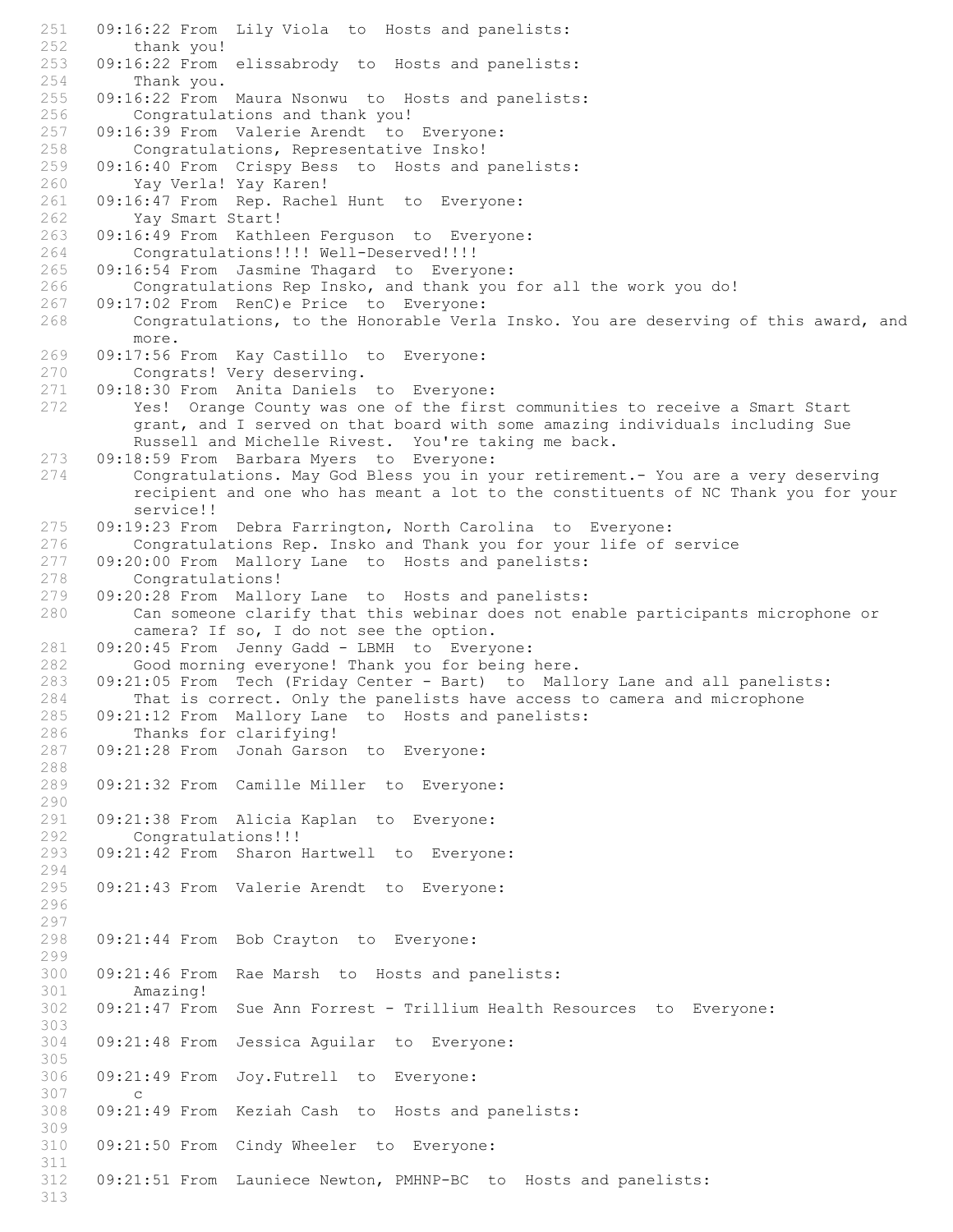314 09:21:52 From Will Duncan to Everyone: 315 316 09:21:52 From Lisa Grafstein to Everyone: 317 318 09:21:53 From Iris Green to Hosts and panelists: 319 Congratulations<br>320 09:21:55 From Jenn 09:21:55 From Jenny Gadd - LBMH to Everyone: 321 Thank you Rep. Insko for your service!! 322 09:21:57 From Alexis Green to Everyone: 323 324 09:21:58 From Club Nova to Everyone: 325 326 09:21:58 From lgordon to Everyone: 327<br>328 09:21:58 From Kimberly Godwin to Everyone: 329 Congratulations and thank you!! 330 09:22:01 From Michelle Bizzell- JCPS to Hosts and panelists: 331 332 09:22:03 From Rose Hoban to Hosts and panelists: 333 334 335 336 337 09:22:05 From Sarah Winnick to Everyone: 338 339 09:22:07 From Meghan McDowell to Everyone: 340 341 09:22:07 From Jay Ratia to Hosts and panelists: 342 Congrats 343 09:22:08 From William Massengill to Everyone: 344 345 09:22:16 From Rob Robinson-Alliance Health to Everyone: 346 347 09:22:16 From Jessica Williford to Everyone: 348<br>349 09:22:18 From Kenan Durham to Hosts and panelists: 350 351 09:22:23 From NCOTA Samantha Ryan (she/her/they) to Everyone: 352 353 09:22:24 From Michelle Bizzell- JCPS to Everyone: 354 355 09:22:26 From Keziah Cash to Hosts and panelists: 356 357 09:22:29 From Sarah Ascienzo to Everyone: 358 359 09:22:34 From Paul Garcia to Everyone: 360 361 09:22:38 From Allen Buansi to Hosts and panelists: 362 Thank you Rep. Insko!<br>363 09:22:41 From Allison Cr 09:22:41 From Allison Crotty, Partners to Everyone: 364 Congratulations and thank you so much for the extensive contributions to our communities!!! 365 09:22:48 From Kenan Durham to Everyone: 366 367 09:22:52 From Valerie Arendt to Everyone: 368 Legislative Breakfast Program and Agenda: https://legislativebreakfastmh.org/wp-content/uploads/2022/02/LBMH-Program-2022-Versi on-2.0.pdf 369 09:22:57 From Jesse Battle - TROSA to Everyone: 370 09:23:00 From Devin Lyall to Hosts and panelists: 372 Congrats again !! 373 09:23:02 From Tammy Strickland to Hosts and panelists: Thank you Verla Insko for your tireless advocacy on behalf of the MH/SUD/IDD population! 375 09:23:02 From Ashish George to Everyone: 376<br>377 09:23:20 From Jonah Garson to Everyone: 378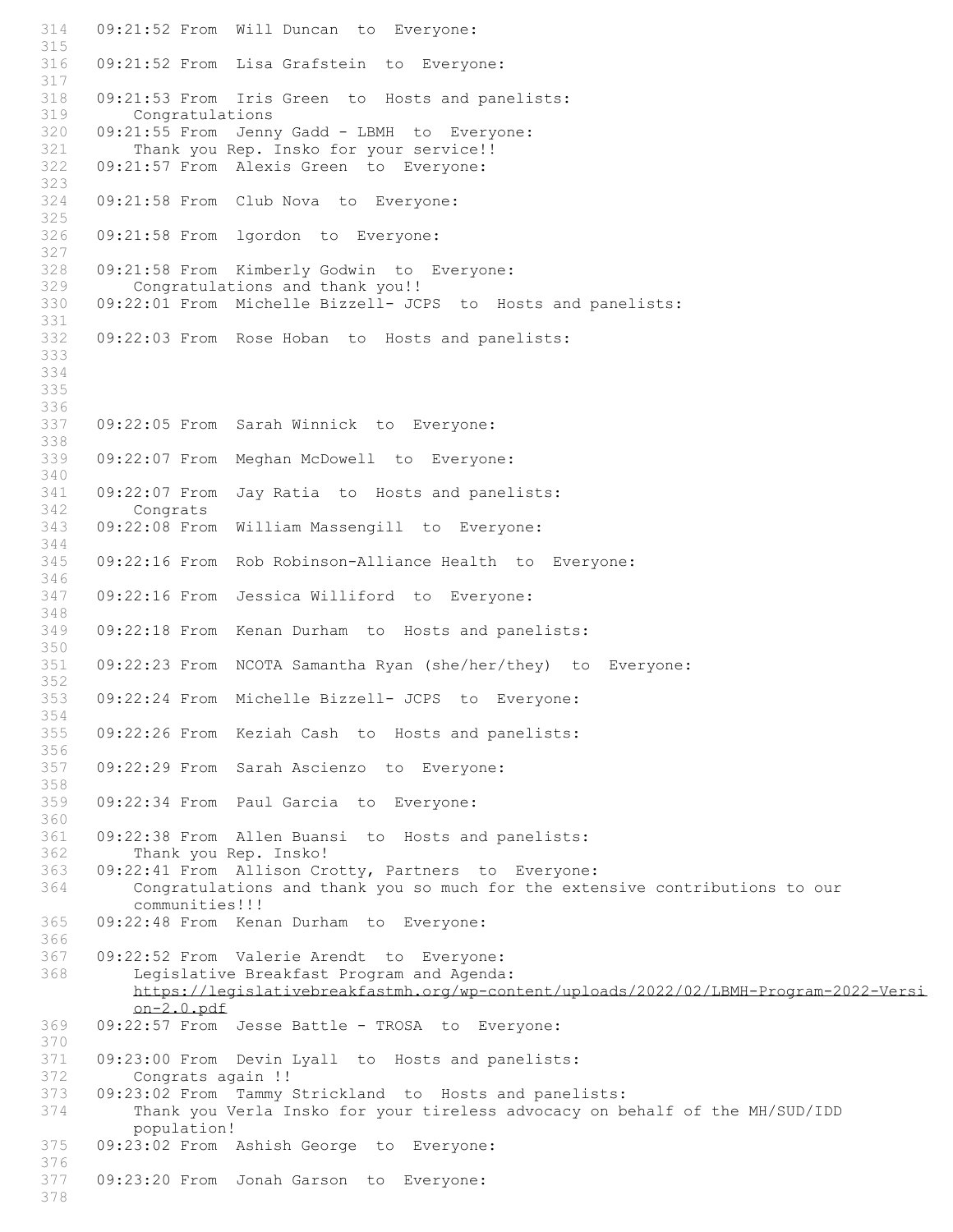379 09:23:21 From karen chapple to Everyone: 380 Good morning Secretary! 381 09:23:26 From Valerie Arendt to Everyone: 382 383 09:23:37 From Alicia Kaplan to Everyone: 384<br>385 09:24:01 From Rep. Verla Insko to Hosts and panelists: 386 II would like to add Rep. Carla Cunningham as a leader in MHDDSA in the NC House. Thank you Carla! 387 09:24:02 From Kye Gardner (they, them) to Everyone: 388 389 09:24:57 From Jonah Garson to Everyone: 390 Good morning, Sec. Kinsley!!<br>391 09:24:59 From Devin Lyall to 09:24:59 From Devin Lyall to Hosts and panelists: 392 393 09:25:04 From Julie Bailey, Josh's Hope to Everyone: 394 Hooray! Welcome, Kody! Congrats on the promotion. Well-deserved!! 09:25:09 From Jenny Gadd - LBMH to Everyone: 396 Welcome Sec. Kinsley! Thank you for being here! 397 09:25:13 From Kristin Pearson - TROSA to Everyone: 398 399 09:25:16 From Rose Hoban to Hosts and panelists: 400 401 09:25:24 From Gail Pruett to Everyone: 402 Good Morning, Secretary Kinsley! 403 09:25:54 From Kye Gardner (they, them) to Everyone: 404 405 09:25:55 From Valerie Arendt to Everyone: 406 407 09:25:57 From Kay Castillo to Everyone: 408 ha!<br>409 09:25:5 09:25:58 From Maximilian Shafir to Hosts and panelists: 410 Thank you Sec. Kinsley for stepping up and filling Dr. Cohens big shoes. We are so grateful to have you. 411 09:25:58 From becky carney to Hosts and panelists:<br>412 Congratulations to my 20 year mentor, Representat Congratulations to my 20 year mentor, Representative Verla Insko. You have set a high bar for all of us! 413 09:26:05 From Valerie Arendt to Everyone: 414 Looks great! 415 09:26:08 From Jessica Aguilar to Everyone: 416 417 09:26:11 From Alicia Kaplan to Everyone: 418 419 09:26:14 From Jenny Gadd - LBMH to Everyone: 420 421 09:26:20 From Bob Crayton to Everyone: 422 423 09:26:21 From Lara Kehle (her/she) KidSCope to Everyone: 424 09:26:25 From Ashish George to Everyone: 426 427 09:26:26 From Dr. David Conley (he/his) to Everyone:<br>428 we all wish we could have had hair like that 428 we all wish we could have had hair like that<br>429 09:26:58 From Julie Bailey, Josh's Hope to Eve 09:26:58 From Julie Bailey, Josh's Hope to Everyone: 430 Amen! 431 09:27:16 From Barbara Maier - NAMI Orange Chatham to Everyone: Looking forward to next year Leg. M.H. Bfast in person and on site! 433 09:27:35 From Ashish George to Everyone: 434 Me too, Barbara! 435 09:27:47 From Maximilian Shafir to Everyone:<br>436 Absolutely hoping that we all get to see ea Absolutely hoping that we all get to see each others faces in person. 437 09:29:33 From Tech (Friday Center) to Iris Green and all panelists:<br>438 Hev Iris, did vou have a question? 438 Hey Iris, did you have a question?<br>439 09:30:00 From Allie Coutts to Every 09:30:00 From Allie Coutts to Everyone: 440 Good morning everyone! We would love to see photos or screenshots of you attending the Breakfast. Please consider sharing a screenshot of the event or of yourself virtually attending on social media and tagging the Legislative Breakfast. You can also use #LBMH so we can share and shoutout everyone in attendance!

441 09:30:56 From Barbara Martin to Hosts and panelists: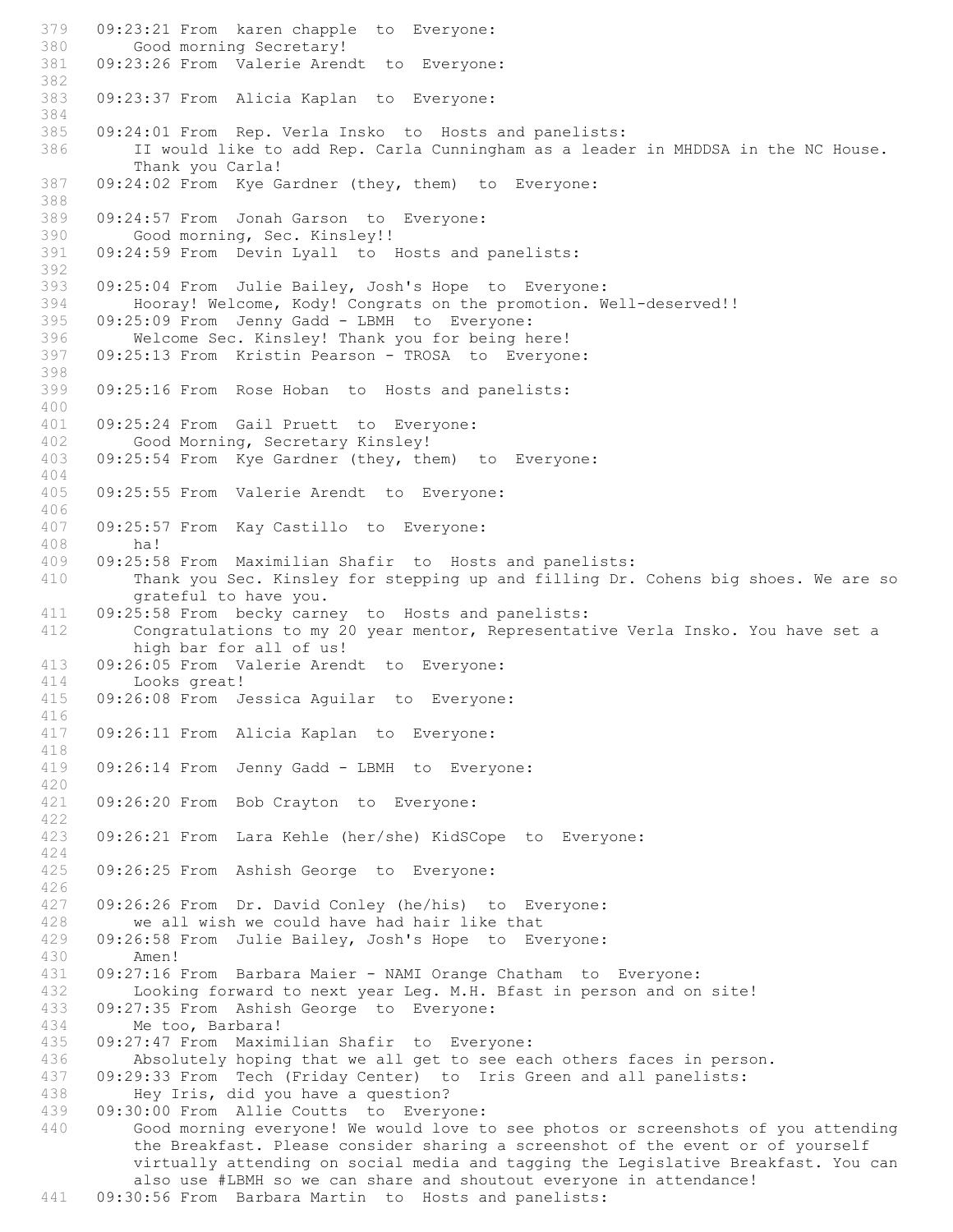442 Is their a way to get these stats after the conference? Unfortunately, i am not in a spot where i could have wrote them down 443 09:31:04 From Maximilian Shafir to Tech (Friday Center - Bart)(Direct Message): 444 Bart can you promote Valerie Arendt to a panelist she is our timekeeper 445 09:31:35 From Jenny Gadd - LBMH to Barbara Martin and all panelists: 446 You can email us later. Info@legislativebreakfastmh.org<br>447 09:31:51 From Barbara Martin to Hosts and panelists: 09:31:51 From Barbara Martin to Hosts and panelists: 448 Thanks 449 09:32:12 From Jenny Gadd - LBMH to Barbara Martin and all panelists: 450 The event is being recorded. And the chat will be saved 451 09:32:26 From Barbara Martin to Hosts and panelists: 452 453 . Even better<br>454 09:34:34 From 09:34:34 From Devin Lyall: Wilkes Recovery Revolution, Inc. to Hosts and panelists: 455 Yes !!! 456 09:34:58 From Sharon Hartwell to Everyone: 457 Well put! 458 09:35:11 From Kay Castillo to Everyone: 459 This is our year to expand Medicaid! Let's see it happen!! 460 09:35:24 From Alicia Kaplan to Everyone: 461 YES!!!! ^^^^^^ 462 09:35:35 From Gail Pruett to Everyone: 463 @Kay - Yes! I agree! 464 09:35:55 From Maximilian Shafir to Everyone: 465 All of our Representatives and Senators are working tirelessly together to make this change possible 466 09:35:56 From Jonah Garson to Everyone: 467 468 09:36:01 From Sy Rich to Everyone: 469 I agree 100% 470 09:36:34 From Bob Crayton to Everyone: 471 472 09:36:42 From Ashish George to Everyone: 473 With you 100%, Kay! 474 09:36:57 From Jonah Garson to Everyone:<br>475 Yes  $Y \ominus S$ 476 09:37:00 From Bob Crayton to Everyone: 477 Pointing up 478 09:37:08 From Valerie Arendt she/her NASW-NC to Everyone: 479 https://www.ncdhhs.gov/divisions/mental-health-developmental-disabilities-and-substan ce-abuse/hope4nc 480 09:37:27 From Ashish George to Everyone: 481 Worth keeping in mind the risk of people getting kicked off Medicaid as well. https://www.politico.com/news/2022/02/02/medicaid-states-pandemic-loss-00004153 482 09:37:47 From Gail Pruett to Everyone: @Ashish - good pipont! 484 09:38:01 From Lily Viola to Hosts and panelists: 485 GO 988!!! So much easier to remember in a crisis! THANK YOU to all who have worked on that! 486 09:38:07 From Gail Pruett to Everyone: 487 \*point 488 09:38:10 From Jonah Garson to Everyone:<br>489 – Ashish shared this article earlier in Ashish shared this article earlier in our breakout room-- it's definitely worth a read. 490 09:39:22 From Jennifer Franklin to Hosts and panelists:<br>491 Good morning. Im Dr. Jennifer Franklin, a psychologist Good morning. Im Dr. Jennifer Franklin, a psychologist with over twenty years of clinical experience in working with people who have digestive disorders. Back when I started to specialize in this population I was one of just a handful of gastropsychologists. My training has been in holistic psychology from the get-go, and I have a great deal of education and insight into truly whole person care. Change in our systems starts IMO with dismantling the current medical model which divides mind and body. Im interested in speaking with any and all of you about how to shift into a truly whole-person care paradigm. Thank you for making this breakfast accessible to those outside of your sphere of influence and participants. I worked at a renowned hospital clinic for my specialty, and I understand some of the challenges that exist within the field of medicine. I may reach out to you and hope you will be open to hearing perhaps new, different ways of thinking about health that have been the cornerstone of my training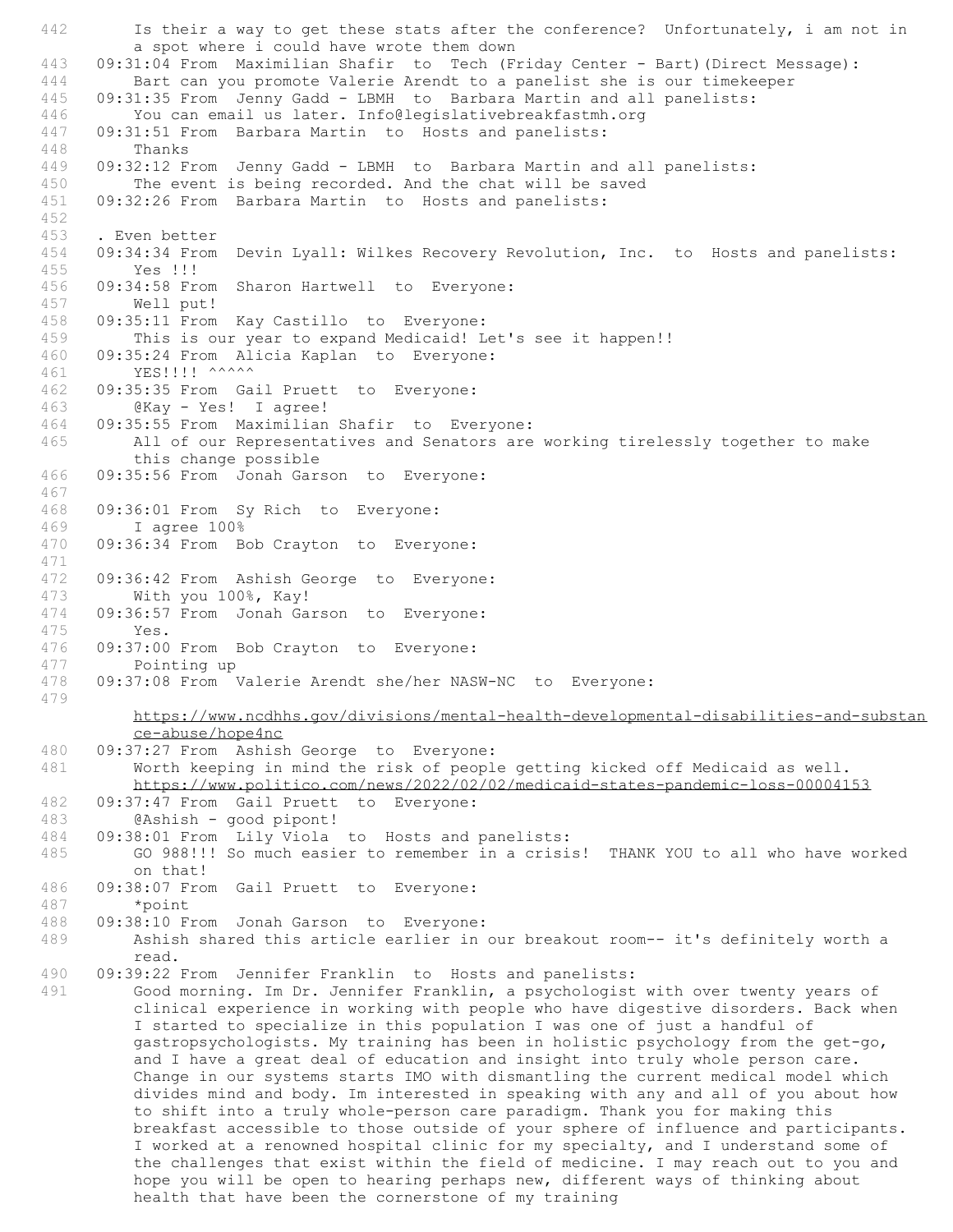492 09:40:21 From karen chapple to Everyone: 493 YES the Justice system needs us! 494 09:41:10 From Valerie Arendt she/her NASW-NC to Hosts and panelists:<br>495 Y'all, we are running about 5 minutes behind Y'all, we are running about 5 minutes behind 496 09:41:43 From Devin Lyall: Wilkes Recovery Revolution, Inc. to Hosts and panelists: 497 Such a needed conversation !! Agreed ^^<br>498 09:42:00 From Sharon Hartwell to Everyon 09:42:00 From Sharon Hartwell to Everyone: 499 MAT and MATE act in Congress!<br>500 09:42:47 From Thava Mahadevan to 09:42:47 From Thava Mahadevan to Hosts and panelists: 501 Thanks. will adjust accordingly 502 09:43:03 From Barbara Martin to Hosts and panelists: 503 I just hope more can qualify for medicaid that cannot afford private insurance. This is partly why the crisis part is so high because iprs funds are not available for preventative service really or very limited. Another issue is those that keep going to ER with private insurance because limited enhanced services available because cannot get a higher level of care sadly. Definitely need alot more for those coming out of jails and prisons too. Glad this is being looked at 504 09:43:04 From Garry Crites-NAMI North Carolina to Everyone: 505 Well said, Mr. Secretary 506 09:43:05 From Valerie Arendt she/her NASW-NC to Hosts and panelists: 507 Thank you all! 508 09:43:10 From Valerie Fox to Hosts and panelists: 509 YES! 510 09:43:40 From Alicia Kaplan to Everyone: 511 512 09:43:43 From Beth Palmer to Hosts and panelists: 513 Thank you!!! 514 09:43:45 From Lara Kehle (her/she) KidSCope to Everyone:<br>515 Thank you, Secretary Kinslev! Thank you, Secretary Kinsley! 516 09:43:46 From Martha Turner-Quest to Everyone:<br>517 Excellent! Thank you! 517 Excellent! Thank you!<br>518 09:43:47 From Sharon Hart 09:43:47 From Sharon Hartwell to Everyone: 519 Well said! 520 09:43:49 From NCOTA Samantha Ryan (she/her/they) to Everyone: 521<br>522 09:43:49 From Kristin Pearson - TROSA to Everyone: 523 524 09:43:49 From RenC)e Price to Everyone: 525 Excellent! 526 09:43:50 From Keziah Cash to Everyone: 527 >> 528 09:43:51 From Jonah Garson to Everyone: 529 530 09:43:51 From Kye Gardner (they, them) to Everyone: 531 532 09:43:57 From Will Duncan to Everyone: 533 534 09:43:57 From Susan Perkins (she/her) NCAMFT to Everyone: 535<br>536 09:44:00 From Jasmine Thagard to Everyone: 537 >>>> 538 09:44:00 From Maura Nsonwu to Hosts and panelists:<br>539 Wonderful! 539 **Wonderful!**<br>540 09:44:02 From 09:44:02 From Joy.Futrell to Everyone: 541 Thank you Secretary Kinsley! 542 09:44:03 From Allison Crotty, Partners to Everyone: 543 544 09:44:04 From Kay Castillo to Everyone: 545 Thanks, Secretary Kinsley! 546 09:44:04 From Devin Lyall: Wilkes Recovery Revolution, Inc. to Hosts and panelists:<br>547 Create recovery ready communities Across the state!!! Thank you for such thoughtfu Create recovery ready communities Across the state!!! Thank you for such thoughtful remarks. 548 09:44:05 From Alexis Green to Everyone: 549 550 09:44:11 From Ashley Burns to Hosts and panelists: 551 552 09:44:11 From Beth Palmer to Everyone:<br>553 Thank you everyone Thank you everyone 554 09:44:16 From Natasha Donnelly to Everyone: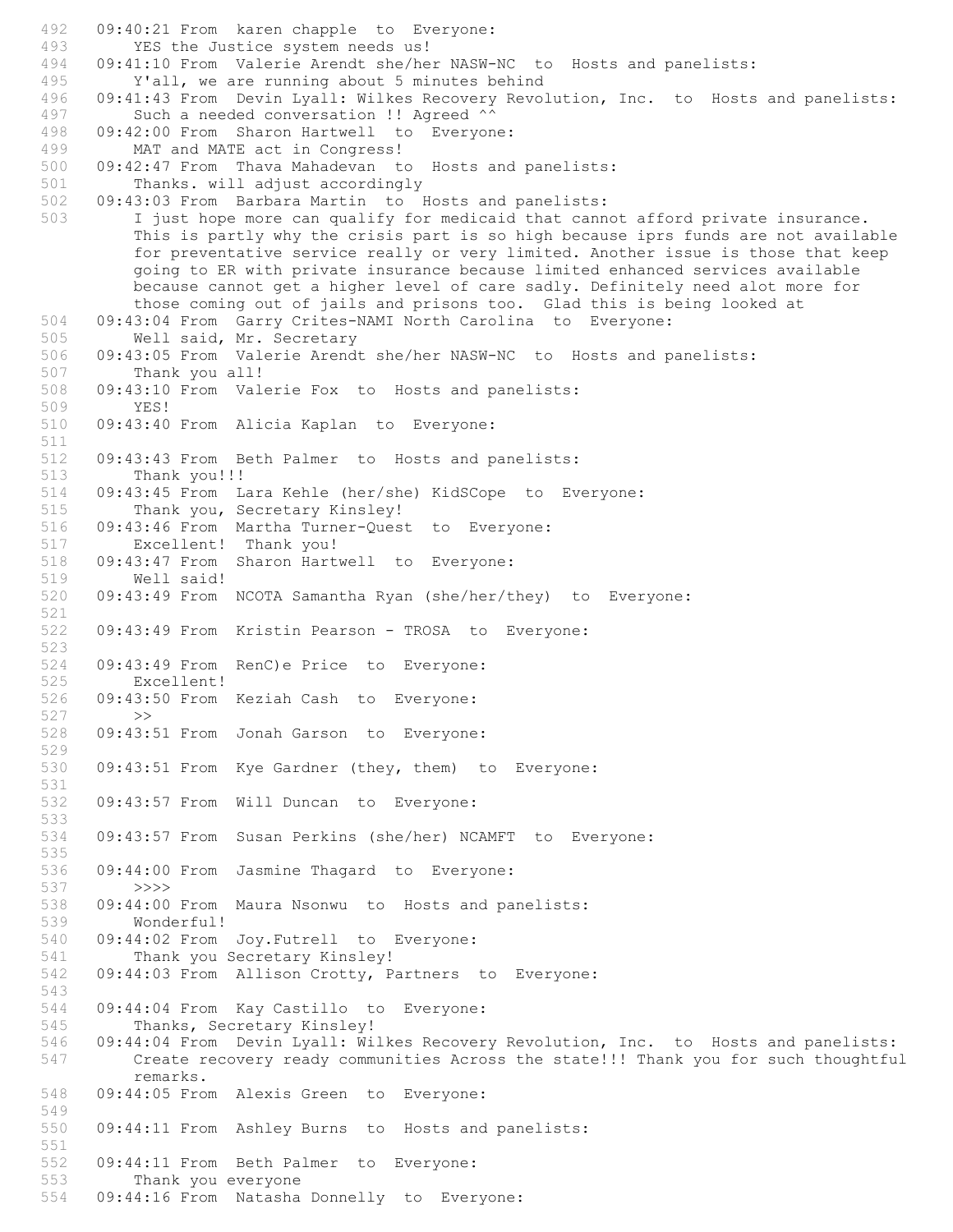555 Thank you a wonderful speech we look forward to working with you Natasha and the Cedar Oaks Clinic team 556 09:44:20 From Debra Farrington, North Carolina to Everyone: 557 558 09:44:24 From Jessie Floyd (they/them) to Everyone: 559<br>560 09:44:26 From Marbeth Holmes to Everyone: 561 This was awesome! Thank you Secretary Kinsley<br>562 09:44:33 From Melinda King to Evervone: 09:44:33 From Melinda King to Everyone: 563 >>> 564 09:44:38 From Kathy Hotelling to Everyone: 565 Thank you! 566 09:44:43 From karen chapple to Everyone:<br>567 Thank you Kody! 567 Thank you Kody!<br>568 09:44:46 From Jay Ra 09:44:46 From Jay Ratia to Hosts and panelists: 569 Thank you Secretary Kinsley 570 09:44:47 From Leslie Kellenberger to Everyone: 571 Amen and amen 572 09:44:47 From Gail Pruett to Everyone: 573 I so appreciate your vision for mental health in the state! Thank youi! 574 09:44:48 From Will Duncan to Everyone: 575 Thank you for the speech Secretary Kinsley 576 09:44:50 From Sy Rich to Everyone: 577 Thank You<br>578 09:44:50 From 09:44:50 From Michelle Bizzell- JCPS to Everyone: 579 580 09:44:57 From Megan Edwards Collins to Everyone: 581 Thank you so much for all you do! 582 09:45:08 From Sarah Winnick to Everyone: 583 584 09:45:10 From Jamie DeMent Holcomb to Hosts and panelists: 585 586 09:45:31 From Devin Lyall: Wilkes Recovery Revolution, Inc. to Hosts and panelists: 587 588 09:45:39 From Jonah Garson to Everyone:<br>589 A giant. A giant. 590 09:45:52 From Debra Farrington, North Carolina to Everyone: 591 Thank you Secretary Kinsley for the vision and clear call for us to work as a State to improve mental health access for all citizens 592 09:45:57 From Gail Pruett to Everyone: 593 Agree, Jonah 594 09:46:36 From Valerie Arendt she/her NASW-NC to Hosts and panelists:<br>595 We are about 10 minutes behind all We are about 10 minutes behind all 596 09:49:21 From Crispy Bess to Hosts and panelists: 597 Well deserved. 598 09:49:31 From Allison Crotty, Partners to Everyone: 599 600 09:49:33 From Devin Lyall: Wilkes Recovery Revolution, Inc. to Hosts and panelists: 601<br>602 09:49:41 From Crispy Bess to Everyone: 603 Yay! 604 09:49:42 From Rep. Rachel Hunt to Everyone: 605 Congratulations Sen. Burgin!<br>606 09:49:55 From Julie Bailey, Jos 09:49:55 From Julie Bailey, Josh's Hope to Everyone: 607 Thank you, Sec. Kinsley! 608 09:50:10 From Valerie Arendt she/her NASW-NC to Everyone:<br>609 Legislative Breakfast Program and Agenda: Legislative Breakfast Program and Agenda: https://legislativebreakfastmh.org/wp-content/uploads/2022/02/LBMH-Program-2022-Versi on-2.0.pdf 610 09:50:33 From Bob Crayton to Everyone: CONGRATULATIONS, Sen. Jim Burginb 612 09:50:43 From becky carney to Hosts and panelists: 613 Congratulations Senator Burgin!<br>614 09:51:17 From Floyd McKissick Jr 614 09:51:17 From Floyd McKissick Jr to Hosts and panelists: Congratulations Senator Burgin . I commend you for your leadership on issues relating to health and human services. 616 09:51:26 From Kathy Eden to Hosts and panelists: 617 \ 618 09:51:35 From Julie Bailey, Josh's Hope to Everyone: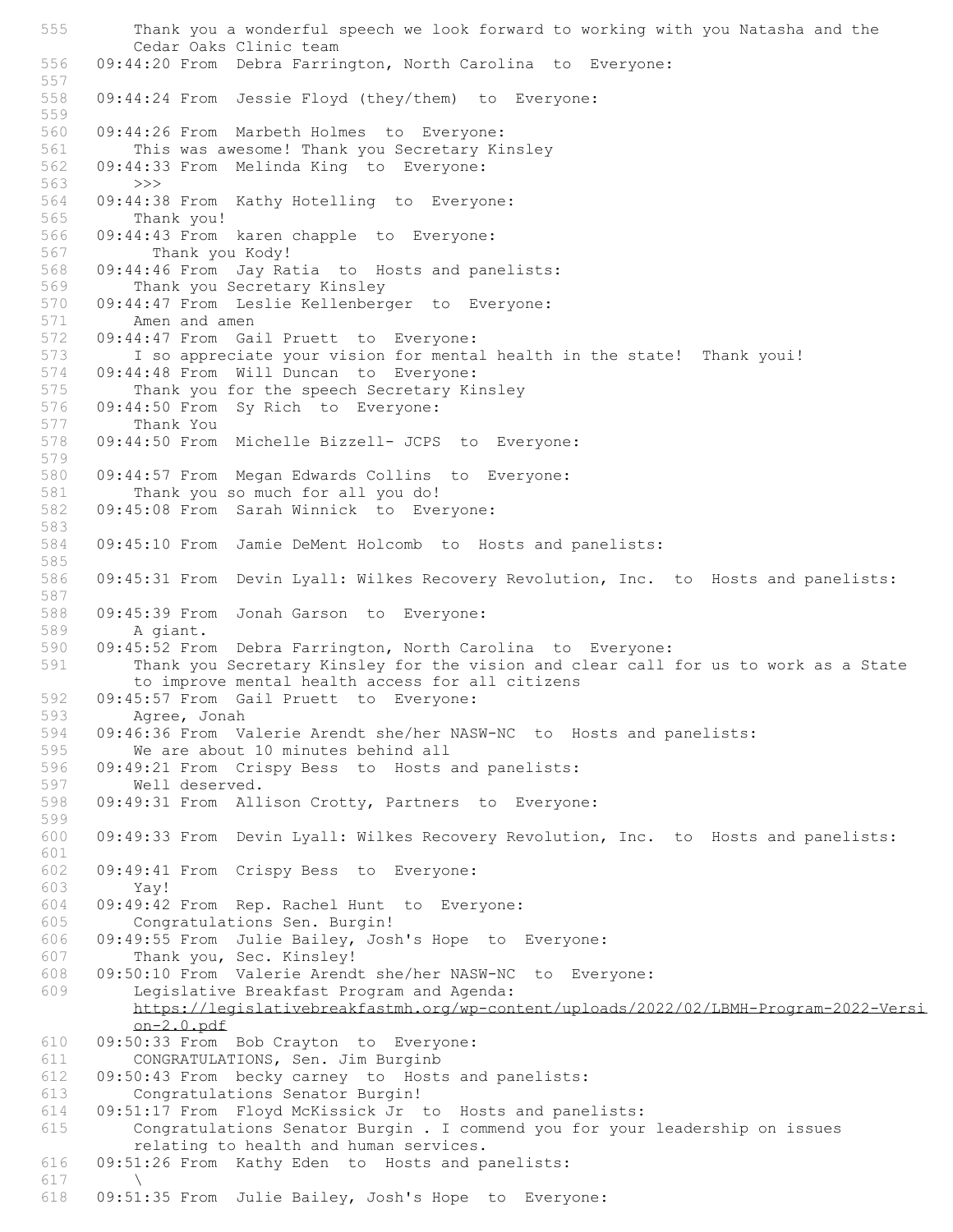619 Good morning, Haley! Welcome! 620 09:51:37 From Maximilian Shafir to Everyone: 621 Congrats to Sen. Burgin 622 09:51:44 From Jamezetta Bedford to Everyone: 623 Thanks to the organizers!! 624 09:52:05 From Alice Lutz, Triangle Family Services to Everyone: Will Secretary Cody's stats shared be available to participants? 626 09:52:23 From Rep. Mary Belk to Everyone: 627 Congratulations, Sen. Burgin! 628 09:53:02 From Jenny Gadd - she/her Legislative Breakfast on MH to Everyone: 629 The program is being recorded and will be available on our website in a few days. 630 09:53:04 From Kenan Durham to Everyone: 631<br>632 09:53:14 From Ashish George to Everyone: 633 Thanks, Jenny. 634 09:53:19 From Gail Pruett to Everyone: 635 636 09:53:29 From Alice Lutz, Triangle Family Services to Everyone: 637 THANKS 638 09:53:33 From Sherri McGimsey to Everyone: 639 Our son does not have a Behavioral Health issue he has a serious brain disorder wrongly called serious mental illness. Until we get more people to understand this and help to get schizoaffective reclassified so it can be treated as other brain diseases. 640 09:53:55 From Marbeth Holmes to Everyone: 641 WOW Hailey! Awesome point 642 09:55:42 From Tech (Friday Center - Bart) to Rep. Pat Hurley(Direct Message): 643 Rep Hurley, I muted your microphone because we we're getting some background noise. Make sure you unmute yourself when its you're up to present after Ms. Shafir 644 09:55:53 From Alice Lutz, Triangle Family Services to Everyone: 645 jenny -to be clear what website address will be used for posting of the transcript 646 09:56:12 From Amy Dickey to Everyone: 647 Powerful Hailey and very true! Thank you for the important reminder. 648 09:56:29 From Valerie Arendt she/her NASW-NC to Alice Lutz, Triangle Family Services and all panelists: 649 It will be emailed to all registered attendees, Alice. 650 09:56:51 From Jenny Gadd - she/her Legislative Breakfast on MH to Everyone: 651 https://legislativebreakfastmh.org 652 09:56:59 From Debra Farrington, North Carolina to Everyone: 653 Thank you Hailey for sharing your life and experiences 654 09:57:25 From Sarah S to Everyone: 655 thank you for sharing 656 09:57:31 From Samantha Reneau She/Her to Everyone: 657 Thank you for sharing 658 09:57:31 From Gail Pruett to Everyone: 659 Your personal experience and your points of power related to all of the keys is so important and profound. 660 09:58:07 From Kathy Hotelling to Everyone: 661 I appreciate your willingness to share your life story. Thank you<br>662 09:58:12 From Maura Nsonwu to Hosts and panelists: 09:58:12 From Maura Nsonwu to Hosts and panelists: 663 Thank you for being vulnerable and sharing your personal story so we all can learn. 664 09:58:17 From Alice Lutz, Triangle Family Services to Everyone: 665 you are courageous to share your story thank you for being brave and your leadership 666 09:58:18 From Natasha Donnelly to Everyone: 667 I will use the keys for every client I see from now on - thank you 668 09:58:56 From Marbeth Holmes to Everyone: What courage to share and what a significant analogy of keys 670 09:59:12 From Jonah Garson to Everyone: 671 Thank you, Hailey, for sharing your story. 672 09:59:59 From Jamie DeMent Holcomb to Everyone: 673 Thank you so much for sharing your story if we all shared more, we would make great strides in removing the stigma around mental health issues. 674 10:00:00 From Anita Daniels to Everyone: Telehealth has made a huge difference in the numbers of people willing to seek therapy. I am grateful to the insurance companies and hope this trend will continue for the clients. Thank you for sharing your story, Ms. Shafir. 676 10:00:26 From Julie Bailey, Josh's Hope to Everyone: Definitely, Hailey! Differences become divisions for further inequality!! Very true. Thank you.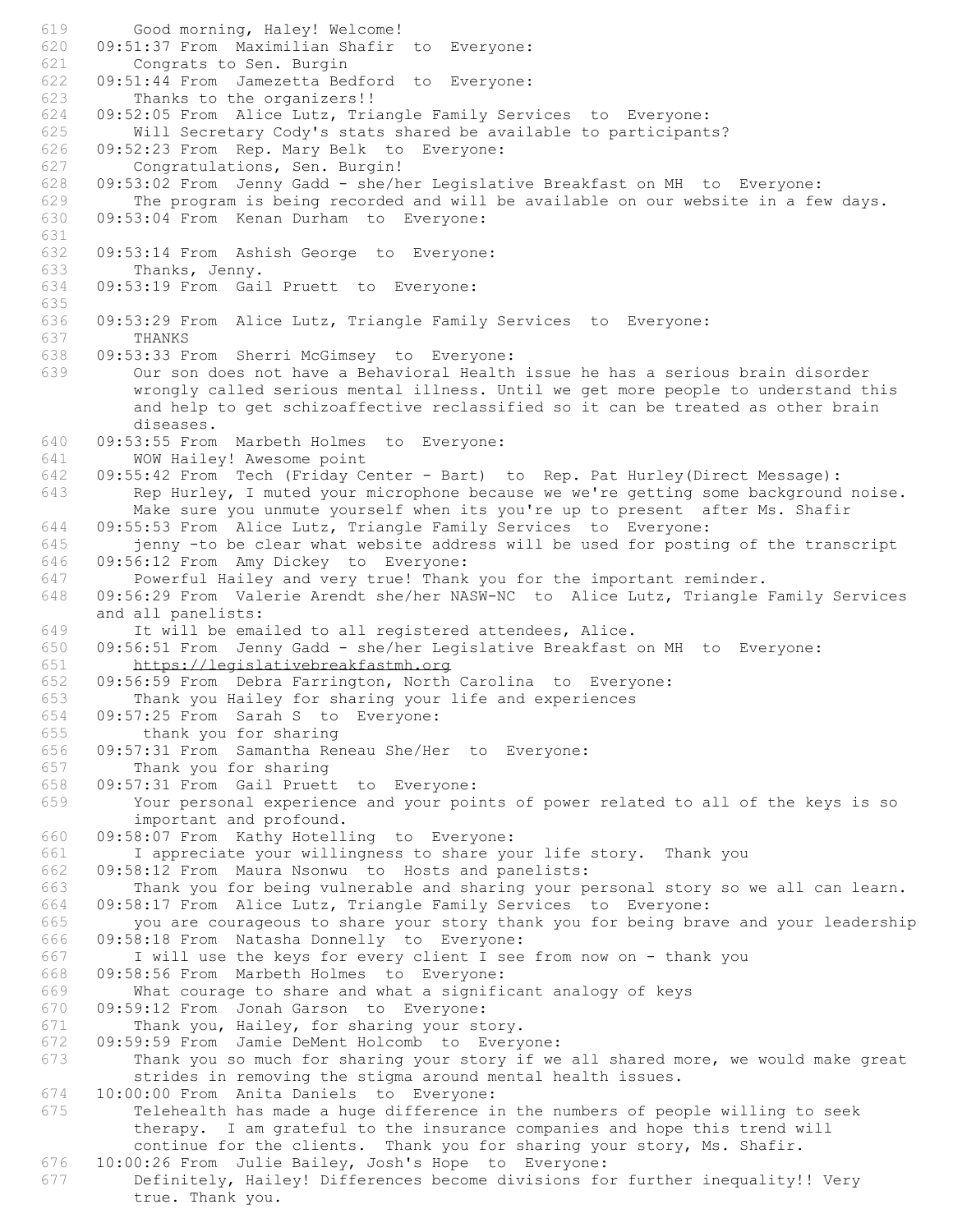678 10:00:32 From Gail Pruett to Everyone: 679 It also means valuing each person is worthy of respect and equity. 680 10:00:40 From Maximilian Shafir to Everyone: 681 Amazing job Hailey 682 10:00:40 From Floyd McKissick Jr to Hosts and panelists: 683 Excellent and insightful remarks.<br>684 10:00:41 From Alicia Kaplan to Ever 10:00:41 From Alicia Kaplan to Everyone: 685 Thank you for sharing!! So powerful. 686 10:00:42 From RenC)e Price to Everyone: 687 Thank you, Hailey. 688 10:00:43 From Devin Lyall: Wilkes Recovery Revolution, Inc. to Hosts and panelists: 689 Amazing story !!!! Thank you for sharing your lived experiences and using them to spread awareness and encourage change ! 690 10:00:54 From Philip to Everyone: 691 Well said Hailey! Thank you very much. 692 10:00:59 From Barbara Martin to Hosts and panelists: 693 Great presentation! Very powerful. Thanks for sharing 694 10:01:03 From Jenny Gadd - she/her Legislative Breakfast on MH to Everyone: 695 Thank you for sharing your story! WOW! 696 10:01:04 From Jessica Williford to Everyone: 697 Such an amazing job Hailey! 698 10:01:04 From Beth Palmer to Everyone: 699 Thank you, Hailey! 700 10:01:06 From Rose Hoban to Hosts and panelists: 701 702 10:01:08 From Kay Castillo to Everyone: 703 Very inspirational, Hailey. Thank you for sharing your story and words of encouragement this morning. 704 10:01:17 From Pamela Wheeler to Everyone: 705 Hailey Shafir, , , Superstarb-706 10:01:23 From Jay Ratia to Hosts and panelists: 707 Thank you Haily for sharing your personal story 708 10:01:26 From elissabrody to Hosts and panelists: 709 Hailey, can I have a copy of the Keys? 710 10:01:38 From Marcie Boyes to Everyone:<br>711 Thank you for sharing your story and b Thank you for sharing your story and being so authentic! Always wonderful to hear you speak! 712 10:01:50 From elissabrody to Hosts and panelists: 713 Please email keys to elissabrody@gmail.com 714 10:01:55 From Valerie Arendt she/her NASW-NC to Hosts and panelists: 715 We are still 10 minutes behind. I will be sending gifts to anyone who can shave a minute or 2 off their speech 716 10:02:04 From Devin Lyall: Wilkes Recovery Revolution, Inc. to Hosts and panelists: 717 Haley, I would love that quote to be placed in chat if you are able !! 718 10:02:21 From becky carney to Hosts and panelists: 719 Thank you for sharing your powerful story!<br>720 10:02:26 From Jenny Gadd - she/her Legislativ 720 10:02:26 From Jenny Gadd - she/her Legislative Breakfast on MH to Everyone: 721 Haileys company https://legislativebreakfastmh.org/?page\_id=3817 722 10:02:43 From Mallory Lane to Hosts and panelists:<br>723 Thanks so much for sharing Hailey! It was amazing Thanks so much for sharing Hailey! It was amazing. 724 10:02:49 From Jenny Gadd - she/her Legislative Breakfast on MH to Everyone: 725 https://therapycred.com<br>726 10:05:09 From Jenny Gadd -726 10:05:09 From Jenny Gadd - she/her Legislative Breakfast on MH to Everyone: Victoria Whitt Sandhills 728 10:06:16 From Sharon Hartwell to Everyone: 729 YAY CIT<br>730 10:06:49 Fre 730 10:06:49 From Sherri McGimsey to Everyone:<br>731 Repealing the IMD rule is fiscally respon Repealing the IMD rule is fiscally responsible. When hospitalization is required, the current Medicaid reimbursement structure incentive the use of psychiatric facilities with fewer than 16 beds and inpatient care in nonspecialized units throughout hospitals. Enforce the Mental Health Parity and Addiction Equity Act of 2008. 732 10:07:40 From Devin Lyall: Wilkes Recovery Revolution, Inc. to Everyone: Wilkes County is working on forming a CIT Co-Responder model, grateful for this conversation and highlighting this important topic. 734 10:08:14 From Sherri McGimsey to Everyone: 735 CIT is so important for families lie ours.<br>736 10:08:40 From Deby Dihoff to Everyone: 10:08:40 From Deby Dihoff to Everyone: 737 Thrilled to see attention to the need to repeal the IMD rule. So good to see you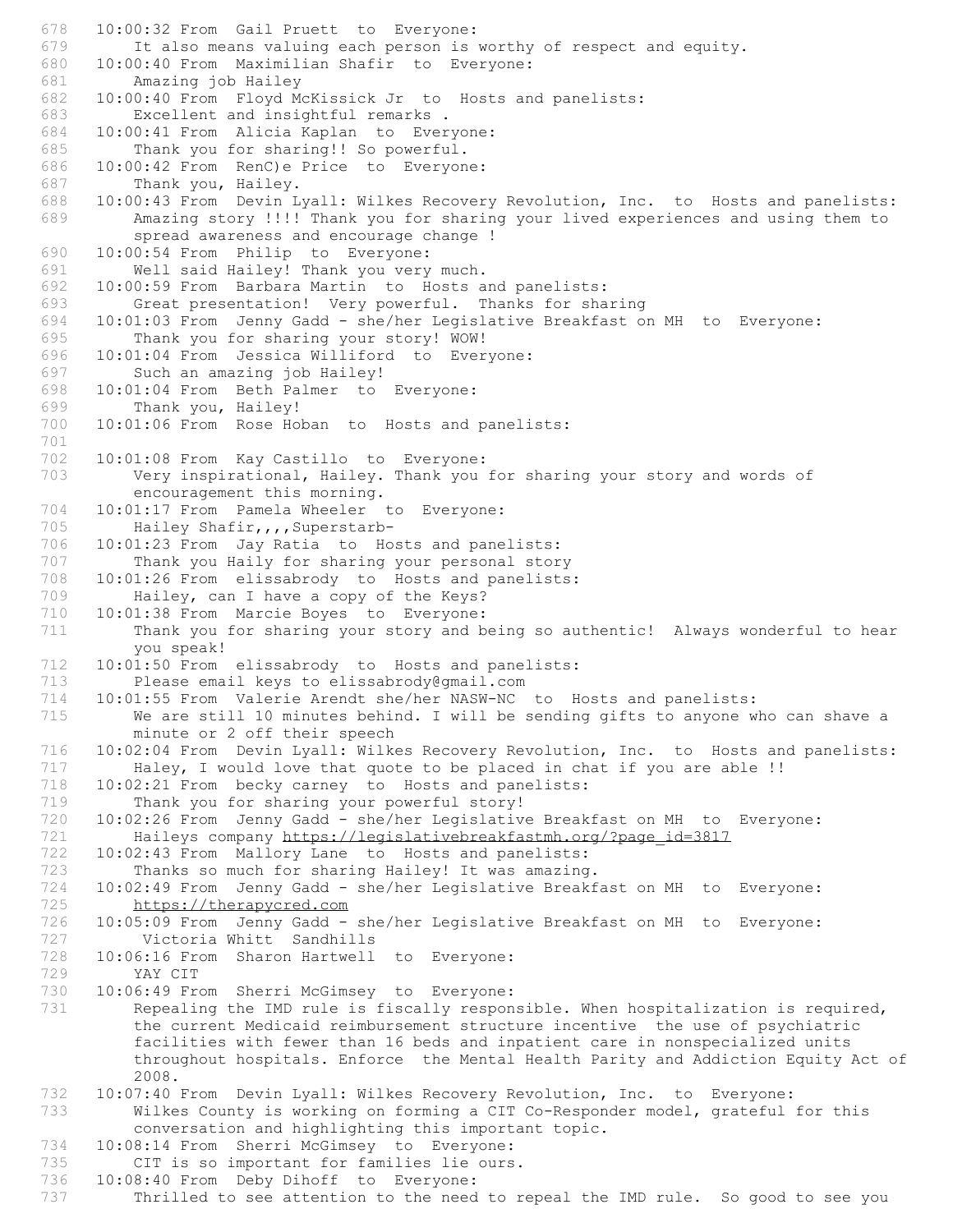Rep Hurley- thanks for everything you do 738 10:09:29 From Sherri McGimsey to Everyone:<br>739 Thank you Rep Hurley. 739 Thank you Rep Hurley.<br>740 10:09:39 From Gail Pruet 10:09:39 From Gail Pruett to Everyone: 741 Thank you Rep. Hurley! 742 10:09:41 From Maximilian Shafir to Everyone: 743 Amazing job Rep. Hurley and thank you for representing Randolph County and the needs of your community 744 10:09:59 From Valerie Arendt she/her NASW-NC to Everyone: 745 Thank you, Rep Hurley! 746 10:10:59 From Maximilian Shafir to Everyone: 747 You are absolutely correct Sen. Batch 748 10:11:11 From Gail Pruett to Everyone:<br>749 Bullying is a strong contributing fac 749 Bullying is a strong contributing factor to mental illness.<br>750 10:11:21 From Maximilian Shafir to Everyone: 10:11:21 From Maximilian Shafir to Everyone: 751 Thank you for highlighting that as well as increasing suicidality. 752 10:11:38 From Hailey Shafir to Everyone: 753 Completely agree Senator Batch and all the research supports that- especially for kids and teens 754 10:13:40 From Pamela Wheeler to Everyone: 755 TY for highlighting the MH needs of children!! 756 10:14:32 From Maximilian Shafir to Everyone: 757 Family work is so important. Kids are formed from the systems that are around them 758 10:14:42 From NCOTA Samantha Ryan (she/her/they) to Everyone: 759 Absolutely agree!<br>760 10:14:51 From Alicia 10:14:51 From Alicia Kaplan to Everyone: 761 Yes, 1000% 762 10:14:58 From Crispy Bess to Hosts and panelists: 763 Hear hear! 764 10:15:00 From Jamie DeMent Holcomb to Everyone: 765 Yes!!!! 766 10:15:00 From Maura Nsonwu to Hosts and panelists: 767 Sydney - I love watching you on PBS Front Row. Thank you for sharing your knowledge and being an agent of change 768 10:15:07 From Marbeth Holmes to Everyone:<br>769 Yes. we must focus on the lavers of chil Yes, we must focus on the layers of children and parents/quardians/families and communities together 770 10:15:14 From Crispy Bess to Everyone: 771 Hear hear! 772 10:15:17 From Devin Lyall: Wilkes Recovery Revolution, Inc. to Everyone: 773 Yes !!!! 774 10:15:18 From Anita Daniels to Everyone: 775 Thank you so much Senator Batch for pointing this out! People's expectations are just too unrealistic! 776 10:15:28 From Jennifer Franklin to Everyone: 777 Human beings sometimes need to be in the loving presence of other safe, kind, gentle human beings. When we need this, apps/social media are not sufficient for meeting our health needs. PsiAN has been doing tremendous work to raise awareness about the problems with these models, highlighting the issues re: corporatization of mental health services. 778 10:15:29 From Will Duncan to Everyone: 779 Couldn't agree more with that Sen. Batch 780 10:15:33 From Lisa Grafstein to Everyone: 781 782 10:15:39 From Sofia Moyano-Kleckner, NC to Everyone: 783 Exactly! That is why when we work on early childhood mental health, we first have to work with the caregivers. 784 10:16:24 From Beth Palmer to Everyone: Yes! 786 10:16:28 From Amy Dickey to Everyone: 100% agree!! Sen. Batch. You could not be more spot on! 788 10:16:33 From Jonah Garson to Everyone: 789 100%<br>790 10:16:35 790 10:16:35 From Valerie Arendt she/her NASW-NC to Everyone: 791 Yes, it is not a workforce shortage, it is providers leaving networks because of the low reimbursement and administrative burden 792 10:16:37 From Barbara Martin to Hosts and panelists: 793 Yes thank you<br>794 10:16:56 From Ba 10:16:56 From Barbara Martin to Hosts and panelists: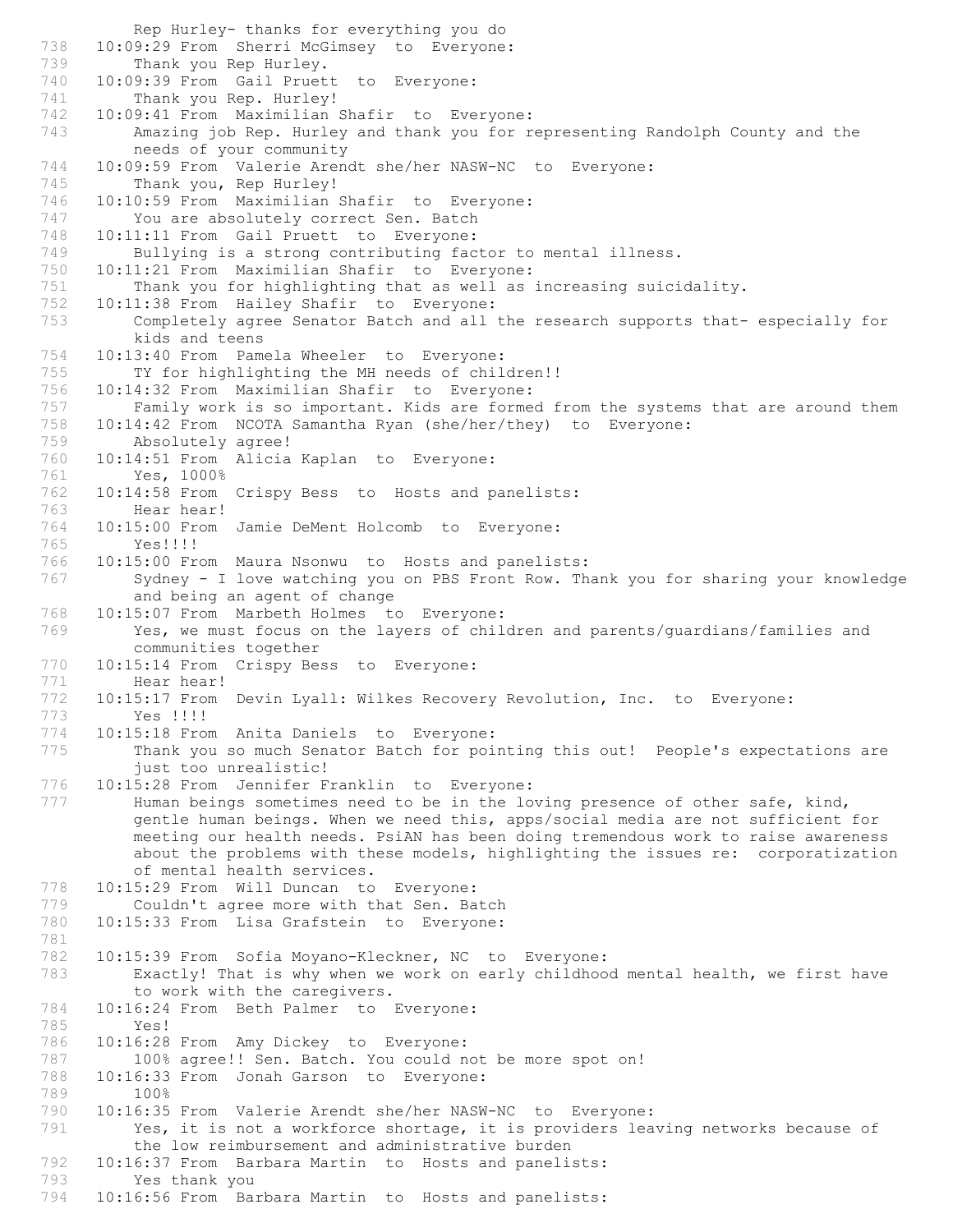795 Also such limited services for private insurance 796 10:16:56 From Anita Daniels to Everyone:<br>797 Senator Batch, so true. As therapists, Senator Batch, so true. As therapists, it is so many hoops for us to jump through to offer services. 798 10:17:00 From Mary Kimmel to Hosts and panelists: 799 And payment models that support dyad/triad/family support<br>800 10:17:08 From Alicia Kaplan to Everyone: 10:17:08 From Alicia Kaplan to Everyone: 801 Yes Valerie!! 802 10:18:00 From Alice Lutz, Triangle Family Services to Hosts and panelists: 803 you are exactly right we are struggling to find additional therapists and we do provide the TF-CBT and other EBT training @Triangle Family Services. I would love to connect with you Alice Lutz - CEO Triangle Family Services alutz@tfsnc.org 804 10:18:07 From Maximilian Shafir to Everyone:<br>805 We need to collaborate together to make the We need to collaborate together to make these changes occur and Sen. Batch you are leading the way. Thank you for everything 806 10:18:12 From Jonah Garson to Everyone: 807 Thank you, Sen. Batch. 808 10:18:13 From Jennifer Franklin to Everyone: 809 yes to Valeries comment. 100%. Im one of them. And it is sad to not be able to help people without means, but IbNULEMM not willing to be a sacrificial lamb because of corporations like health insurance companies who are thinking primarily or only about their bottom line, not about mine. 810 10:18:24 From Kathy Hotelling to Everyone: 811 Senator Batch, you are 100% right on in each of your remarks. Thank you so much.<br>812 10:18:29 From Leslie Kellenberger to Everyone: 10:18:29 From Leslie Kellenberger to Everyone: 813 Most sincere thanks 814 10:18:40 From Sharon Hartwell to Everyone: 815 Self-care!!! 816 10:18:41 From Rep. Rachel Hunt to Everyone: 817 Thank You Sen. Batch! 818 10:18:44 From Joy.Futrell to Everyone:<br>819 Thank you Senator Batch! Thank you Senator Batch! 820 10:18:55 From Alice Lutz, Triangle Family Services to Hosts and panelists: 821 Thank you Sen. Batch 822 10:18:56 From Valerie Arendt she/her NASW-NC to Everyone: 823 824 10:18:56 From Gail Pruett to Everyone: 825 Thank YOU! You are an example of how we all need to be thinking. 826 10:19:12 From Sue Ann Forrest - Trillium Health Resources to Everyone: 827 Thank you, Senator Batch! 828 10:19:29 From Sherri McGimsey to Everyone: 829 Thank you Sen Batch!!! 830 10:19:43 From Amy Dickey to Everyone: 831 In Charlotte there are multiple providers who have opened secondary "fee for service" practices and only accept new clients in those practices and not their practice that contracts with insurance. contracted 832 10:19:49 From Lara Kehle (her/she) KidSCope to Everyone: 833 Thank you for all you do, Senator Batch! 834 10:19:49 From Jenny Gadd - she/her Legislative Breakfast on MH to Everyone:<br>835 https://www.northcarolinahealthnews.org https://www.northcarolinahealthnews.org 836 10:19:52 From Amy Dickey to Everyone: 837 Wonderful speakers today! 838 10:20:06 From Valerie Arendt she/her NASW-NC to Everyone:<br>839 Legislative Breakfast Program and Agenda: Legislative Breakfast Program and Agenda: https://legislativebreakfastmh.org/wp-content/uploads/2022/02/LBMH-Program-2022-Versi on-2.0.pdf 840 10:20:25 From Cramer Gallimore to Everyone: 841 Good morning everyone. I am photographing the event. Hence Im not seen nor heard&very busy behind two computers! THANK YOU all for having me here. 842 10:20:49 From Natasha Donnelly to Everyone:<br>843 Hello Rose we hope you will come and visit Hello Rose we hope you will come and visit our new holistic clinic soon! We are starting metabolic Mondays soon! Cedar Oaks Clinic PLLC 844 10:21:45 From Carey Wainwright to Everyone:<br>845 Thank you Hailey for your testimony and th Thank you Hailey for your testimony and the legislators for their tireless efforts. 846 10:21:50 From Beth Palmer to Everyone: 847 I hope to visit soon, Natasha! Wonderful work. 848 10:22:37 From Natasha Donnelly to Everyone:<br>849 Thank you Beth - come visit anytime! All w Thank you Beth - come visit anytime! All welcome 850 10:23:13 From Kathy Eden to Hosts and panelists: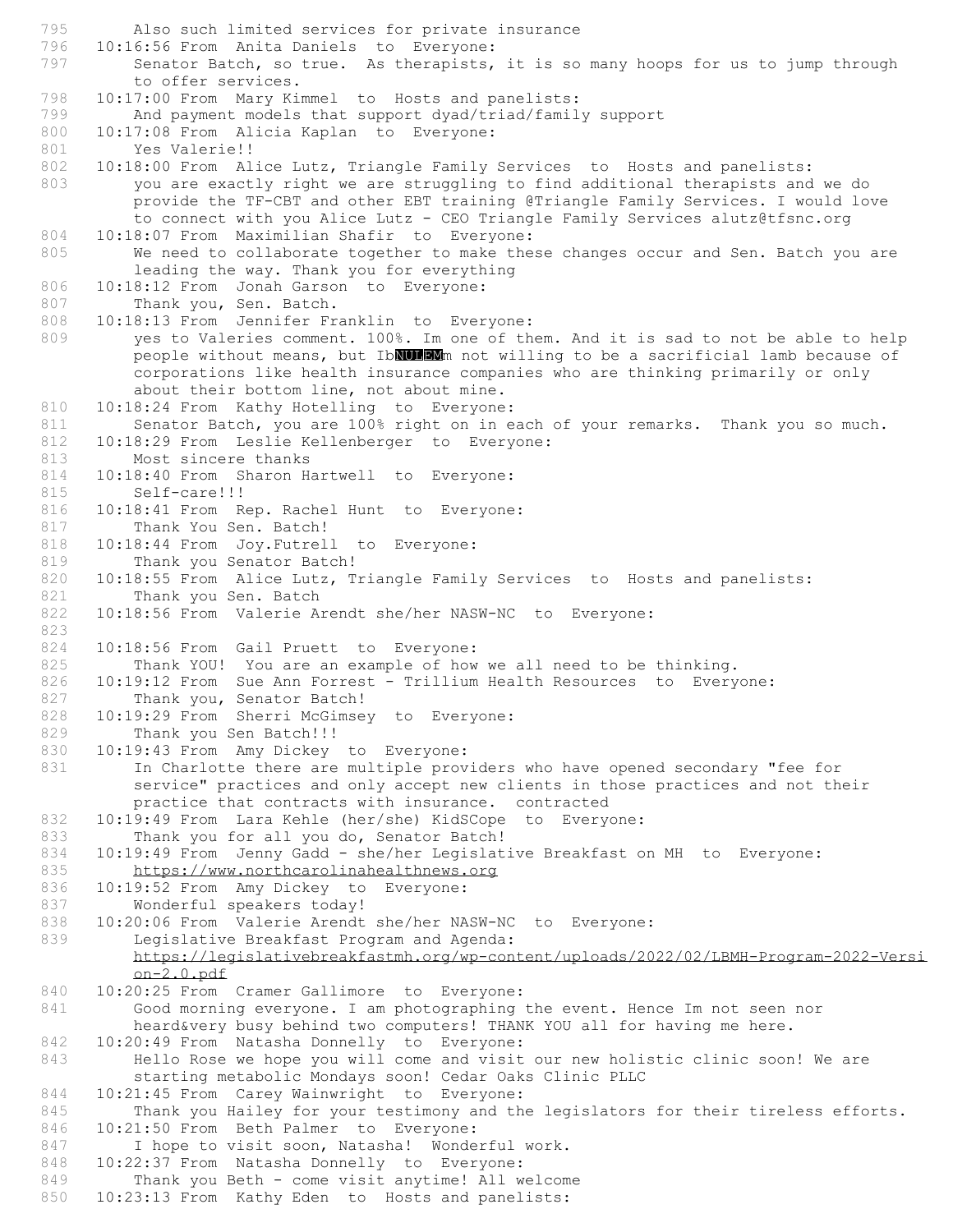851 \ 852 10:23:17 From Maximilian Shafir to Everyone: 853 Woot Woot to JOCO, Wake and Durham for leading the charge<br>854 10:23:26 From Amy Dickey to Everyone: 10:23:26 From Amy Dickey to Everyone: 855 UCPS, Union County DSS and Union County Consolidated Human Services Board have a great collaborative approach. 856 10:23:37 From Maximilian Shafir to Everyone: 857 Talk to Michelle Bizzell she has lots of info about that 858 10:23:39 From Barbara Martin to Hosts and panelists: 859 I work at a school and i just want to make sure folks are not confusing school counselors and schools psychologists as mh professional 860 10:23:39 From Natasha Donnelly to Everyone: 861 We have just opened a same day drop in for children at Cedar Oaks Clinic - we have a therapist/ social worker and Psych NP 862 10:23:43 From Valerie Fox to Hosts and panelists: 863 Agree! OTs are already IN the school system and could be doing mental health skill-building and supports too! 864 10:24:21 From Anita Daniels to Everyone: 865 If we can invest in more programs like Parenting of Adolescents which is an evidence-based program that works with the entire family and the child in the school, etc. Everyone is served. It works! 866 10:24:31 From Barbara Martin to Hosts and panelists: 867 The schools need more people that have mh backgrounds and not just a few people for the whole county 868 10:24:46 From Geraldine Alshamy to Hosts and panelists: 869 Can elected officials work with community advocates to reduce suspensions among children with behavior and conduct disorders for the manifestation of their disability 870 10:25:13 From Valerie Fox to Hosts and panelists: 871 In addition, Telehealth services for OT and PT that was extended during COVID is sunsetting March 31st. Maintaining avenues for access to care is needed and advocating for permanent access for Telehealth rehab services through HR226 872 10:25:51 From Julie Bailey, Josh's Hope to Everyone: 873 Medicaid Expansion is absolutely a MUST in NC. By not expanding Medicaid, we are failing people in need. It's time Republicans and Democrats to unite and make this happen. No more excuses, please! 874 10:26:08 From Natasha Donnelly to Everyone: 875 Also our clinics are struggling because insurance credentialing takes so long - at the moment we are funding the additional services but we need help. We can't credentialing be expediated so that our most vulnerable populations can get care. We are here, ready but credentialing is taking too long 876 10:26:18 From Jennifer Franklin to Everyone: 877 yes, and how do you get cooperation from health-insurance companies are supporting low admin burden on mental health providers? 878 10:26:32 From Kay Castillo to Everyone: 879 Social workers at the table :)<br>880 10:26:33 From Valerie Arendt she/ 880 10:26:33 From Valerie Arendt she/her NASW-NC to Everyone: 881 Yes, social work!!! 882 10:26:45 From Anita Daniels to Everyone:<br>883 Telehealth really works if insurance com Telehealth really works if insurance companies do not revert to requiring clients to have in-person sessions. Yes! Yes! Social Workers! 884 10:26:51 From Sally Greene to Hosts and panelists:<br>885 – Another reason for real broadband in rural areas. 885 Another reason for real broadband in rural areas.<br>886 10:26:52 From Natasha Donnelly to Everyone: 10:26:52 From Natasha Donnelly to Everyone: 887 Absolutely Jennifer when providers are willing to do this we are crushed and risk financial ruin 888 10:27:00 From Amy Dickey to Everyone: 889 There is a disconnect in communication and a need for collaborative relationships and systems navigation between community providers and LME/MCO and the school system (DPI/SEA/LEA). 890 10:27:04 From Natasha Donnelly to Everyone: 891 Fast credentialing!!<br>892 10:27:15 From Jonah Gar 892 10:27:15 From Jonah Garson to Everyone:<br>893 Yes. Yes. 894 10:27:26 From Anita Daniels to Everyone: 895 Agreed Natasha. Credentialing takes much too long! 896 10:27:32 From Sue Ann Forrest - Trillium Health Resources to Hosts and panelists:<br>897 So agree with the loan repayment point! So agree with the loan repayment point! 898 10:27:41 From Natasha Donnelly to Everyone: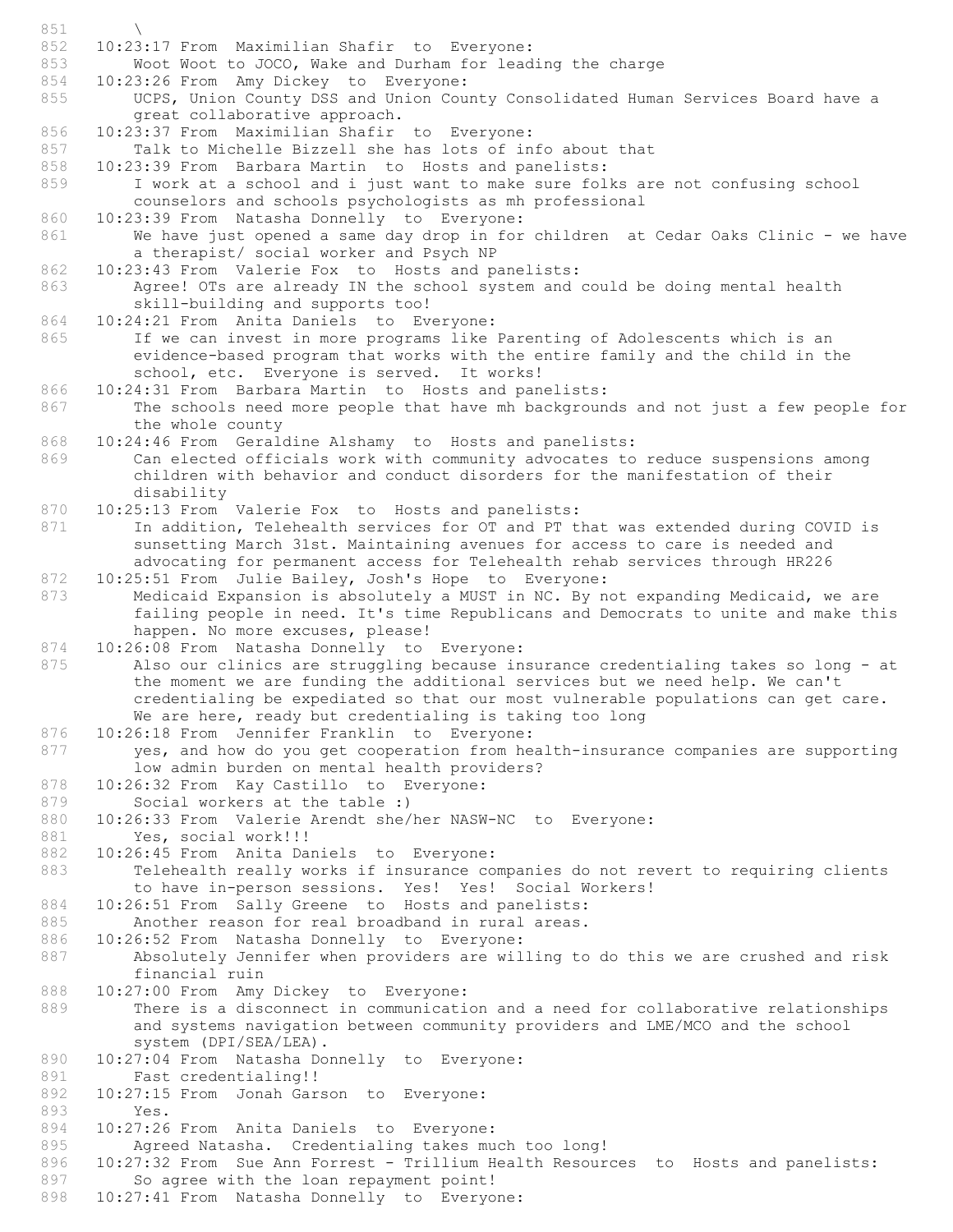899 We want to provide care but we are delayed. I started credentialing in Feb 2021 we are still not credentialed by Alliance 900 10:27:41 From Gail Pruett to Everyone: 901 Amy - so agree that increased communication and collaboration among stake holders are so needed. 902 10:27:47 From Jennifer Franklin to Everyone:<br>903 some of the most seasoned professionals are some of the most seasoned professionals are not in-network 904 10:28:04 From Chelsea Bartel (3-C Family Services) to Everyone: 905 Yes, thank you for bringing up student loan forgiveness. 906 10:28:09 From Natasha Donnelly to Everyone: 907 We are desperate to be in network to sustain and open access 908 10:28:23 From Jennifer Franklin to Everyone: 909 but not at our own expense!<br>910 10:28:26 From Barbara Martin 910 10:28:26 From Barbara Martin to Hosts and panelists: 911 Incentives and maybe offering low cost specialized trainings to them if they are willing to move to a rural area to serve on addition to help with student loans 912 10:28:29 From elissabrody to Hosts and panelists: 913 I propose that if healthcare providers are providing services for vulnerable populations (MH, minorities, corrections, clients without health insurance, poor access to care such as rural communities.) should have forgiveness of education loans. This would increase providers. 914 10:28:37 From Valerie Arendt she/her NASW-NC to Everyone: 915 https://ncopioidsettlement.org/ 916 10:28:43 From Barbara Martin to Hosts and panelists:<br>917 This could help them and the pt with having more sp This could help them and the pt with having more specialized tx too 918 10:28:47 From Natasha Donnelly to Everyone: 919 Again we are also MAT trained but we can't get the Medicaid and Medicare process to go through 920 10:28:49 From Maximilian Shafir to Everyone: 921 We need to focus on appropriations in the right places and the right people and utilize the resources we have in the right ways 922 10:29:11 From Gail Pruett to Everyone: 923 Sotrue, Max 924 10:29:28 From Natasha Donnelly to Everyone: 925 Providers are moving out of State because of this credentialing crisis - we want to help but we can't afford to work without payment 926 10:29:36 From Jennifer Franklin to Everyone: 927 will you please elaborate on your last comment Mx? 928 10:29:40 From Jennifer Franklin to Everyone: 929 Max?<br>930 10:29:49 10:29:49 From Sally Greene to Hosts and panelists: 931 Yes, note the link to the opioids settlement pages. With the coming of the national settlement money to all 100 counties, the DHHS with ND DOJ and NC Association of County Commissioners is providing great resources to guide the effective use of these resources. 932 10:30:02 From Devin Lyall: Wilkes Recovery Revolution, Inc. to Everyone:<br>933 Yes Halev, we need to increase access to harm reduction services and pe Yes Haley, we need to increase access to harm reduction services and peer support services. 934 10:30:11 From Samantha Reneau She/Her to Everyone:<br>935 Narcan Narcan 936 10:30:24 From Maximilian Shafir to Everyone: 937 We have funding in multiple sources but we need to look at our outcomes on EBPs with MCOs and now PHPs as well as with the NCGA to ensure the funding we are using is making a lasting impact and if not where should it be going 938 10:30:32 From Anita Daniels to Everyone: 939 The standards of care for opioids is NOT working. Suboxone was supposed to be for 6 months WITH weekly counseling and taper off. Instead, people are 5+ years and are still using other opioids and that's why so many people are dying of overdose. We should NOT be dosing people who are testing positive for other opioids in the programs (Methadone, Suboxone, etc.) 940 10:30:51 From Natasha Donnelly to Everyone: 941 In our case the service is here, the access is delayed because we have to be able to pay our providers. 942 10:30:52 From Marbeth Holmes to Everyone: 943 Harm reduction is a vital life saving treatment 944 10:30:55 From Kathy Hotelling to Everyone: 945 We need to remember that opioids are often used in conjunction with alcohol. And with COVID and folks at home and increased drinking, we are having more children

exposed to alcohol in utero. This can lead to the developmental disability, Fetal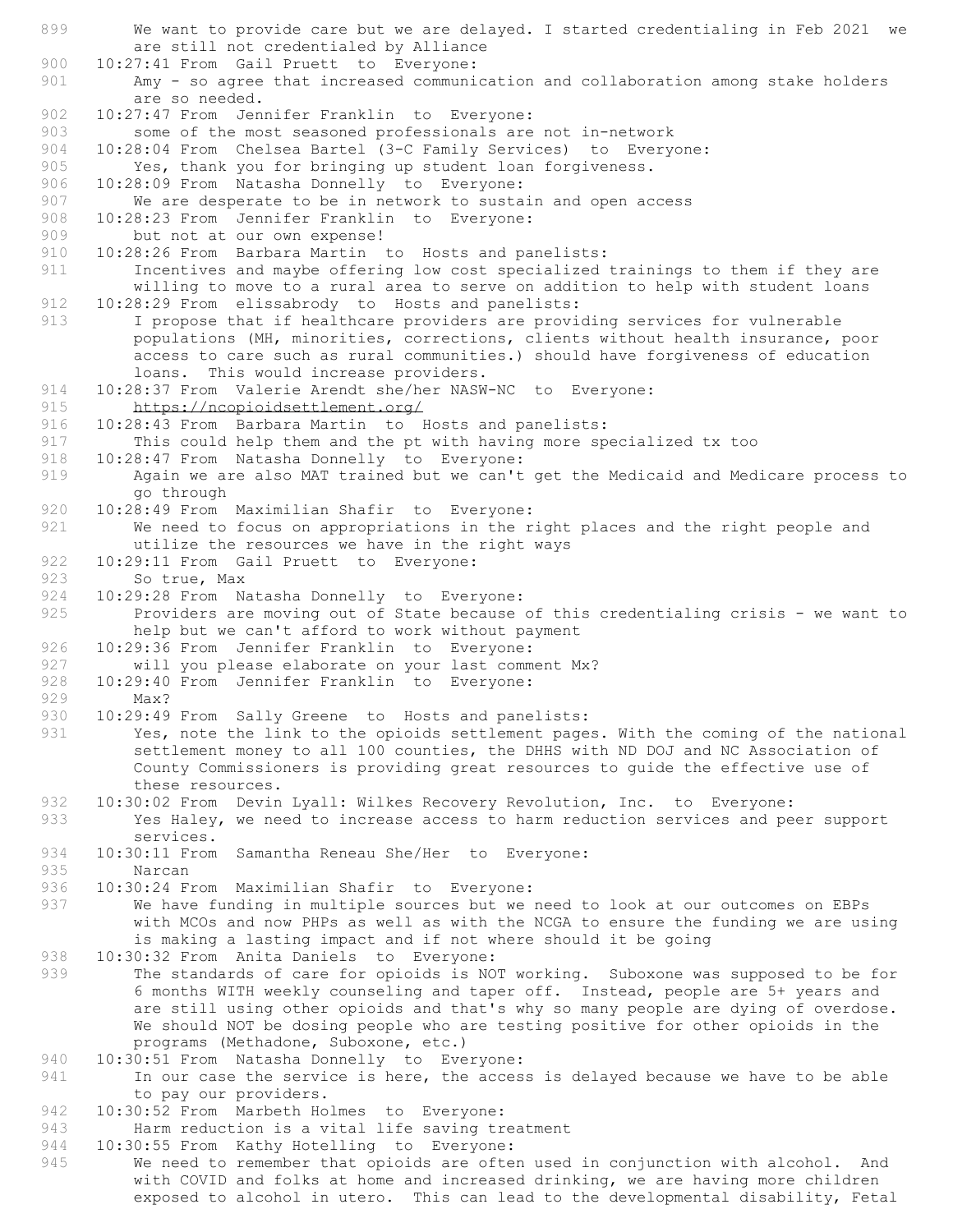Alcohol Spectrum Disorder, which affects 1 in 20 (per May, UNC, 2018) This is a hidden epidemic that has too long been ignored 946 10:31:03 From elissabrody to Hosts and panelists:<br>947 Some states are having safe places for people to Some states are having safe places for people to take drugs. 948 10:31:07 From Devin Lyall: Wilkes Recovery Revolution, Inc. to Everyone: 949 Yes Marbeth!<br>950 10:31:13 From B 10:31:13 From Barbara Martin to Hosts and panelists: 951 952 953 10:31:15 From Maximilian Shafir to Everyone: 954 Absolutely Kathy 955 10:31:17 From Julie Bailey, Josh's Hope to Everyone: 956 That sounds like a great program, Rep. Cunningham. However, if the social workers are only there for a short time while fulfilling an internship towards a degree, what happens when they leave? It's already an issue to get people to come to therapy, establish a trusting relationship with a therapist but to have to re-establish with a new provider...? I know from experience that each time someone has to change to another therapist/provider is like starting over, anew, so a step backwards. We need to have continuity of care with treatment providers and not have consumers feel like they are caught in a revolving door. Establishing trust is vital to success in treatment. 957 10:31:23 From Sharon Hartwell to Everyone: 958 MAT at the Federal level! 959 10:31:30 From Sarah S to Everyone:<br>960 We SHOULD be giving them the Narc We SHOULD be giving them the Narcan OD reversal  $\&$ . everytime 961 10:32:21 From Jennifer Franklin to Everyone: 962 another problem re: access is that private practitioners do not have the POWER, speaking of power, to negotiate with health-insurance companies for higher fees, so private practitioners earn less per session for in-network care than those emplloyed 963 10:33:00 From Maximilian Shafir to Everyone: 964 Amazing Job to Pillar I yall are amazing<br>965 10:33:04 From Lilly (she, her, hers) to E 10:33:04 From Lilly (she, her, hers) to Everyone: 966 @Marbeth agreed. @Sarah S absolutely. We wouldnt deny life-saving treatment to folks with other diseases (cancer, etc.). We should never deny treatment to those living with addiction. 967 10:33:09 From Devin Lyall: Wilkes Recovery Revolution, Inc. to Everyone: 968 Yes Sarah !!! Narcan does not enable people who use drugs the only thing it enables is life. 969 10:33:22 From Kay Castillo to Everyone: 970 Thank you Rep. Hurley, Hailey, and Senator Batch! Great panel!! 971 10:33:31 From Jane Crowder to Hosts and panelists: 972 Is there a way to capture the chat for distribution along with the recordings?<br>973 10:33:32 From Allen Buansi to Hosts and panelists: 10:33:32 From Allen Buansi to Hosts and panelists: 974 Great panel indeed!! 975 10:34:17 From Krystin Wingfield to Hosts and panelists: 976 Thank you Sarah. Viewing student here. I take a lot of issue with how the comment was formed. No such thing as too many chances at life. 977 10:34:21 From Valerie Arendt she/her NASW-NC to Everyone: 978 https://twitter.com/lof2vics<br>979 10:34:34 From Sen. Mike Woodard 10:34:34 From Sen. Mike Woodard | he, him, his to Hosts and panelists: 980 Victors Twitter handle: @1of2vics 981 10:34:36 From Kay Castillo to Everyone:<br>982 YES!!! 982 YES!!!<br>983 10:34:36 F 10:34:36 From Kye Gardner (they, them) to Everyone: 984 985 10:34:39 From Devin Lyall: Wilkes Recovery Revolution, Inc. to Everyone:<br>986 Hello Victoria- its always good to see and hear you speak !! Hello Victoria- its always good to see and hear you speak !! 987 10:34:44 From Jonah Garson to Everyone: 988 989 10:34:48 From Valerie Arendt she/her NASW-NC to Everyone:<br>990 YES! SOCIAL WORK YES! SOCIAL WORK 991 10:34:55 From Julie Bailey, Josh's Hope to Everyone:<br>992 Thank vou Victor! Good to hear from you! 992 Thank you Victor! Good to hear from you!<br>993 10:35:01 From Alicia Kaplan to Everyone: 993 10:35:01 From Alicia Kaplan to Everyone:<br>994 SOCIAL WORK SHOUT OUT!! SOCIAL WORK SHOUT OUT!! 995 10:35:05 From Melinda King to Everyone: 996<br>997 10:35:08 From Natasha Donnelly to Everyone: 998 Good to hear from you Victor!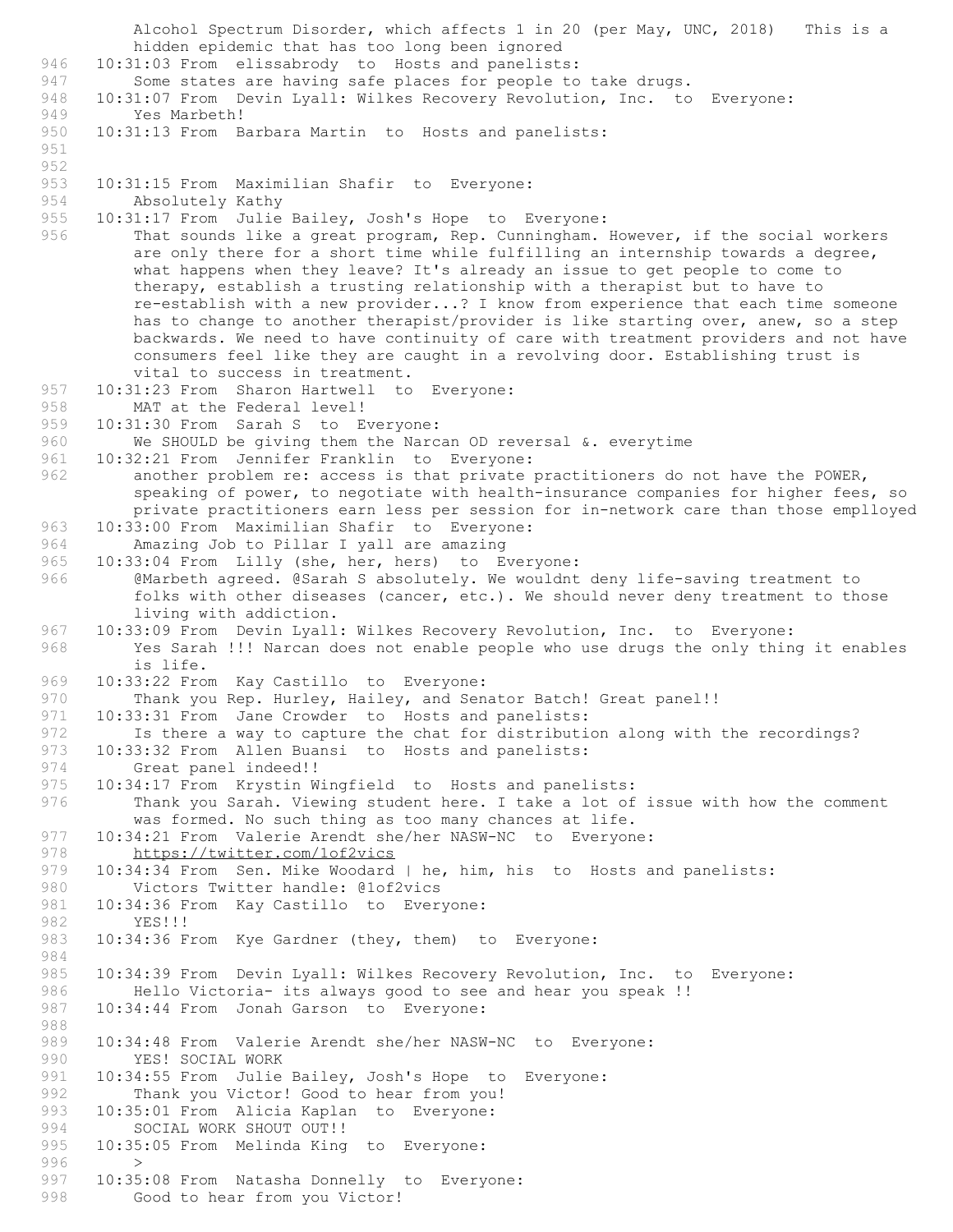999 10:35:20 From Anita Daniels to Everyone: 1000 I am ARROGANTLY a proud social worker, too. And my grandfather was a Baptist preacher. It makes a difference! I love your lived experience. 1001 10:35:37 From Sherri McGimsey to Everyone: 1002 So agree Sarah, Narcan is the first line of defense in this war on this horrible drug. 1003 10:35:58 From Hailey Shafir to Anita Daniels and all panelists: 1004 Anita I totally agree with you about MAT. Thank you for helping to balance out that conversation, regardless of the fact that view isnt popular these days. 1005 10:36:04 From Marbeth Holmes to Everyone: 1006 Be Here Tomorrow Victor!! 1007 10:36:09 From Barbara Myers to Everyone: 1008 Yes Thanks for owi 1009 10:36:22 From Beth Palmer to Everyone: 1010 Yes. 1011 10:36:23 From Jenny Gadd - she/her Legislative Breakfast on MH to Everyone: Ive been to a lot of these Breakfasts over the years but this is one is FANTASTIC! 1013 10:36:26 From Wysheka Glover to Everyone:<br>1014 Hey! Just seen you in my Wednesday train Hey! Just seen you in my Wednesday training. So happy to see you again. 1015 10:36:41 From Valerie Arendt she/her NASW-NC to Everyone: 1016 https://www.naswnc.org/news/593342/North-Carolina-State-Leader-Named-NASW-North-Carol ina-2022-Social-Worker-of-the-Year.htm 1017 10:36:45 From Julie Bailey, Josh's Hope to Everyone: Equity IS essential! Absolutely! 1019 10:37:02 From Melinda King to Everyone: 1020 > 1021 10:37:10 From Jenny Gadd - she/her Legislative Breakfast on MH to Everyone: 1022 1023 10:37:20 From Karim Nassar to Hosts and panelists: 1024 10:37:27 From Anita Daniels to Everyone: 1026 I'm with you @Jenny Gadd! Maybe just being able to respond as we listen is what's making the difference. 1027 10:37:42 From NCOTA Samantha Ryan (she/her/they) to Everyone: 1028 1029 1030 10:37:42 From Barbara Myers to Everyone: 1031 Tell the truth. 1032 10:37:50 From Devin Lyall: Wilkes Recovery Revolution, Inc. to Everyone:<br>1033 The power and wisdom of lived experiences The power and wisdom of lived experiences 1034 10:38:17 From Maximilian Shafir to Everyone: 1035 Remember those keys we ALL hold and how we use them. 1036 10:38:34 From Laura Lindsey (she/her) to Everyone: 1037 So encouraged by the topic of equity being centered in this discussion! Loving the lived experiences being shared as a foundation for the conversation. 1038 10:38:35 From Devin Lyall: Wilkes Recovery Revolution, Inc. to Everyone: 1039 Yes !!!! 1040 10:38:36 From Sharon Hartwell to Everyone:<br>1041 no tokenism no tokenism 1042 10:38:37 From Gail Pruett to Everyone: 1043 I so agree that protecting people from the person with mental illness in an emergency is wrong. 1044 10:38:38 From Jenny Gadd - she/her Legislative Breakfast on MH to Everyone: 1045 Excellent point Victor!! 1046 10:38:43 From Barbara Myers to Everyone:<br>1047 Fair and Just based on lived experience Fair and Just based on lived experiences. My voice must be at the table!! 1048 10:38:45 From Samantha Reneau She/Her to Everyone: 1049 1050 10:39:01 From Lara Kehle (her/she) KidSCope to Everyone:<br>1051 Yes! Such an important message! Thank you. Yes! Such an important message! Thank you. 1052 10:39:05 From Melinda King to Everyone: 1053 >> 1054 10:39:12 From Jennifer Franklin to Everyone: 1055 Yes to all you have said and our health care system is also NOT designed to be comprehensive/holistic/integrative. It is based on a Cartesian mind-body DIVIDE. I recently published an pop article on this matter. 1056 10:39:17 From Krystin Wingfield to Everyone: 1057 Thank you Sarah S. Just a viewing student here, but there is no such thing as too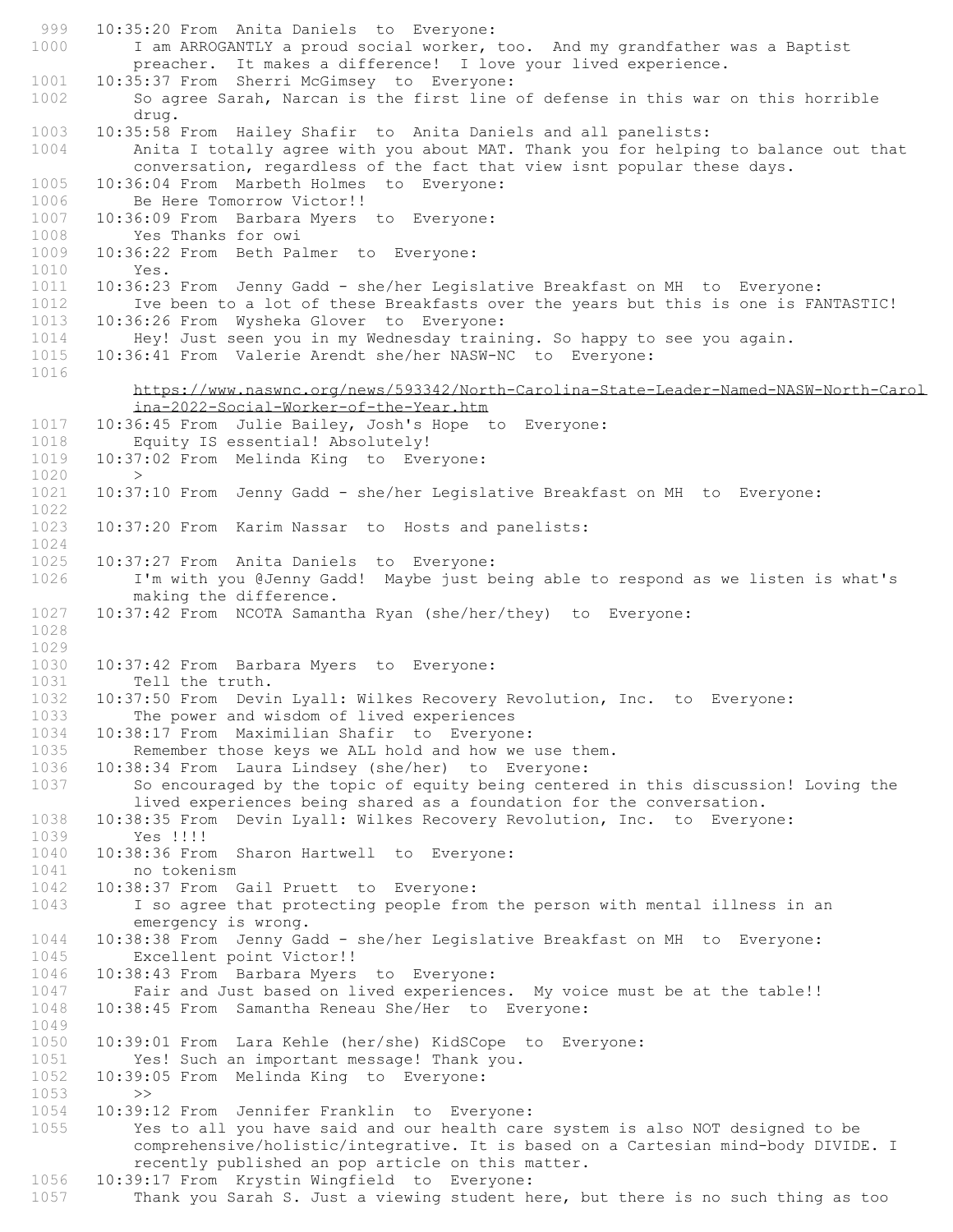many chances at life. Continued supply of emergency services has to continue along side improved preventative and therapeutic services. I take issue with the comment of overdose victims needing to wake up. 1058 10:39:43 From Devin Lyall: Wilkes Recovery Revolution, Inc. to Everyone: 1059 People with lived experience should have a seat at the table ALWAYS, and not just a seat a voice that is valued !! 1060 10:40:50 From Elizabeth Field to Hosts and panelists: 1061 Thank you for the broad perspective of Equity across issues, races, disability and how perceptions influence access to care. 1062 10:41:01 From Anita Daniels to Everyone: 1063 Mr. Armstrong, please TELL it! 1064 10:41:03 From Cindy Wheeler to Everyone: 1065 Victor Armstrong is spot on! What an insightful and powerful voice and perspective for articulating the realities of the current MH system. 1066 10:41:08 From Damie Jackson-Diop (she/her, they/them) to Everyone: 1067 We must invest in peer-controlled operated services 1068<br>1069 1069 10:41:24 From Devin Lyall: Wilkes Recovery Revolution, Inc. to Everyone: 1070 Yes DAMIE !!!! 1071 10:41:27 From Barbara Martin to Hosts and panelists: 1072 Yes 1073 10:41:40 From Barbara Martin to Hosts and panelists: 1074 Can we do more qpr 1075 10:41:50 From Barbara Martin to Hosts and panelists:<br>1076 More OPR everywhere More QPR everywhere 1077 10:42:35 From Barbara Martin to Hosts and panelists: 1078 More CALM trainings too 1079 10:43:01 From Devin Lyall: Wilkes Recovery Revolution, Inc. to Everyone:<br>1080 Peer Supports !!! Yes 1080 Peer Supports !!! Yes<br>1081 10:43:11 From Melinda Ki 10:43:11 From Melinda King to Everyone: 1082 .><br>1083 10:43: 1083 10:43:29 From Samantha Reneau She/Her to Everyone: 1084 Yes 1085 10:43:31 From Barbara Martin to Hosts and panelists: 1086 Power of connection<br>1087 10:43:42 From Cindy Whe 10:43:42 From Cindy Wheeler to Everyone: 1088 Please help us understand how to help our loved ones living with MH conditions access NC peer support specialists... 1089 10:44:06 From Ashley Burns to Hosts and panelists: 1090 1091 1092 10:44:28 From Anita Daniels to Everyone: 1093 I encourage everyone to read, The Unapologetic Guide to Black Mental Health: Navigate an Unequal System, Learn Tools for Wellness, and Get the Help You DESERVE, by Rheeda Walker, Ph.D. She keeps it real and makes it plain. 1094 10:44:31 From Nazanin Rostamabadi to Hosts and panelists:<br>1095 Fantastic observation and speech. Lived experiences play Fantastic observation and speech. Lived experiences play important role in providing excellent service and treatment. 1096 10:44:40 From Devin Lyall: Wilkes Recovery Revolution, Inc. to Everyone:<br>1097 Thevre many community based organizations that are bringing the wisdom Theyre many community based organizations that are bringing the wisdom of lived experiences. What area are you in Cindy ?? Feel free to email me director@wilkesrecoveryrevolution.com 1098 10:45:29 From Jennifer Franklin to Everyone:<br>1099 0 (Anita, thank you for this book recommendat @Anita, thank you for this book recommendation. Sounds a like a very important read. 1100 10:46:19 From Samantha Reneau She/Her to Everyone: 1101 **@Professor Daniels thank you**<br>1102 **10:46:33 From Jenny Gadd - she/** 1102 10:46:33 From Jenny Gadd - she/her Legislative Breakfast on MH to Everyone: 1103 Bravo Victor! 1104 10:46:44 From Barbara Martin to Hosts and panelists: 1105 My grandmothers hands by Resmaa is also a great book<br>1106 10:46:53 From Julie Bailey, Josh's Hope to Everyone: 10:46:53 From Julie Bailey, Josh's Hope to Everyone: 1107 Community collaboration! Absolutely! With it, each of us expands our ability to best serve clients and program participants! 1108 10:46:57 From Damie Jackson-Diop (she/her, they/them) to Everyone: 1109 NCDHHS has had these recommendations that we are hearing for several years. We are hopeful that we see these overdue strategies fully implemented in the near future. Thank you Victor for sharing your experience and commitment to E & I 1110 10:47:11 From Zaphenia Jones to Everyone: 1111 Brillant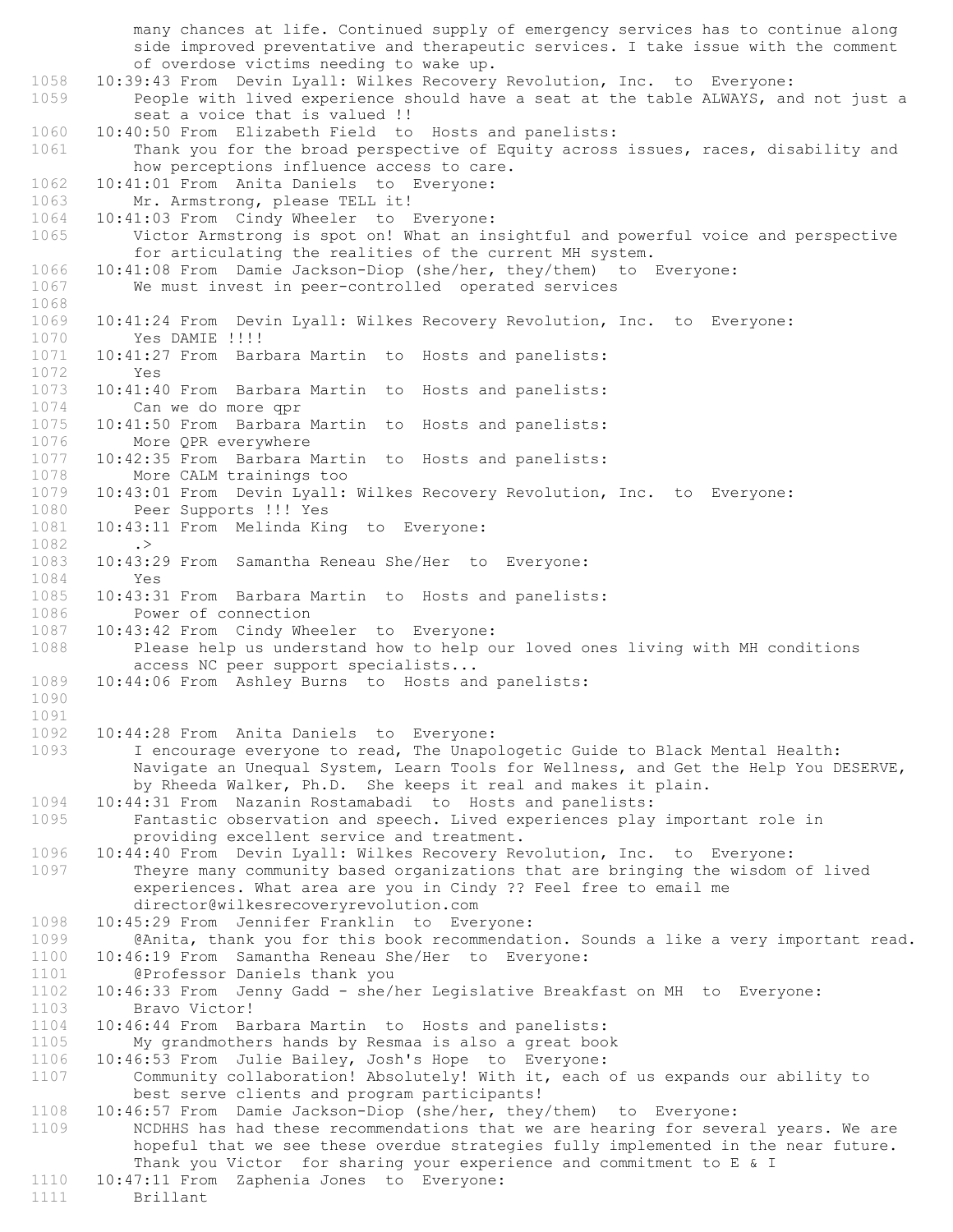1112 10:47:44 From Sharon Hartwell to Everyone: 1113 participant driven measures of success! 1114 10:47:54 From Jasmine Thagard to Everyone:<br>1115 Do you mind sharing that pop article with Do you mind sharing that pop article with us, Jennifer?? I would love to read it! 1116 10:47:55 From Dave Peterson to Everyone: 1117 Thank You Victor!<br>1118 10:48:00 From Camill 10:48:00 From Camille Miller to Everyone: 1119 1120 10:48:02 From Anita Daniels to Everyone: 1121 Thank YOU, Mr. Armstrong! 1122 10:48:05 From Linda Fallon to Hosts and panelists: 1123 Amazing, Victor! 1124 10:48:05 From Iris Green to Hosts and panelists:  $1125$  > 1126 10:48:07 From sarah to Hosts and panelists: 1127 Powerful presentation. 1128 10:48:07 From Samantha Reneau She/Her to Everyone: 1129 Thank you Mr. Armstrong 1130 10:48:08 From Keziah Cash to Everyone: 1131 >>> 1132 10:48:08 From Launiece Newton, PMHNP-BC to Everyone: 1133 Thank you Victor!! 1134 10:48:09 From Martha Turner-Quest to Everyone: 1135 Excellent, Victor! Thank you!!! 1136 10:48:10 From Alicia Kaplan to Everyone: 1137 Thank you!! 1138 10:48:12 From Margie (she/her) to Everyone:<br>1139 Thank you!! Thank you!! 1140 10:48:13 From Jamie DeMent Holcomb to Hosts and panelists: 1141 1142 10:48:19 From Ashish George to Everyone: 1143 1144 10:48:20 From Jennifer Franklin to Everyone: 1145 @Jasmine: Glad you are asking/interested. My pleasure: https://www.smerconish.com/exclusive-content/simone-biles-and-why-we-must-bridge-medi cines-mind-body-divide 1146 10:48:20 From Ashley Burns to Hosts and panelists: 1147 Thank you 1148 1149 10:48:20 From Kay Castillo to Everyone: 1150 Thank you, Victor!! 1151 10:48:23 From Jamie DeMent Holcomb to Everyone: 1152 1153 10:48:23 From Devin Lyall: Wilkes Recovery Revolution, Inc. to Everyone: 1154 Thank you Victor !!! You have always been a huge advocate and I appreciate you work ! 1155 10:48:28 From Hailey Shafir to Everyone:<br>1156 Thank you so much Victor, grateful to h Thank you so much Victor, grateful to have you as a strong advocate within our community. 1157 10:48:38 From Will Duncan to Everyone:<br>1158 Thank you Victor!!! Thank you Victor!!! 1159 10:48:39 From Gail Pruett to Everyone: 1160 Thank YOU, Victor! Help us help you to accomplish these goals. 1161 10:48:44 From William Massengill to Everyone:<br>1162 Thank you Victor. Thank you Victor. 1163 10:48:48 From Jenny Gadd - she/her Legislative Breakfast on MH to Everyone: 1164 Thank you Victor for being a social worker! 1165 10:48:51 From Beth Palmer to Everyone:<br>1166 Thank you! Thank you! 1167 10:48:56 From Jennifer Franklin to Everyone: 1168 Awesome presentation, Victor and all!<br>1169 10:49:01 From Natasha Donnelly to Ever 10:49:01 From Natasha Donnelly to Everyone: 1170 Thank you Victor 1171 10:49:12 From Rep. Carla Cunningham BSN, RN to Everyone:<br>1172 Thank you much Vic! Thank you much Vic! 1173 10:49:13 From Shenika Allen to Everyone: 1174 Thank you so much for your advocacy within the community. You are the best Victor! 1175 10:49:23 From Nicole Semoni to Everyone:<br>1176 Awesome presentation Victor!! 1176 Mwesome presentation Victor!!<br>1177 10:49:25 From Marbeth Holmes to 10:49:25 From Marbeth Holmes to Everyone: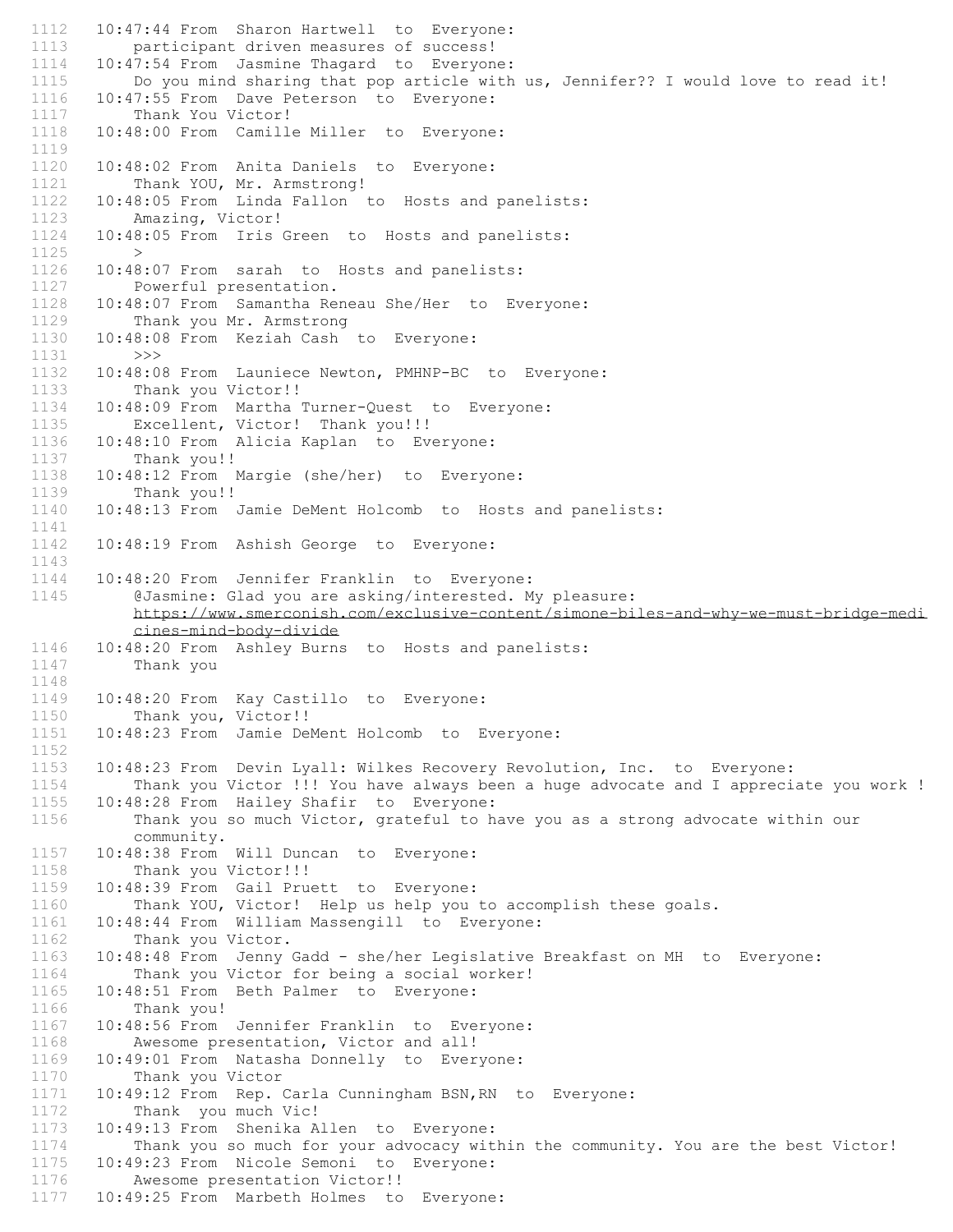1178 Thank you Victor for all you do to uplift, inform, and empower! 1179 10:49:26 From Sherri McGimsey to Everyone: 1180 Clubhouses like Fountain House in NY, Club Nova in Carrboro, Adventure House in Shelby, Gateway in Greenville SC. Now is a training center. Now working on Brighter House here in our community. 1181 10:50:08 From Maximilian Shafir to Everyone: 1182 Great stats that you are sharing Rep. White and Welcome to the breakfast as a panelist we are so grateful to have you here. 1183 10:50:24 From Jasmine Thagard to Everyone: 1184 Thank you so much, Victor!! Nice to see you again (I was in the webinar this past Weds-Thurs :) ) and hear all of your words and advice! Very encouraging, motivating, and passionate > 1185 10:51:00 From Karen Kincaid Dunn - Club Nova to Sherri McGimsey and all panelists:<br>1186 Let us know how we can support you. Karen - Club Nova 1186 Let us know how we can support you. Karen - Club Nova<br>1187 10:51:12 From Natasha Donnelly to Everyone: 10:51:12 From Natasha Donnelly to Everyone: 1188 Do you think we could collect up details of the new organizations that are being shared on here so that we are up to date. There are some amazing forward thinking organizations that are opening and I would love to know where they are and how to make contact so that we can support each other! Thanks the Cedar Oaks Team 1189 10:51:28 From Anita Daniels to Everyone: 1190 Agreed @JasmineThagard. This may be my first time hearing Mr. Armstrong. His words encourage and inspire. 1191 10:51:57 From Jasmine Thagard to Everyone: 1192 Thanks for the link!! @Jennifer. Look forward to reading many of the attached links in this Breakfast later this week! 1193 10:52:12 From Barbara Martin to Hosts and panelists: 1194 That would be nice if we had more units 1195 10:52:25 From Pamela Wheeler to Everyone: 1196 JoCo is doing it right!! They embedded their OP MH clinic into their health dept. 1197 10:52:27 From Nazanin Rostamabadi to Hosts and panelists: 1198 Also the laws and policies regarding IVC in North Carolina are out dated and need to change. 1199 25 days to 90 days IVC is not only working but is traumatic to patients and their families. 1200 10:52:29 From Jenny Gadd - she/her Legislative Breakfast on MH to Everyone: 1201 You can read more about the organizations involved with this event and the speakers at our web page https://legislativebreakfastmh.org 1202 10:52:30 From Barbara Martin to Hosts and panelists: 1203 We have very limited kid psych units in the state 1204 10:52:43 From Maximilian Shafir to Everyone: 1205 Thats right great representation of JOCO thank you Rep. White 1206 10:53:04 From Jenny Gadd - she/her Legislative Breakfast on MH to Everyone: 1207 We will also have the chat transcript available after the event 1208 10:53:11 From Natasha Donnelly to Everyone: 1209 Thank you Jenny!! Our website is www.cedaroaksclinic.com 1210 10:53:34 From William Massengill to Everyone:<br>1211 Thank you Rep White for your leadership here Thank you Rep White for your leadership here in Johnston County. 1212 10:54:04 From Sue Ann Forrest - Trillium Health Resources to Everyone: 1213 Thank you for your leadership on mental health in schools, Rep. White!<br>1214 10:54:17 From Floyd McKissick Jr to Hosts and panelists: 1214 10:54:17 From Floyd McKissick Jr to Hosts and panelists: 1215 Great conference , Ibve throughly enjoyed it. Unfortunately Im going to have to sign-off due to other commitments. 1216 10:54:26 From Devin Lyall: Wilkes Recovery Revolution, Inc. to Everyone:<br>1217 Wilkes Recovery Revolution, Inc. is a grassroots recovery community org Wilkes Recovery Revolution, Inc. is a grassroots recovery community organization. www.wilkesrecoveryrevolution.com 1218 10:54:47 From Barbara Martin to Hosts and panelists:<br>1219 10:54:47 From Barbara Martin to Hosts and panelists: Agreed! I think one hurdle may be kid psych reimbursement rates are lower for psych inpatient if not mistaken. Maybe if rate changed more incentives for other hospitals to expand their units or open a kid psych unit. We do need more adult and geri beds too 1220 10:55:17 From Gail Pruett to Everyone: 1221 Transitional crisis centers, near mental health treatment centers, help save money by decreasing hospitalizations. It shouldn't be pie-in-the-sky. Those transitional centers help people recover from a mh crisis with the least disruption in theirs and their family's lives possible. They actually worked well during the old catchment area era in Buffalo NY. 1222 10:55:18 From Barbara Martin to Hosts and panelists:<br>1223 We also need MH professionals in the schools

We also need MH professionals in the schools

1224 10:55:34 From Jenny Gadd - she/her Legislative Breakfast on MH to Everyone: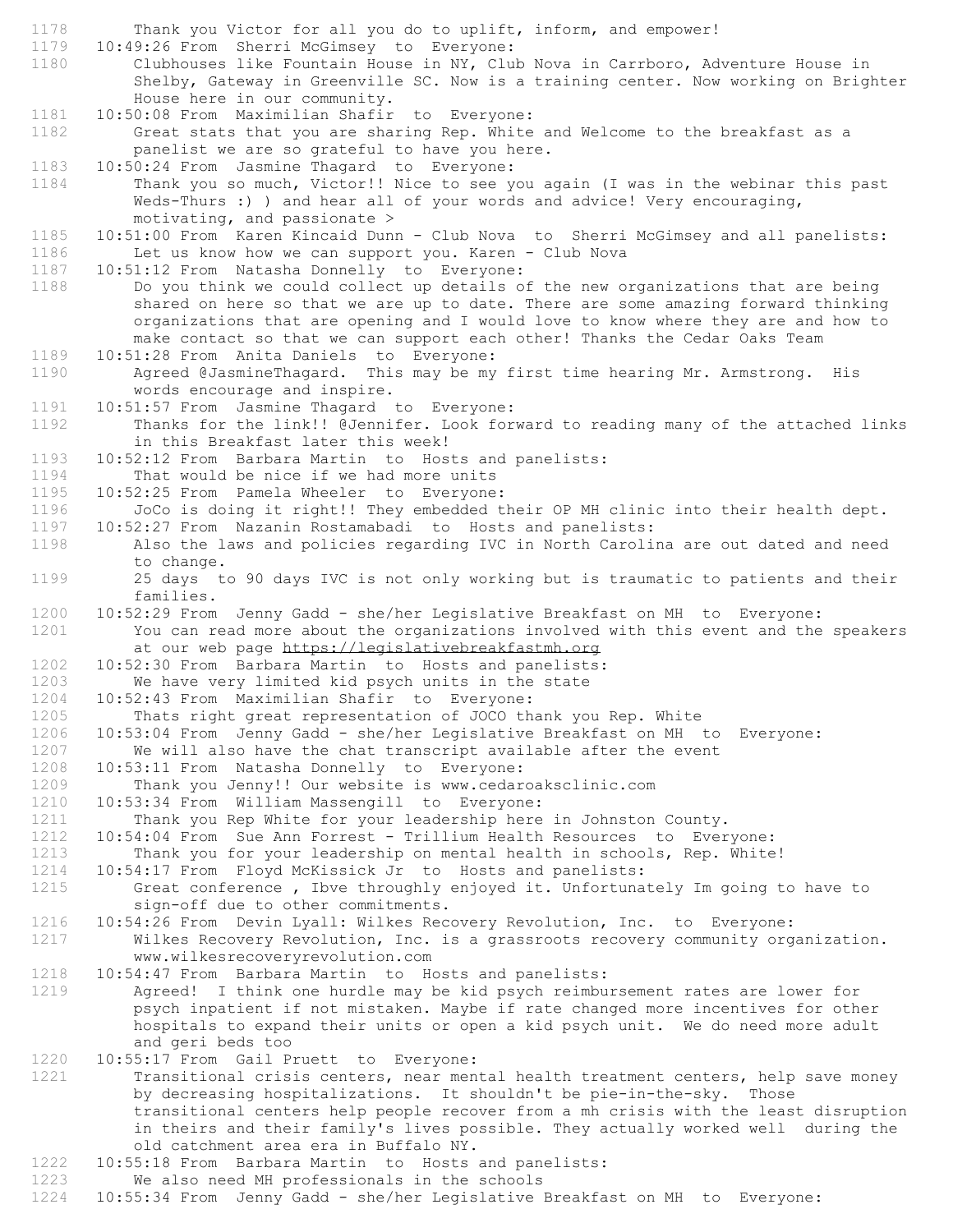1225 Thank you Commissioner McKissick for joining us today! 1226 10:55:35 From Maximilian Shafir to Everyone: 1227 Co-located school based is a great way to solve that 1228 10:55:37 From Kay Castillo to Everyone: 10:55:37 From Kay Castillo to Everyone: 1229 School social work ratio is 1:1,289. Recommend 1:250. 1230 10:56:17 From Maximilian Shafir to Everyone: 1231 We can have school systems collaborate and join with providers so not as much funding is needed for hiring individual social workers or counselors and we can partner with our local agencies to ensure more support 1232 10:56:36 From Maximilian Shafir to Everyone: 1233 Alliance has done a great job advocating for this in Wake County 1234 10:56:47 From Barbara Martin to Hosts and panelists: 1235 School MH law could be more specific.<br>1236 10:57:22 From Beth Palmer to Everyone: 10:57:22 From Beth Palmer to Everyone: 1237 Arts educators are working very hard in mental health support and can use all the support they can get. 1238 10:57:37 From Jenny Gadd - she/her Legislative Breakfast on MH to Everyone: 1239 Yay for the Arts!! 1240 10:57:42 From Maximilian Shafir to Everyone: 1241 Again I go back to the original conversation of appropriate use of funds and ensuring we are using our current supports in the right way and collaborating in meaningful ways. 1242 10:57:52 From Hailey Shafir to Hosts and panelists: 1243 Becky: The quote you requested is: Sooner or later, we all believe the worlds version of who we are ~Richard Rohr 1244 10:57:53 From Barbara Martin to Hosts and panelists: 1245 Need more MH supports in schools to role it out too for school plans. 1246 10:57:56 From Valerie Fox to Everyone: 1247 Would love to see OTs being utilized more for mental health needs in the school system. It is a very integrated approach and we are already present in the school systems 1248 10:58:08 From Valerie Arendt she/her NASW-NC to Hosts and panelists: 1249 We are about 13 minutes behind again. Thank you for helping try to catch up all! 1250 10:58:14 From Maximilian Shafir to Everyone: 1251 Agreed Valerie Fox 1252 10:58:15 From Barbara Martin to Hosts and panelists: 1253 OTs can be very helpful 1254 10:58:36 From Beth Palmer to Everyone: 1255 Yes, Valerie! All part of Whole Person. 1256 10:58:45 From Maximilian Shafir to Everyone: 1257 OTs as well as ABA therapy can help assist teachers and staff in the school systems without taking away from school funding 1258 10:59:03 From Amy Dickey to Everyone: 1259 VERY IMPORTANT! They should also receive their education while there. 1260 11:00:02 From Bob Crayton to Everyone: 1261 MAMI has a great resource to share with you all!<br>1262 MAMI is excited to announce the release of Meet NAMI is excited to announce the release of Meet Little Monster, a mental health coloring and activity book created for young children as a tool for them to express and explore their feelings in a fun, creative and empowering way, as well as to help foster dialogue between children and the safe adults in their lives. 1263 11:00:14 From Barbara Maier - NAMI Orange Chatham to Everyone: 1264 Orange Cnty plans to build Crisis & Diversion Facility. NAMI Orange Chatham County Board Member Tony Marimpietri chairs the task force. 1265 11:00:22 From Barbara Martin to Hosts and panelists: 1266 Unfortunately some of the kids ABA therapists these days are doing it at Office and parents are not feeling supported. Been hearing this a lot, which is not good because not the model 1267 11:00:29 From Anita Daniels to Everyone: 1268 The number of Black children now exceeds any other group for suicide. We really need to address this issue. 1269 11:00:33 From Kay Castillo to Everyone: 1270 Very cool, Bob! 1271 11:00:40 From sarah to Hosts and panelists: 1272 Thk you Bob. 1273 11:00:52 From Maximilian Shafir to Everyone: 1274 Barbara agreed I know that at Easterseals there ABA program is going to homes and into schools 1275 11:01:00 From Margie (she/her) to Everyone: 1276 It also starts with alcohol use&the real gateway drug in our culture.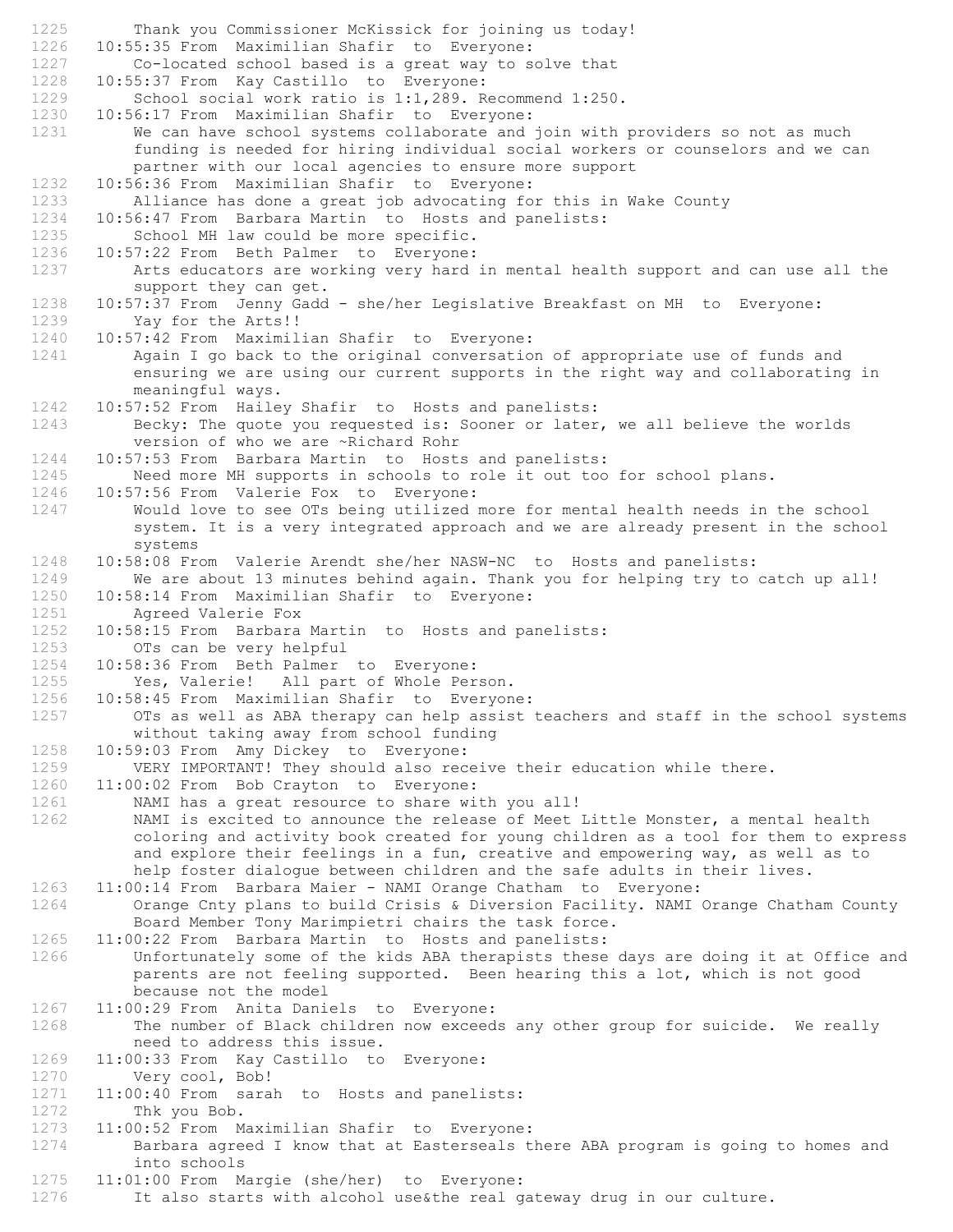1277 11:01:12 From Bob Crayton to Everyone:

- 1278 Created by NAMI Washington, Meet Little Monster was developed in response to the ongoing pandemic, when children were suddenly cut off from their friends, teachers, coaches, club leaders and school counselors. They were experiencing big and powerful feelings without the community support and reassurance that they had access to before quarantine. 1279
- 1280 NAMI is proud to make Meet Little Monster, available for download in English as well as Spanish, for families, organizations, teachers and young people across the country at no-cost here. https://www.nami.org/Your-Journey/Kids-Teens-and-Young-Adults/Kids/How-to-Talk-to-You

r-Child-About-Their-Mental-Health#MONSTER

1281 11:01:21 From Alicia Kaplan to Everyone:<br>1282 Trauma is the real gateway drug.

Trauma is the real gateway drug.

- 1283 11:01:29 From Kay Castillo to Everyone: 1284 Thank you, Rep. White. You are working hard and we appreciate it! Thanks for all you've done for our older adults as well!
- 1285 11:01:34 From Jennifer Franklin to Everyone:

1286 Nice @Alicia!

1287 11:01:34 From Barbara Martin to Hosts and panelists:

1288 I wish they were in my county. Easter seals used to be in another county i worked and had good rapport with them

1289 11:01:42 From Karen Kincaid Dunn - Club Nova to Everyone: 1290 We are planning to start a young adult program that can work with students. We look forward to collaborating with the schools in Orange County

1291 11:02:24 From Barbara Martin to Hosts and panelists:

1292 Thanks bob for sharing that book

1293 11:03:14 From Maximilian Shafir to Everyone:

- 1294 Great job Rep. White we know how hard you are working across the aisle and making sure the hard work gets done
- 1295 11:03:30 From Anita Daniels to Everyone:
- 1296 Always so happy to see you Representative Cunningham!
- 1297 11:03:58 From Jasmine Thagard to Everyone:
- 1298 Thank you so much for providing that resource, Bob!! Adding it to my tool bag :) 1299 11:04:18 From Krystin Wingfield to Everyone:<br>1300 ABA has a lot of re-evaluating to do in its

ABA has a lot of re-evaluating to do in its core goals and values before it should be generally integrated and promoted. If we are going to discuss its availability and integration, true consideration of the general adult autism-communities feedback must take place.

- 1301 11:05:04 From Damie Jackson-Diop (she/her, they/them) to Everyone:
- 1303 11:05:26 From NCOTA Samantha Ryan (she/her/they) to Everyone: 1304 Agreed @Krystin Wingfield.
- 1305 11:05:28 From Alicia Kaplan to Everyone:
- 1306 Yes Krystin
- 1307 11:05:48 From Thava Mahadevan to Tech (Friday Center Bart) (Direct Message):<br>1308 Hi Bart, I plan to share screen and show a few slides. Hope that is still o Hi Bart, I plan to share screen and show a few slides. Hope that is still ok 1309 11:05:49 From Melinda King to Everyone:

- $1310$  ><br> $1311$   $11:05$ 11:05:52 From Robin Henderson-Wiley to Everyone:
- 1312 Yes!

1302

- 1313 11:06:11 From Anita Daniels to Everyone:
- 1314 You are PREACHING, Representative Cunningham!<br>1315 11:06:16 From Sharon Hartwell to Everyone:
- 11:06:16 From Sharon Hartwell to Everyone:
- 1316 No matter what, you do what is needed!
- 1317 11:06:16 From Nazanin Rostamabadi to Hosts and panelists:<br>1318 Best program for bringing youth and adolescent out of is

Best program for bringing youth and adolescent out of isolation are participating in group Art, music, and dance program. Adolescents need to fill senses of belonging as well as being productive.

- 
- 1319 11:06:37 From Beth Palmer to Everyone:<br>1320 Yes, Rep. Cunningham. Thank you! Yes, Rep. Cunningham. Thank you!
- 1321 11:07:39 From Damie Jackson-Diop (she/her, they/them) to Everyone:

1322 The Black Leaders in Mental Health Recovery Coalition (a coalition of Peer Voice NC)launched in January. We hear you, we see you Representative Cunningham. Thank you for your leadership.

- 1323 11:07:40 From Sharon Hartwell to Everyone:
- 1324 Trust? Can you say "Tuskeegee?"<br>1325 11:08:03 From Jamezetta Bedford to
- 11:08:03 From Jamezetta Bedford to Everyone:
- 1326 Tell it Rep Cunningham!!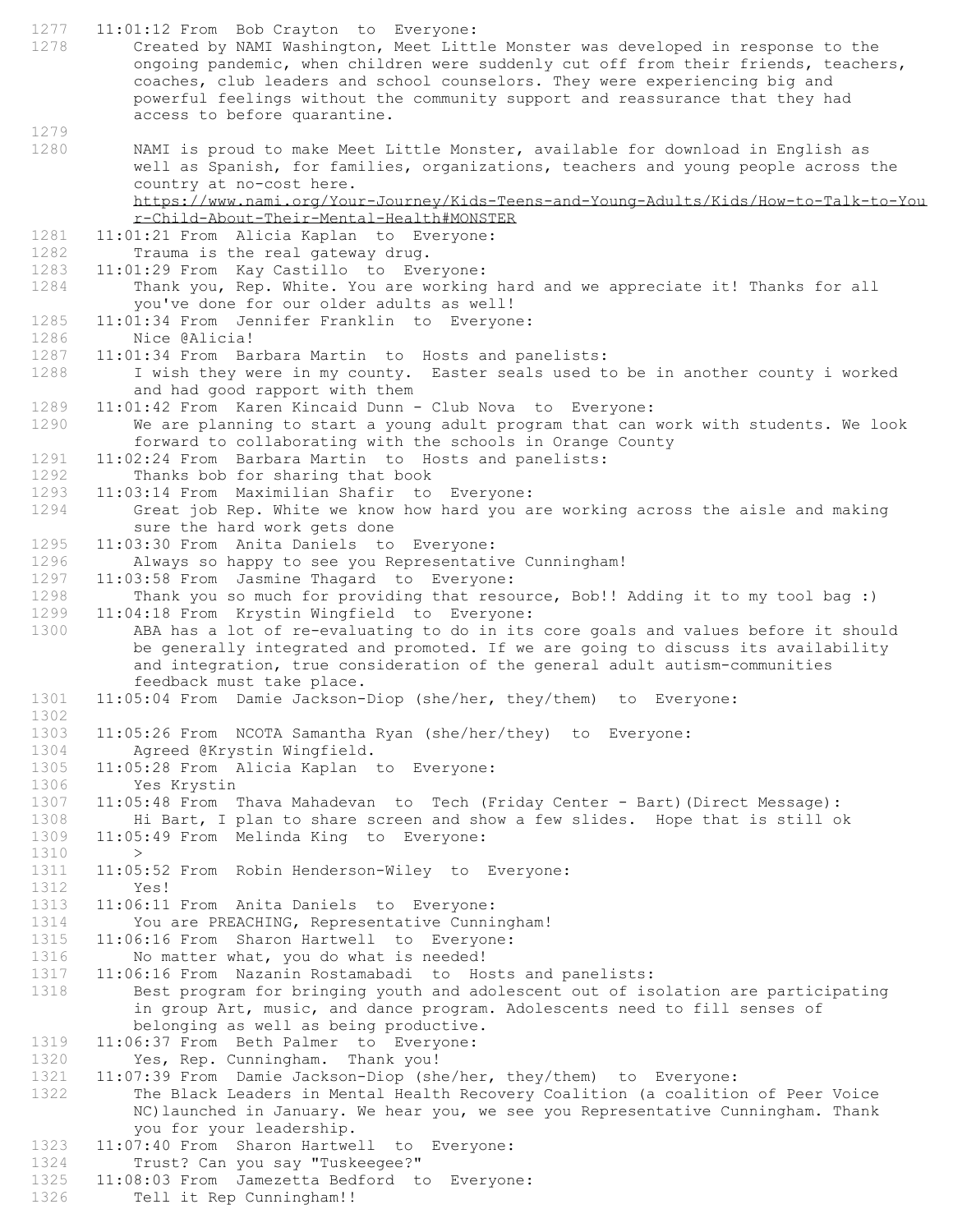1327 11:08:16 From Samantha Reneau She/Her to Everyone: 1328 1329 11:08:26 From sarah to Hosts and panelists:<br>1330 Healthcare literacy - yes! Healthcare literacy - yes! 1331 11:08:30 From Jamezetta Bedford to Everyone: 1332 I cried when I was able to get the vaccine and didn't realize I held all that anxiety! 1333 11:08:32 From Cindy Wheeler to Everyone: 1334 Rep. Cunningham you are so right...thank you so very much for speaking the truth! Lead on! 1335 11:08:33 From Anita Daniels to Everyone: 1336 And sterilization in NC @Sharon Hartwell? 1337 11:08:38 From Maximilian Shafir to Everyone:<br>1338 Agreed thank you Rep. Cunningham Agreed thank you Rep. Cunningham 1339 11:08:39 From Natasha Donnelly to Everyone: 1340 Wonderful Rep Cunningham 1341 11:08:41 From Sharon Hartwell to Everyone: 1342 1343 11:08:42 From Alicia Kaplan to Everyone: Yes!!! 1345 11:08:43 From Kay Castillo to Everyone: 1346 Thank you, Rep. Cunningham!!! 1347 11:08:45 From Barbara Martin to Hosts and panelists: 1348 Agreed Krystin.<br>1349 11:08:46 From Juli 11:08:46 From Julie Bailey, Josh's Hope to Everyone: 1350 Good food for thought! Thank you, Rep. Cunningham! 1351 11:08:46 From Ashley Burns to Hosts and panelists: 1352<br>1353 1353 11:08:48 From Vicki Smith to Everyone:<br>1354 Thank you Rep Cunningham for your pow Thank you Rep Cunningham for your powerful statements! 1355 11:08:49 From Damie Jackson-Diop (she/her, they/them) to Everyone: 1356 Yaaass! 1357 11:08:51 From Keziah Cash to Everyone: 1358 Yes!!<br>1359 11:08:56 J 1359 11:08:56 From Shenika Allen to Everyone:<br>1360 Yes, Rep. Cunningham. Preach it and we Yes, Rep. Cunningham. Preach it and we are listening. I thank you for that message. We needed that. 1361 11:08:57 From Marbeth Holmes to Everyone: 1362 Thank you 1363 11:08:57 From Camille Miller to Everyone: 1364 Thank you, Rep Cunningham! 1365 11:09:05 From Cindy Wheeler to Everyone: 1366 One of the best Leqislative Breakfast sessions I've attended... 1367 11:09:10 From Barbara Martin to Hosts and panelists:<br>1368 Thank you for your passion Thank you for your passion 1369 11:09:22 From Rep. Carla Cunningham BSN, RN to Everyone:<br>1370 Thank you Thank you 1371 11:09:24 From Allison Crotty, Partners to Everyone: 1372 Thank you Rep Cunningham!<br>1373 11:09:27 From Anita Daniels 11:09:27 From Anita Daniels to Everyone: 1374 Agreed @ Cindy Wheeler! 1375 11:09:28 From Alice A to Everyone: 1376 1377 11:09:29 From Jenny Gadd - she/her Legislative Breakfast on MH to Everyone: 1378 Yes Rose! 1379 11:09:56 From Gail Pruett to Everyone:<br>1380 Thank you! Important passion, vision Thank you! Important passion, vision, call-to-action; and, voice to our needs from all of the speakers. 1381 11:10:13 From Barbara Martin to Hosts and panelists: 1382 Thank you all for your passion and advocation!<br>1383 11:10:25 From Anita Daniels to Everyone: 11:10:25 From Anita Daniels to Everyone: 1384 Agreed @Gail Pruett!<br>1385 11:10:28 From Maximilia 1385 11:10:28 From Maximilian Shafir to Everyone:<br>1386 This is truly a great breakfast. All of the This is truly a great breakfast. All of these speakers are amazing and the truth and change talk that is happening is amazing 1387 11:10:53 From Barbara Martin to Hosts and panelists: 1388 Speakers and those attending who want to make a difference too<br>1389 . Together we can all make a difference . Together we can all make a difference 1390 11:11:00 From Sharon Hartwell to Everyone: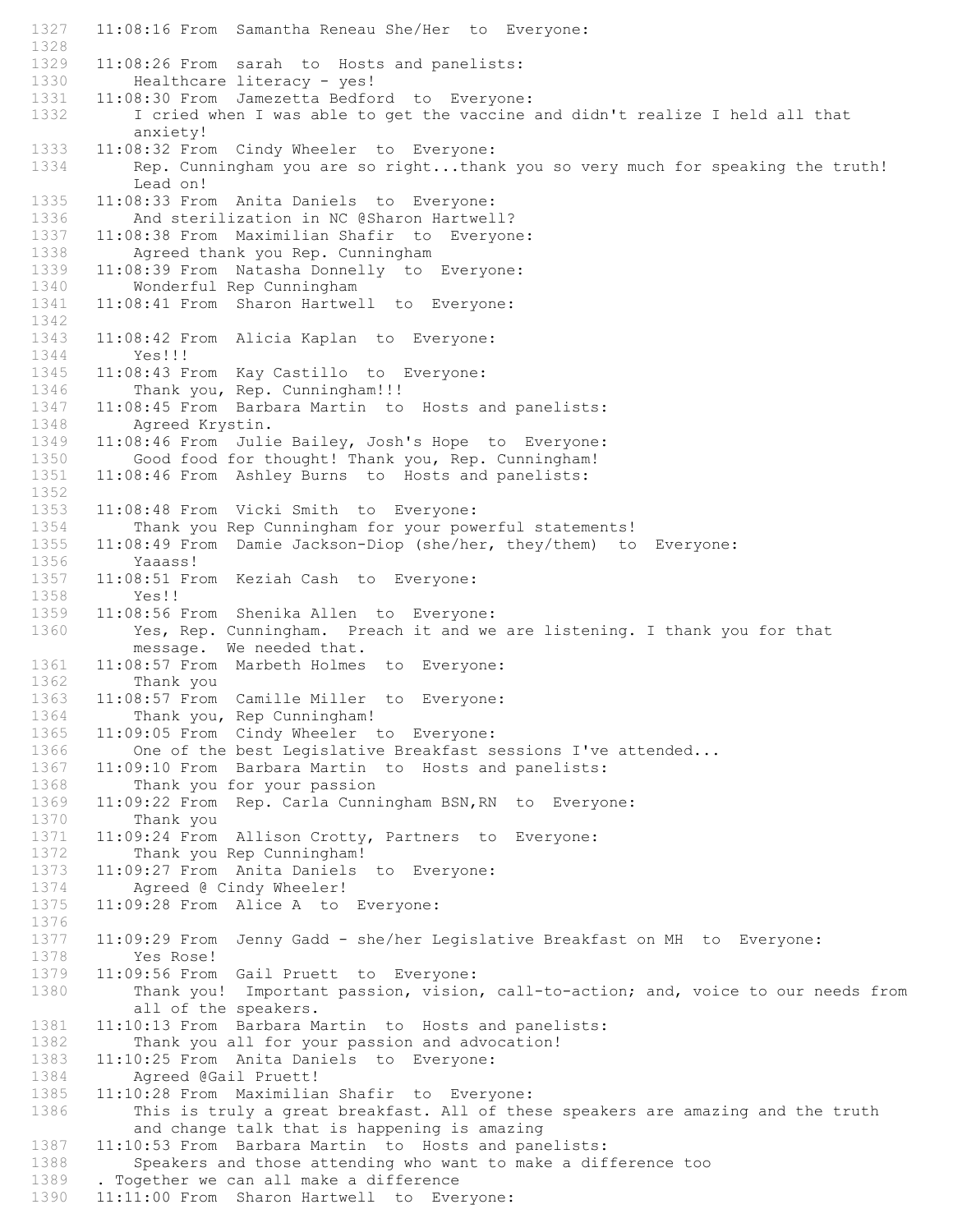1391 Tell it! 1392 11:11:02 From Maximilian Shafir to Everyone: 1393 Preach it Rep. Cunningham<br>1394 11:11:04 From Julie Bailey, 11:11:04 From Julie Bailey, Josh's Hope to Everyone: 1395 **@maxshafir, completely agree!** 1396 11:11:27 From Marbeth Holmes to Everyone: 1397 Discomfort is a conduit for change Yes! 1398 11:11:29 From sarah to Hosts and panelists: 1399 Thk you Rep. Cunningham. 1400 11:12:03 From Cindy Wheeler to Everyone: 1401 that it is @marbethholmes! 1402 11:12:32 From Sue Ann Forrest - Trillium Health Resources to Everyone: 1403 Great points Rep. Cunningham and Rep. White! 1404 11:13:17 From Barbara Martin to Hosts and panelists: 1405 Please continue to advocate to get supports in peoples community Rep. Cunningham. This is so important and people feel so much more connected and supported where the know 1406 11:13:28 From Marbeth Holmes to Everyone: 1407 We must give voice but also be willing to listen and take action 1408 11:14:00 From Maximilian Shafir to Everyone: 1409 Agreed Barbara the more we connect the more change is possible. 1410 11:14:20 From Jenny Gadd - she/her Legislative Breakfast on MH to Tech (Friday Center - Bart)(Direct Message): 1411 If we go over, you will leave the call on?<br>1412 11:14:35 From Barbara Martin to Hosts and pa 1412 11:14:35 From Barbara Martin to Hosts and panelists: 1413 Asking for help is hard to start 1414 11:14:36 From Kye Gardner (they, them) to Everyone: 1415 Structural and systemic oppression MUST be addressed - thank you representatives!!! 1416 11:14:41 From Julie Bailey, Josh's Hope to Everyone: 1417 Bias, discrimination and trauma...definite common denominator, Victor. Thank you for stating! 1418 11:15:26 From Allison Crotty, Partners to Everyone: 1419 All powerful stories and calls to action. Victor's health equity message truly resonates! 1420 11:16:06 From Bob Crayton to Everyone: 1421 Agree pUSDC2/ @AllisonbNUL<o8SI 1422 11:17:02 From Devin Lyall: Wilkes Recovery Revolution, Inc. to Everyone: 1423 I would say make sure the voices of the vulnernable populations have a seat at the tables or a voice in the conversation. 1424 11:17:33 From Maximilian Shafir to Everyone: 1425 Agreed great Jon everyone 1426 11:17:45 From Karen Kincaid Dunn - Club Nova to Everyone: 1427 Shared, inclusive leadership and decision making is key 1428 11:17:46 From Alicia Kaplan to Everyone: 1429 1430 11:17:47 From Shakema McClean to Everyone:<br>1431 Thank you all for your viewsb**NUM**&.Thank y Thank you all for your viewsb**NUL**&. Thank you host for this meet. @ Rep Cunningham you definitely found the needle in the hay. As a Parent Advocate,, Im always looking for a network/ the groups/ the trainings to better help the community; especially for my family and I. I think others may be interested as well. Would you mind posting your email so that we can communicate with you all? 1432 11:17:49 From Cindy Wheeler to Everyone: 1433 agree with Rep. Cunningham, but I think those with lived experience along with their love ones, families, friends, but be the voice of change...inform our reps and sens.... 1434 11:17:52 From Jonah Garson to Everyone: 1435 1436 11:17:53 From William Massengill to Everyone: 1437 Great panel 1438 11:17:54 From Amy Dickey to Everyone:<br>1439 1ndividuals with Disabilities Educat Individuals with Disabilities Education Act (IDEA) (a federal education law) clarifies that public schools must identify, locate, and evaluate children who need special education. This is called bNULFSChild FindbNULGS and it applies to kids from birth to age 21. There is no requirement that the child has an existing diagnosis. The right applies to ANY student experiencing a mental illness, disability, or learning difference that is interfering with the child's ability to make adequate academic progress. Our failure at Child Find only exacerbates our

struggles with the Olmstead Act. I would encourage all representatives and

stakeholders to seek understanding on this law and NCbNULHOMs shortfalls on it and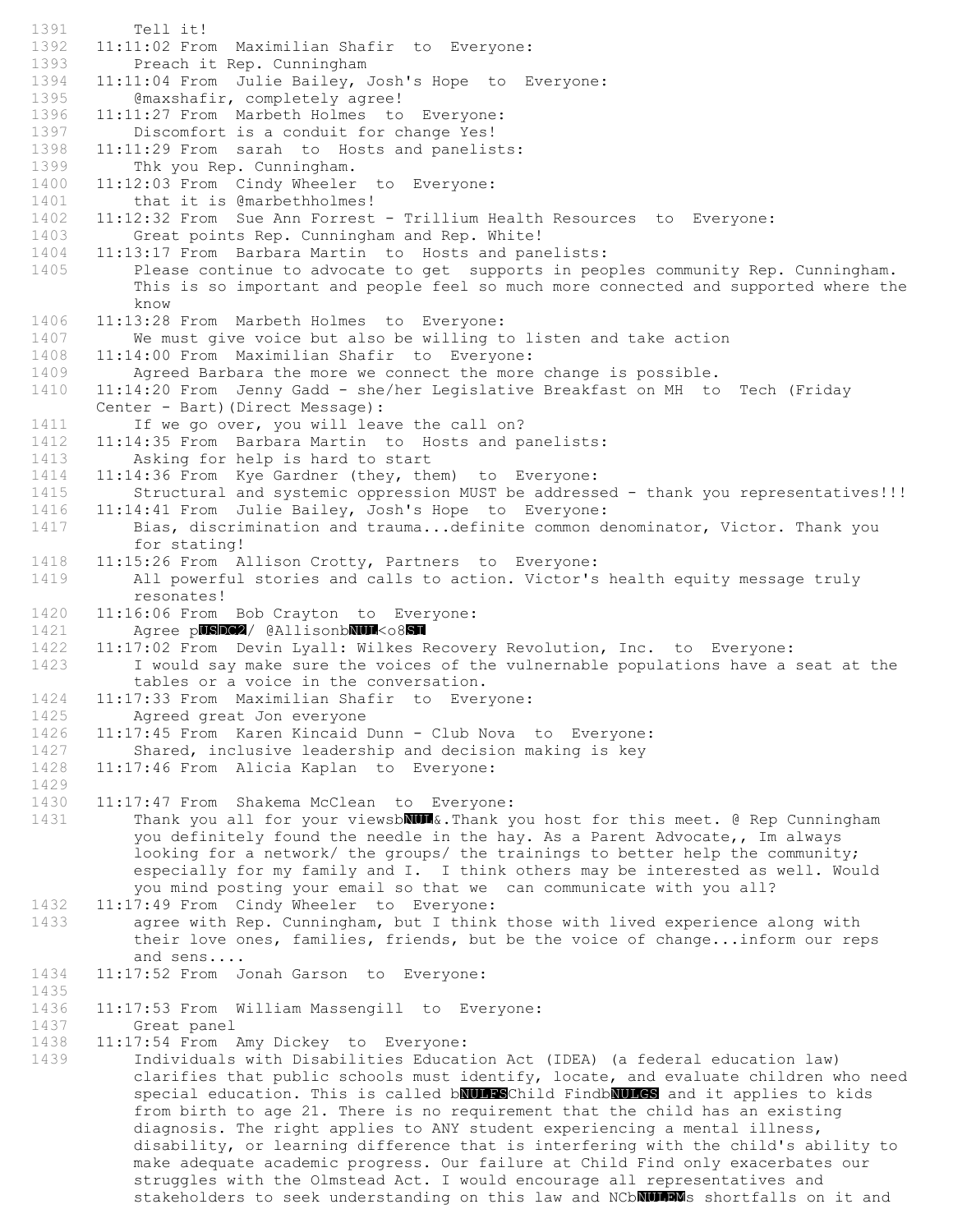establish collaborative relationships with your local schools. 1440 Additionally, I would encourage all to support the proposed increase in funding for IDEA. 1441 11:17:55 From Sharon Hartwell to Everyone: 1442 1443 11:17:55 From Beth Palmer to Everyone:<br>1444 Thank you everyone!!! Thank you everyone!!! 1445 11:18:02 From Amy Dickey to Everyone: 1446 Great speakers! 1447 11:18:07 From Jamie DeMent Holcomb to Everyone: 1448 1449 11:18:07 From Kay Castillo to Everyone: 1450 Thank you all!!<br>1451 11:18:16 From Amv 11:18:16 From Amy Dickey to Everyone: 1452 https://www.votervoice.net/mobile/CFEC/Campaigns/89326/Respond 1453 11:18:20 From Rose Hoban to Everyone: 1454 More like 25 pounds in a 10 pound bag<br>1455 11:18:29 From Barbara Martin to Hosts 11:18:29 From Barbara Martin to Hosts and panelists: 1456 Maybe for legislation to check with NAMI to get some more voices. 1457 11:18:40 From Maximilian Shafir to Everyone: 1458 Very true but its pretty amazing to hear everyone 1459 11:18:40 From Marcie Boyes to Everyone: 1460 So many of us in the field see the same things, share similar beliefs, and experience similar frustrations. How do we get more people, not in the field, to come to this amazing event so they hear what many of us know? 1461 11:18:58 From Rose Hoban to Everyone: 1462 1463 11:19:18 From Barbara Martin to Hosts and panelists: 1464 More resiliency informed trainings in community could help too 1465 11:19:56 From Kathy Hotelling to Everyone: 1466 Thava is a whirlwind of implementable ideas for the good of our community.<br>1467 11:20:32 From Maximilian Shafir to Everyone: 11:20:32 From Maximilian Shafir to Everyone: 1468 Totally agree Kathy. Thava is a change maker and makes so much change with very little funding supports 1469 11:20:41 From Barbara Martin to Hosts and panelists: 1470 The MCOs may be able to help too. Having more collaboratives with individuals with mental illness voice 1471 11:20:47 From elissabrody to Hosts and panelists: 1472 Great Slide 1473 11:20:52 From Rep. Carla Cunningham BSN,RN to Everyone: 1474 Prevention 1475 11:21:01 From Disability Rights NC to Hosts and panelists: 1476 Shake mcleah 1477 11:21:04 From Barbara Martin to Hosts and panelists: 1478 Yes Ms. Cunningham 1479 11:21:10 From Maximilian Shafir to Everyone:<br>1480 Exactly instead of reaction Rep. Cunningham Exactly instead of reaction Rep. Cunningham 1481 11:21:14 From Julie Bailey, Josh's Hope to Everyone: 1482 Housing is truly paramount, Thava! That's something legislators could fund.<br>1483 11:21:16 From Dave Peterson to Everyone: 11:21:16 From Dave Peterson to Everyone: 1484 Thava is the Master of ideas and then finding the funding to implement those great ideas. 1485 11:22:00 From Barbara Martin to Hosts and panelists: 1486 Prevention is where we need to start but we need more trainers and funding for it that are willing to do it. 1487 11:22:23 From Anita Daniels to Everyone:<br>1488 I completely agree. I am a forensic ever I completely agree. I am a forensic evaluator, and I see citizens over and over who end up in and out of the court system who have a severe/persistent mental illness. We can find them only when they are in jail. I'm so disappointed. 1489 11:22:39 From Jennifer Franklin to Everyone:<br>1490 Very important slide. The bottom line is th Very important slide. The bottom line is that empowering communities with the kinds of resources low-income, oppressed people need to get above the poverty line and get good education and help take the pressure off parents with living wages so that children start off better than they too often do. Starting here then allows the trauma of poverty to be taken off the table. That right there is a huge leg up! 1491 11:22:56 From Beth Palmer to Everyone: 1492 Real estate developers need to be here. The high costs so NOT need to be so high.<br>1493 11:23:02 From Sharon Hartwell to Evervone: 11:23:02 From Sharon Hartwell to Everyone:

1494 Thava, may we have your slides?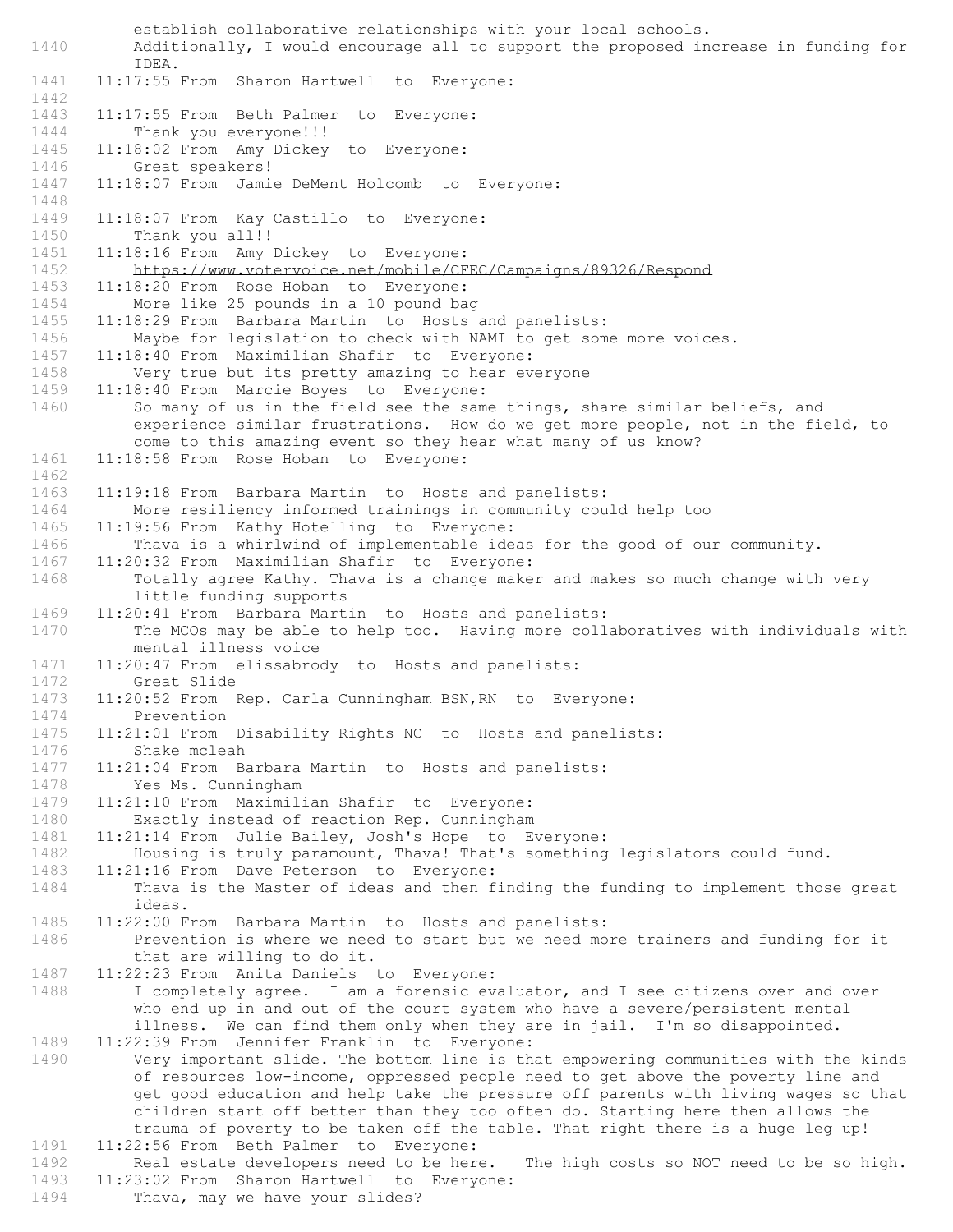1495 11:23:11 From Devin Lyall: Wilkes Recovery Revolution, Inc. to Everyone: 1496 It is hard for individuals to find wellness when individuals are unhoused ! 1497 11:23:14 From Barbara Martin to Hosts and panelists:<br>1498 I am willing to help where I can if any of you have I am willing to help where I can if any of you have ideas for prevention trainings in community as it needs to be flooded but we also need to have a response plan once more people are identified in crisis 1499 11:23:26 From Maximilian Shafir to Everyone: 1500 We will make sure to get the slides on the breakfast website 1501 11:23:27 From Victor Armstrong to Natasha Donnelly and all panelists: 1502 Hey Natasha! 1503 11:23:32 From Kye Gardner (they, them) to Everyone: 1504 New Hanover County MUST revisit the housing bond vote. Affordable housing is PARAMOUNT to lifting our Cape Fear community to where it needs to be 1505 11:23:34 From Anita Daniels to Everyone: 1506 Yes, we need the slides. 1507 11:23:51 From Amy Dickey to Everyone: 1508 Very true! Also a huge gap for single parents of children with SMI. They do not qualify for perm. housing support like section 8 and often can't keep gainful employment and keep their child in the home. 1509 11:24:19 From Maximilian Shafir to Everyone: 1510 Completely true Thava you have already proven the model works 1511 11:24:19 From Amy Dickey to Everyone: 1512 I would love a copy of these slides. Is that possible? 1513 11:24:20 From Jenny Gadd - she/her Legislative Breakfast on MH to Everyone: Bravo Thava!! 1515 11:24:25 From Beth Palmer to Everyone: 1516 Yes. 1517 11:24:33 From Sarah S to Everyone: 1518 YES!!! 1519 11:24:34 From Kathy Hotelling to Everyone: 1520 I have all the keys that were mentioned earlier. My daughter has a developmental disability and she is about to embark on Supported Living with her Waiver. The apartment in PITTSBORO is \$1400 plus \$50 a month for fees. This is ridiculous. I can do this for some period of time, but this is not going to work for the long term 1521 11:24:43 From Marbeth Holmes to Everyone:<br>1522 Awesome work Thava and UNCSSW Awesome work Thava and UNCSSW 1523 11:24:53 From Jenny Gadd - she/her Legislative Breakfast on MH to Everyone: 1524 We can post the slides on our website 1525 11:24:54 From Amy Dickey to Everyone: 1526 Great Work! 1527 11:24:58 From Mitul Desai to Everyone: 1528 What Thava is doing with Tiny Homes is a game changer! There is a massive need for supportive housing for SMI folks. 1529 11:25:06 From Zaphenia Jones to Everyone: 1530 I intern with an organization called HEARTS where we equip adolescent parent with the tools and resources they need to be independent and self sufficient and housing in one of our biggest barriers. 1531 11:25:15 From Disability Rights NC to Everyone: 1532 Yoga has been demonstrated to assist in mental health and substance use recovery.<br>1533 11:25:18 From Nazanin Rostamabadi to Hosts and panelists: 11:25:18 From Nazanin Rostamabadi to Hosts and panelists: 1534 Fantastic project 1535 11:25:19 From Sarah S to Everyone:<br>1536 This was just discussed at the Co 1536 This was just discussed at the Coalition to end Homelessness conference !!!<br>1537 11:25:25 From Jennifer Franklin to Evervone: 11:25:25 From Jennifer Franklin to Everyone: 1538 Cities within NC like Durham give real estate developers the green light to build without forcing them to provide affordable housing or trees (when green space is infringed upon for their developments). Legislation can ensure that developers are held accountable. 1539 11:25:27 From Anita Daniels to Everyone: 1540 Many of them still need supervision and support. Many are placed in apartments through funding, but without the additional supports, the apartments are destroyed, their belongings are stolen. I love the idea, but clients still need supports to keep from being victims. 1541 11:25:35 From Sue Ann Forrest - Trillium Health Resources to Everyone: 1542 Impressive partnerships! 1543 11:25:42 From Allison Crotty, Partners to Everyone: 1544 Kudos to you and all partners on this initiative Thava!<br>1545 11:25:44 From Alicia Kaplan to Everyone: 11:25:44 From Alicia Kaplan to Everyone: 1546 So needed and such amazing community based work!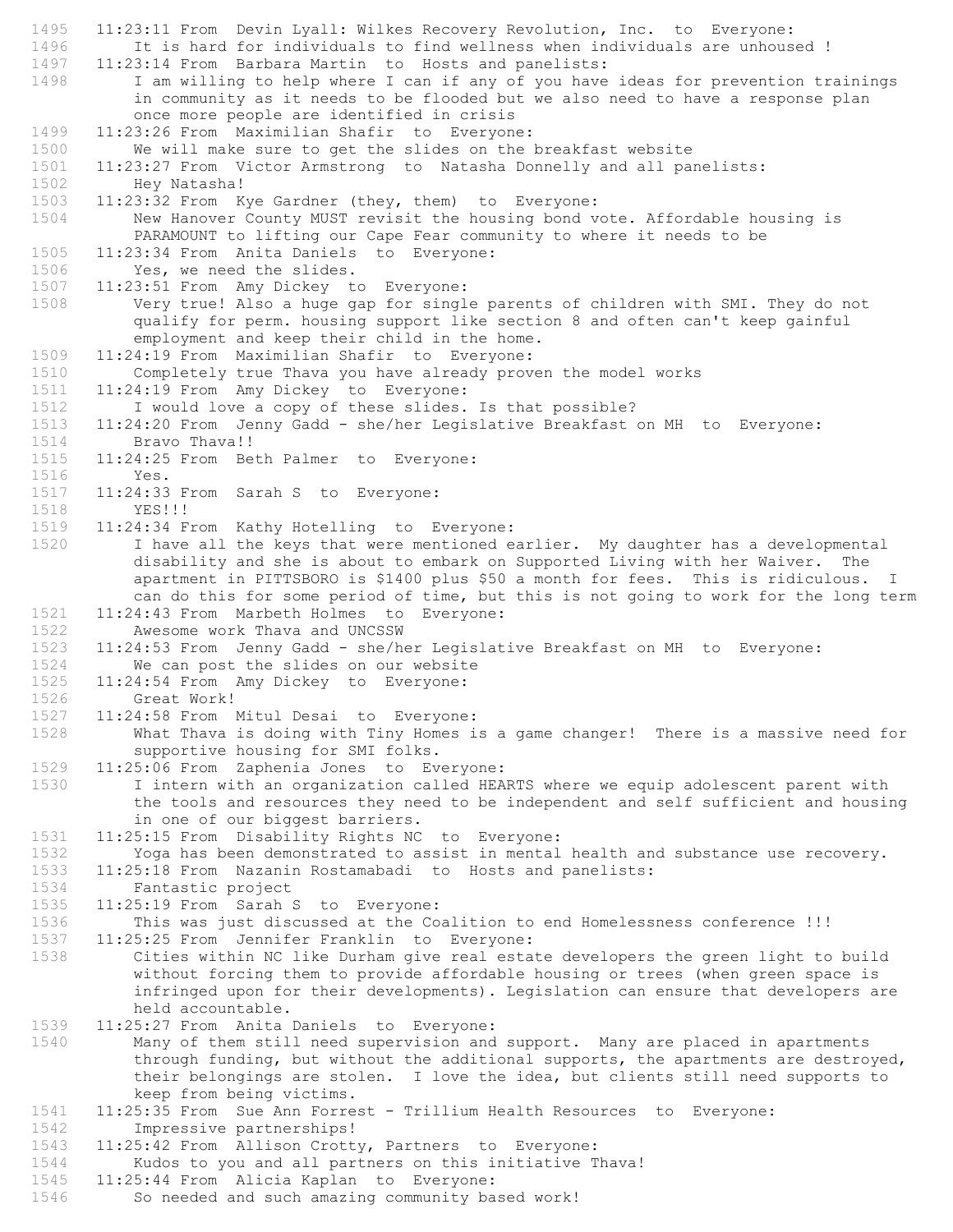1547 11:25:44 From Amy Dickey to Everyone: 1548 YES!!! 1549 11:25:47 From Rep. Carla Cunningham BSN,RN to Everyone: 1550 Yes 1551 11:25:59 From Paul to Hosts and panelists: 1552 Can you email contact information on speaker for tiny homes to follow up on becoming a part of this 1553 11:26:14 From Sherri McGimsey to Everyone: 1554 Will the health care workers and everyone that's needed to support this project be going to them? 1555 11:26:24 From Beth Palmer to Everyone: 1556 Yes, Jennifer. Schools of business need to teach this too. 1557 11:26:34 From Jenny Gadd - she/her Legislative Breakfast on MH to Everyone:<br>1558 https://www.xdsinc.org/farm-at-penny-lane https://www.xdsinc.org/farm-at-penny-lane 1559 11:26:37 From Garry Crites-NAMI North Carolina to Everyone: 1560 Great presentation, Thava! 1561 11:26:38 From Pamela Wheeler to Everyone:<br>1562 Loving your vision! Loving your vision! 1563 11:26:54 From Maximilian Shafir to Everyone: 1564 Thava! Thava! Thava! 1565 11:26:56 From Jennifer Franklin to Everyone: 1566 @Beth, not just education but real incentives that get people motivated to actually build affordable housing 1567 11:26:57 From Lara Kehle (her/she) KidSCope to Everyone: Wonderful partnership! 1569 11:27:02 From Julie Bailey, Josh's Hope to Everyone: 1570 Building industry...ugh. Lumber prices have increased almost beyond affordable during the pandemic. 1571 11:27:06 From Valerie Arendt she/her NASW-NC to Everyone: 1572 Founded by a social worker! https://www.hoperenovations.org/ 1573 11:27:07 From Barbara Martin to Hosts and panelists: 1574 Great vision 1575 11:27:12 From Anita Daniels to Everyone: 1576 Shout out to my alma mater! 1577 11:27:13 From Samantha Reneau She/Her to Everyone: Great partnership 1579 11:27:22 From Katherine Jones to Everyone: 1580 Elizabeth barber, this is Annie. can I leave early? my phone is on 57% 1581 11:27:34 From elissabrody to Hosts and panelists: So awesome! 1583 11:27:47 From Beth Palmer to Everyone: 1584 A barn raising mentality rather than a silo mentality. Thank you! 1585 11:27:52 From Dave Peterson to Everyone: 1586 Thank you Thava!! 1587 11:28:11 From Rep. Carla Cunningham BSN,RN to Everyone: 1588 Thank you 1589 11:28:12 From Margie (she/her) to Everyone: 1590 Thank you! So inspiring. 1591 11:28:23 From Kristina K to Hosts and panelists: Thank you! 1593 11:28:57 From Karen Kincaid Dunn - Club Nova to Everyone:<br>1594 The Clubhouse Model offers life-long supports ... The Clubhouse Model offers life-long supports . . . 1595 11:29:39 From Maximilian Shafir to Everyone: So many people that dont get covered by Innovations 1597 11:29:56 From Barbara Martin to Hosts and panelists: 1598 Innovations waitlist way too long another issue. Can we work on that?<br>1599 11:29:57 From Jennifer Franklin to Evervone: 11:29:57 From Jennifer Franklin to Everyone: 1600 FYI, in case anybody is reading my posts, the term mental health and mental illness are in and of themselves terms that are somewhat stigmatizing because they collude with the divisive underlying Cartesian mind-body divide underlying our medical model/health care system. Again, the article that was published talks about this: https://www.smerconish.com/exclusive-content/simone-biles-and-why-we-must-bridge-medi cines-mind-body-divide 1601 11:29:59 From sarah to Hosts and panelists: 1602 15,000 waiting 1603 11:30:21 From Amy Dickey to Everyone: 1604 It would be of great help to provide B3 to ALL people waiting on the waiver.<br>1605 11:30:30 From Samantha Reneau She/Her to Everyone: 11:30:30 From Samantha Reneau She/Her to Everyone: 1606 Thank you Jennifer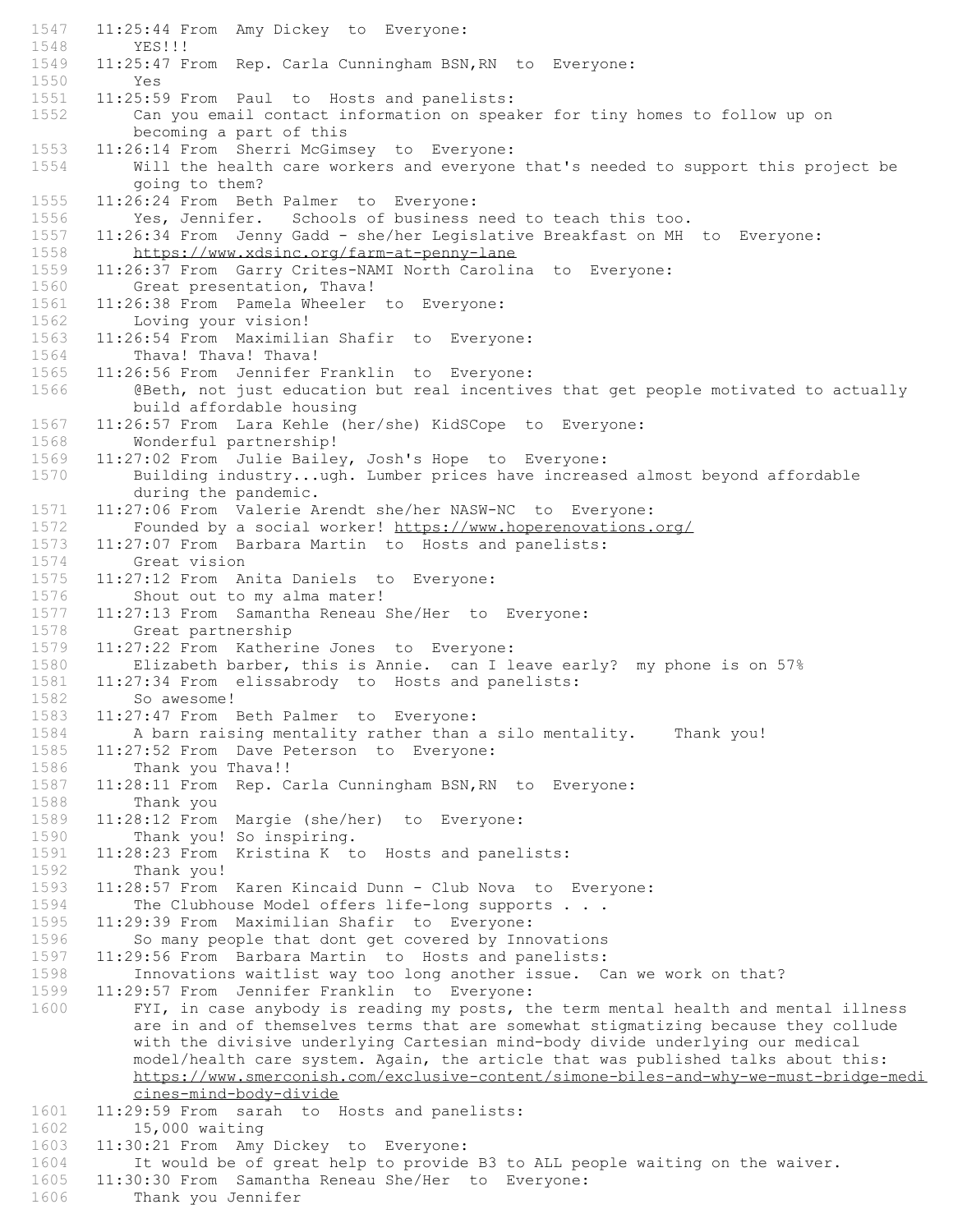1607 11:30:32 From Bob Crayton to Everyone: 1608 Alamance Co Commissioners are trying to duplicate a Tiny Homes Village for Veterans modeled from the Kansas City Project when we have an EXCELLENT model at Penny Farm. Why NOT partner with them? 1609 11:30:41 From Barbara Martin to Hosts and panelists: 1610 Plus families have no idea how to get on this list for the waiver<br>1611 11:30:44 From Anita Daniels to Evervone: 11:30:44 From Anita Daniels to Everyone: 1612 @Amy Dickey, I say. Mental Wealth. 1613 11:31:03 From Maximilian Shafir to Everyone: 1614 Agreed Bob lets make it happen 1615 11:31:06 From Amy Dickey to Everyone: 1616 fitting, sadly. 1617 11:31:28 From Vicki Smith to Everyone:<br>1618 Listening to the person we are trying Listening to the person we are trying to support about their personal goals, where and how they want to be connected to the community is critical to success. 1619 11:31:35 From Julie Bailey, Josh's Hope to Everyone: 1620 @AmyDickey...YES! There's a gap in who can access B3, for sure. Someone with I/DD has better access than someone with MH. 1621 11:31:43 From Mitul Desai to Everyone: 1622 Can someone with SMI under age 55 live in an assisted living facility? These facilities can act like good supportive housing (until there are Tiny Homes everywhere) 1623 11:31:45 From Sharon Hartwell to Everyone: 1624 Peer support pays peers and supports others<br>1625 11:31:50 From Jonah Garson to Evervone: 11:31:50 From Jonah Garson to Everyone: 1626 Thank you, Thava; thank you, Rep. Insko. 1627 11:32:01 From Amy Dickey to Everyone: 1628 YES Vicki, Expand/Improve our Person Centered thinking 1629 11:32:44 From Blue to Everyone: 1630 can MCOs use Medicaid savings and fund balance to create affordable housing? 1631 11:32:45 From Amy Dickey to Everyone: 1632 Yes Julie and they can also be excluded from state funds while they wait. 1633 11:32:46 From Jennifer Franklin to Everyone: 1634 @Amy, yes and person centered feeling/sensingRight brain approaches are the real key to healing 1635 11:32:47 From Vicki Smith to Everyone: 1636 Assisted Living Facilities are NOT community placement - 1637 11:33:28 From Julie Bailey, Josh's Hope to Everyone: 1638 @vickismith...thank you for pointing that out! 1639 11:33:35 From Anita Daniels to Everyone: 1640 And we're still here and energized! 1641 11:33:50 From Katherine Jones to Everyone: 1642 clubhouses are a self advocating place. great for members quality of life. I support it greatly. 1643 11:33:51 From Amy Dickey to Everyone: 1644 Nor should they become that. Ensuring they are implemented in an INCLUSIVE way is needed. 1645 11:34:06 From Gerri to Hosts and panelists: 1646 Could you build a Village for more than 12 people, maybe 20. My 50 year old son does not like club house. He likes his group home very much. He does not like living alone. G Gray Matthews NC 1647 11:34:37 From Mitul Desai to Everyone: 1648 Thank you @vickismith. Agree, but when good group homes are not available & its hard to find supportive housing. Would love your advice on how to do this. Thank you so much 1649 11:34:39 From Juanita to Hosts and panelists: This message is for Victor Armstrong. Can you provide your? 1651 11:34:43 From Amy Dickey to Everyone: 1652 The presented program is very encouraging. Thank you Thava. 1653 11:35:13 From Jennifer Franklin to Everyone: Medication is not going to fix most of the chronic long-term physiological problems that cost our state the mostchronic pain, IBS and all kinds of other long-term problems that have no clear medical cures because they are rooted in nervous system dysregulation 1655 11:35:35 From Karen Kincaid Dunn - Club Nova to Hosts and panelists: 1656 Legislators and DHHS can make a difference by expanding and supporting the Clubhouse Model across North Carolina, and supporting innovative programs as Thava has presented on.

1657 11:35:39 From Amy Dickey to Everyone: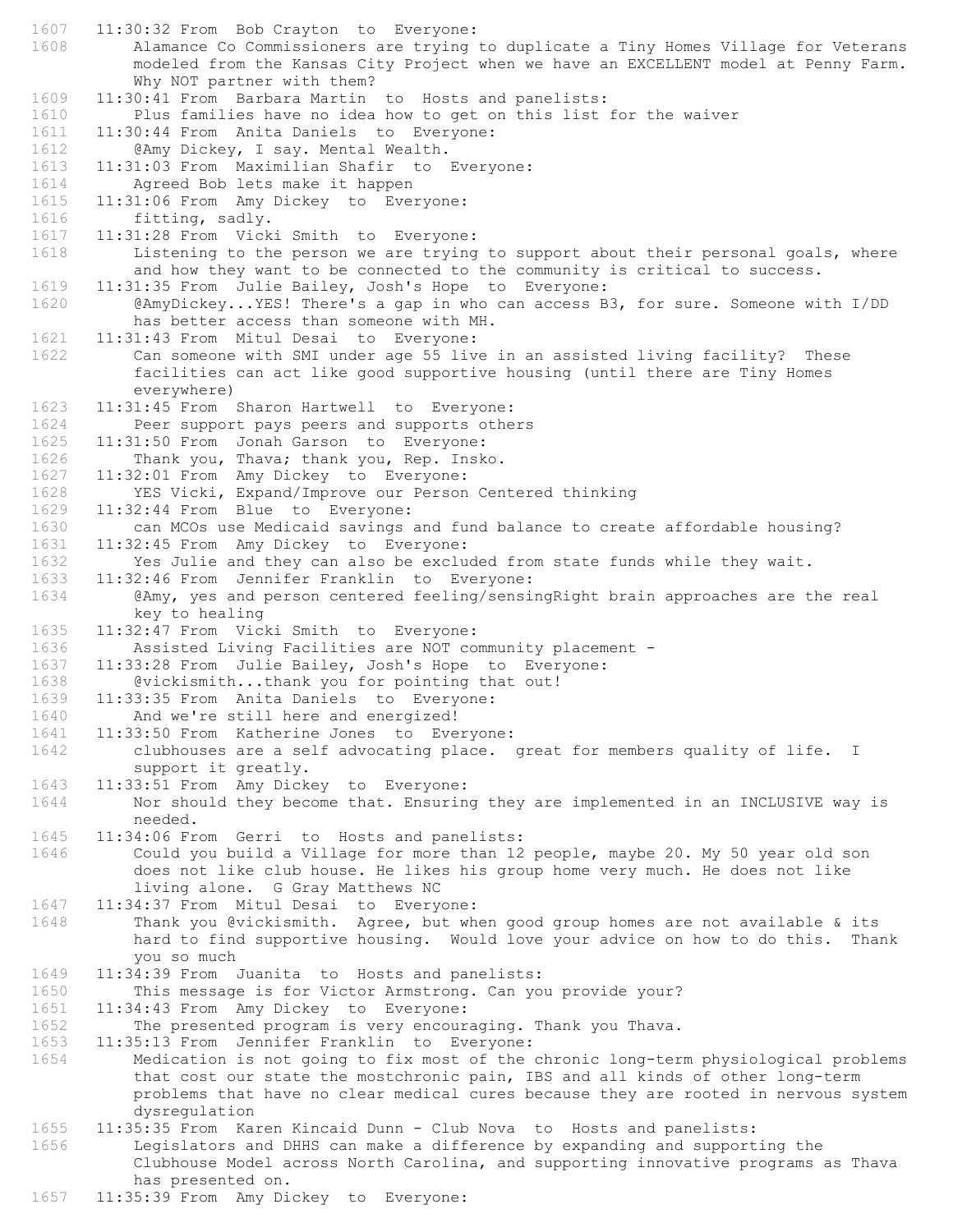1658 That is a problem Mitul. It is also hard to find the community supports needed to ensure success in alternate placements. 1659 11:36:01 From Rep. Carla Cunningham BSN, RN to Everyone:<br>1660 Rural areas have this issue. Rural areas have this issue. 1661 11:36:11 From Blue to Everyone: 1662 I love the idea of tiny house committees but it's still SEGREGATION!!<br>1663 11:36:59 From Vicki Smith to Evervone: 11:36:59 From Vicki Smith to Everyone: 1664 Agree that we need more housing options for people with disabilities including mental illness. Affordability and availability are huge big needs. 1665 11:37:13 From Marbeth Holmes to Everyone: 1666 Scope of practice protect CLIENTS 1667 11:37:15 From Natasha Donnelly to Everyone: 1668 Now we need the SAVE Act<br>1669 11:37:17 From Marbeth Holme: 11:37:17 From Marbeth Holmes to Everyone: 1670 and is vital 1671 11:37:19 From Disability Rights NC to Everyone: 1672 @Dr. Jennifer Franklin, thanks for the link to your insightful article and your comments. 1673 11:37:28 From Devin Lyall: Wilkes Recovery Revolution, Inc. to Everyone: 1674 Yes !!! 1675 11:37:32 From Kathy Hotelling to Everyone: 1676 yes, we must expand Medicaid! 1677 11:37:35 From Natasha Donnelly to Everyone: 1678 We have paid for provider training and they are leaving our state<br>1679 11:37:51 From Rep. Carla Cunningham BSN, RN to Everyone: 11:37:51 From Rep. Carla Cunningham BSN, RN to Everyone: 1680 Thank you Rep. Sasser 1681 11:38:00 From Maximilian Shafir to Everyone: 1682 Amazing job Rep. Sasser 11:38:01 From Sharon Hartwell to Everyone: 1684 1685 11:38:15 From Shenika Allen to Everyone: 1686 Thank you Thava and Rep Insko along with Rep. Sasser. 1687 11:38:18 From Vicki Smith to Everyone: 1688 There are community supports available - Centers for Independent Living are one option but there are not enough. 1689 11:38:25 From Sherri McGimsey to Everyone: 1690 Thank you Rep. Insko 1691 11:38:41 From Maximilian Shafir to Everyone: 1692 Housing is a crucial need with life long supports 1693 11:39:03 From Susan Hertz, Threshold Clubhouse to Hosts and panelists: 1694 Thank you Rep. Sasser 1695 11:39:20 From Kay Castillo to Everyone: 1696 Joint Legislative Committee on Access to Healthcare and Medicaid Expansion: https://www.ncleg.gov/Committees/CommitteeInfo/NonStanding/6770 1697 11:39:37 From Kay Castillo to Everyone: 1698 Next meeting is Tuesday! You can stream the meetings at the link above.<br>1699 11:39:46 From Natasha Donnelly to Everyone: 11:39:46 From Natasha Donnelly to Everyone: 1700 Could we have a brief SAVE Act update as well if possible - thank you - we need our mid-level providers to stay in state 1701 11:39:53 From Vicki Smith to Everyone: 1702 DMH is working on a five year housing plan for people with disabilities which includes services and supports. 1703 11:39:58 From Rose Hoban to Tech (Friday Center - Bart) (Direct Message):<br>1704 can you add Rep. Cunningham, who wants to chime in can you add Rep. Cunningham, who wants to chime in 1705 11:40:28 From Margie (she/her) to Everyone:<br>1706 Yes and we need to pay them what they are 1706 Yes and we need to pay them what they are worth.<br>1707 11:40:34 From Karen Kincaid Dunn - Club Nova to E 11:40:34 From Karen Kincaid Dunn - Club Nova to Everyone: 1708 Please keep in mind that we have not emerged from the pandemic yet . . . Have much hope . . . 1709 11:40:46 From Bob Crayton to Everyone:<br>1710 Thank you, @Kay for the reminder of t 1710 Thank you, @Kay for the reminder of the Medicaid Expansion Committee<br>1711 11:41:17 From Garry Crites-NAMI North Carolina to Everyone: 1711 11:41:17 From Garry Crites-NAMI North Carolina to Everyone:<br>1712 woo hoo! 1712 woo hoo!<br>1713 11:41:19 From 11:41:19 From Maximilian Shafir to Everyone: 1714 Thank you for the hope Rep. Sasser 1715 11:41:21 From Valerie Arendt she/her NASW-NC to Everyone: 1716 1717 11:41:22 From Julie Bailey, Josh's Hope to Everyone: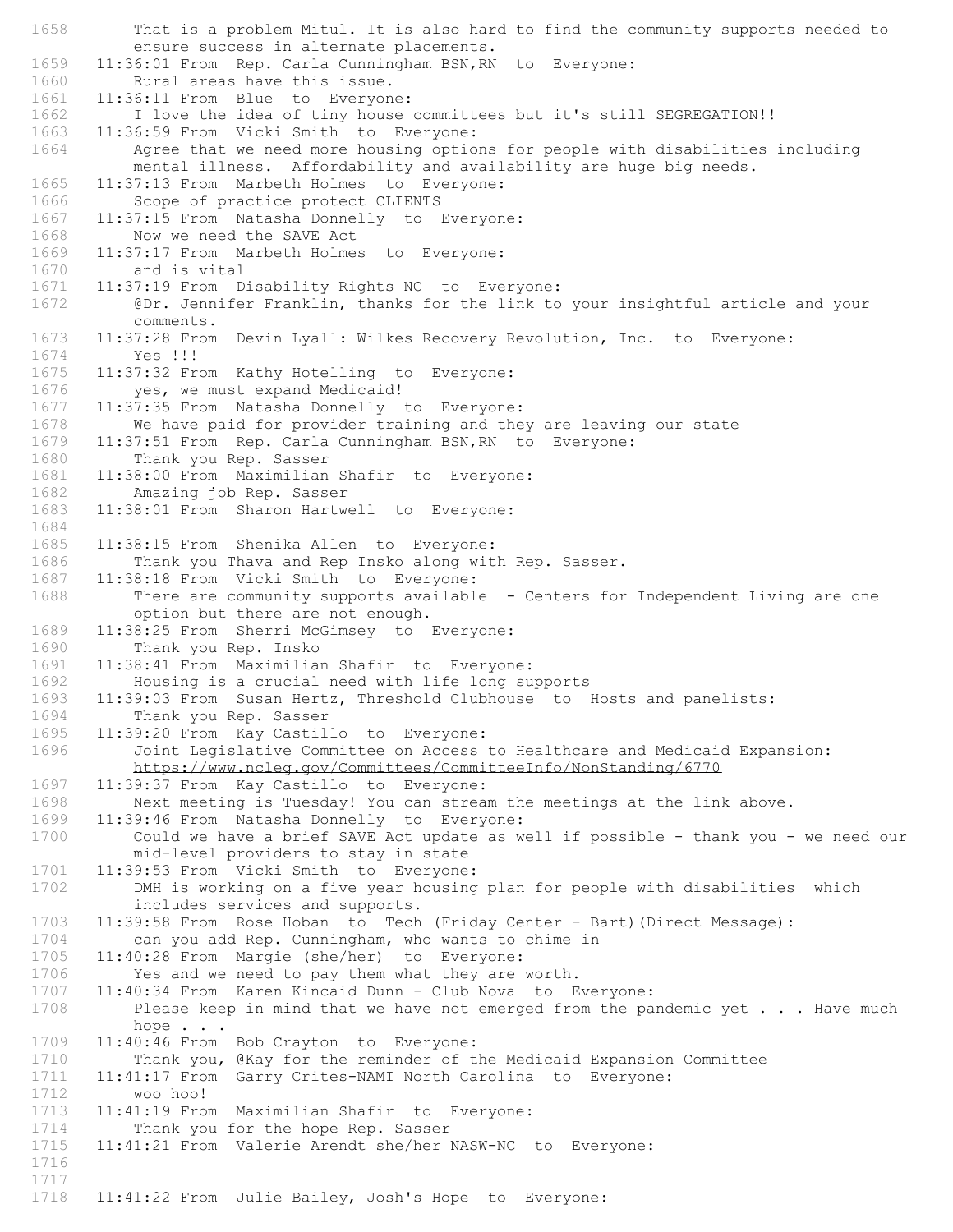1719 WHOA! Thank you for that bit of news, Rep. Sasser! 1720 11:41:23 From sarah to Hosts and panelists:<br>1721 You heard it HERE! 1721 You heard it HERE!<br>1722 11:41:24 From Alicia I 11:41:24 From Alicia Kaplan to Everyone: 1723 HOORAY!!!!!! 1724 11:41:26 From Jonah Garson to Everyone:<br>1725 Than you, Rep. Sasser. Than you, Rep. Sasser. 1726 11:41:26 From Damie Jackson-Diop (she/her, they/them) to Hosts and panelists: 1727 1728 1729 11:41:37 From Damie Jackson-Diop (she/her, they/them) to Everyone: 1730 1731 11:41:49 From Natasha Donnelly to Everyone: 1733 Great news!<br>1734 11:41:51 From 11:41:51 From Jennifer Franklin to Everyone: 1735 Last thing I have to offer is a book I read a LONG time ago, at least twenty years. This may be controversial in the field of mental illness, but Im sharing it anyway because I think it conveys the importance of capitalizing on our humanity across the board. The book is Dormans Dantes Curea case of healing schizophrenia without medication. Not that this is The Way, but it is hopeful to think about recovery from, not just management of, mental illness 1736 11:42:02 From Maximilian Shafir to Everyone: 1737 The long lasting effect of Covid will be present for many many years to come especially within our kids 1738 11:42:16 From Samantha Reneau She/Her to Everyone: 1739 I am especially thankful that you brought up long haul covid and its effects on mental health 1740 11:44:54 From Jenny Gadd - she/her Legislative Breakfast on MH to Everyone:<br>1741 Bravo Rep Cunningham! Bravo Rep Cunningham! 1742 11:44:57 From Sharon Hartwell to Everyone: 1743 Housing FIRST 1744 11:44:58 From Jamezetta Bedford to Everyone: 1745 Draft Point in Time homeless counts being compiled now. Expect increases. We need HUD funding and MH/SUD Funding. I am chairing the Orange Co Partnership to End Homelessness. 1746 11:45:08 From Maximilian Shafir to Everyone: 1747 Well said Rep. Cunningham 1748 11:45:16 From Karen Kincaid Dunn - Club Nova to Everyone: 1749 Absolutely . . . A long term commitment Rep Cunningham 1750 11:45:22 From Rep. Carla Cunningham BSN,RN to Everyone: 1751 Thank you 1752 11:45:37 From Nicole Semoni to Everyone: 1753 Well said Rep Cunningham! 1754 11:45:39 From Sharon Hartwell to Everyone: 1755 What if Medicaid paid for YOGA<br>1756 11:45:42 From heather n to Every 11:45:42 From heather n to Everyone: 1757 well said thava 1758 11:45:49 From Karen Kincaid Dunn - Club Nova to Everyone:<br>1759 Medicaid that is Flexible . . . Yes, Thava Medicaid that is Flexible . . . Yes, Thava 1760 11:45:50 From Natasha Donnelly to Everyone: 1761 We do need to keep our PMHNP's in state - we fund to train them and they leave due to the Save Act - they can diagnose, prescribe, provide therapy and case management - to support the wrap around services 1762 11:46:14 From Nicole Semoni to Everyone: 1763 Well said Thava!<br>1764 11:46:15 From Beth : 11:46:15 From Beth Palmer to Everyone: 1765 Yes. Streamline.<br>1766 11:46:33 From Natash 11:46:33 From Natasha Donnelly to Everyone: 1767 Thank you Thava - wonderful<br>1768 11:46:43 From Bob Crayton to 1768 11:46:43 From Bob Crayton to Everyone: 1769 Absolutely, Thava<br>1770 11:46:46 From Sarah 9 1770 11:46:46 From Sarah S to Everyone:<br>1771 Yes, Thava 1771 Yes, Thava<br>1772 11:46:49 From 11:46:49 From Kathy Hotelling to Everyone: 1773 We want to have as many individuals out of group homes. Many do not need this level of isolation and care 1774 11:46:52 From Maximilian Shafir to Everyone: 1775 Absolutely right Thava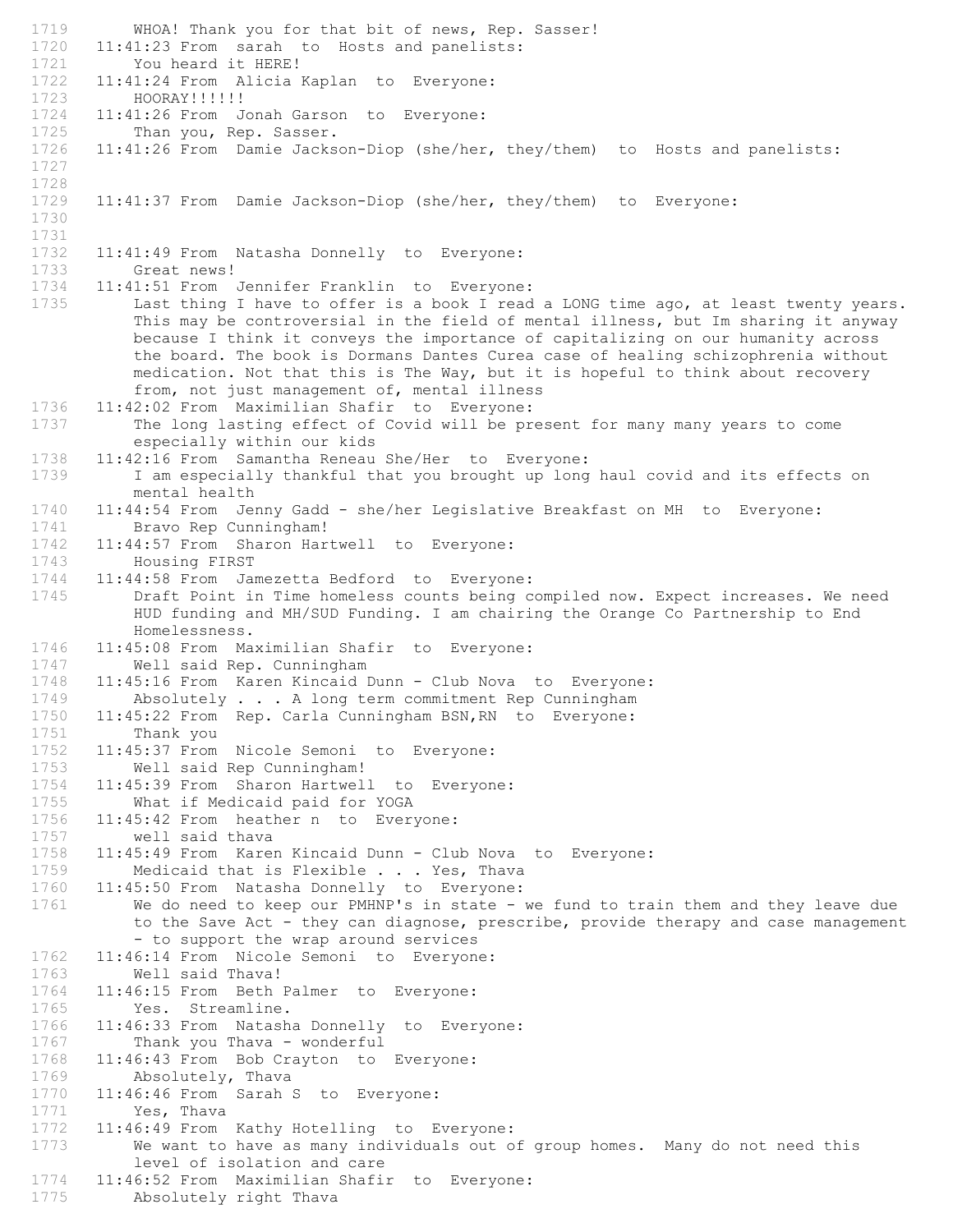1776 11:46:53 From elissabrody to Hosts and panelists: 1777 In Durham an empty hotel was turned into housing for homeless by Durham Ministry I think 1778 11:46:53 From Krystin Wingfield to Everyone: 1779 Sharon, While yoga is a great recourse for those who have the free time and mental space to inhale and exhale, it does not take priority over basic needs. Food assistance, housing, medical needs, therapy. 1780 11:46:59 From Maximilian Shafir to Everyone: 1781 Supports with the housing is needed 1782 11:47:01 From Cindy Wheeler to Everyone: 1783 Thava is exactly right... 1784 11:47:01 From Karen Kincaid Dunn - Club Nova to Everyone: 1785 Supports are essential<br>1786 11:47:06 From Rose Hoban 11:47:06 From Rose Hoban to Everyone: 1787 @barbara the email addresses/ contact information for all the speakers is in the meeting materials you received. 1788 11:47:22 From Nicole Semoni to Everyone: 1789 Supports are needed for sure! 1790 11:47:24 From heather n to Everyone: 1791 mh professionals in private practice want take medicare\medicade , what are we going to do about this? 1792 11:47:26 From Natasha Donnelly to Everyone: 1793 Thava can we talk about bringing our services into your housing communities so they have care management on site 1794 11:47:26 From Jamezetta Bedford to Everyone: 1795 We need far more permanent supportive housing! 1796 11:47:28 From Jenny Gadd - she/her Legislative Breakfast on MH to Everyone: 1797 Thank you for asking about Group Homes!!! 1798 11:47:28 From Valerie Arendt she/her NASW-NC to Everyone: 1799 Legislative Breakfast Program and Agenda: https://legislativebreakfastmh.org/wp-content/uploads/2022/02/LBMH-Program-2022-Versi on-2.0.pdf 1800 11:47:44 From Jeff Phillips to Hosts and panelists: 1801 Supported Living services with I/DD and MH are the services they can use. 1802 11:48:33 From Maximilian Shafir to Everyone: 1803 NC TOPPS is entered by the provider<br>1804 11:48:40 From Natasha Donnelly to Ev 11:48:40 From Natasha Donnelly to Everyone: 1805 TOPPS NC 1806 11:48:55 From megan mccann to Everyone: 1807 Remember that Occupational Therapy can be part of the solution, too! 1808 11:48:57 From Maximilian Shafir to Everyone: 1809 So it is biased and does not actually talk about the information from the client perspective 1810 11:49:06 From Maximilian Shafir to Everyone: 1811 Yes OTs are needed 1812 11:49:22 From Karen Kincaid Dunn - Club Nova to Everyone:<br>1813 We are tracking housing, education, employment, health c We are tracking housing, education, employment, health care, hospitalization and many other outcomes . . . 1814 11:49:36 From Natasha Donnelly to Everyone:<br>1815 Yes Megan - we now have days integrating re Yes Megan - we now have days integrating rec therapy and functional therapy as part of our medication management plan 1816 11:49:56 From Garry Crites-NAMI North Carolina to Everyone: 1817 Durham Rescue Mission 1818 11:49:56 From Jeff Phillips to Hosts and panelists: 1819 Getting those Waiver slots available is going to be a major factor to help with these initiativesbNUL& 1820 11:50:01 From Maximilian Shafir to Everyone: 1821 How about a share HIE network that allows us to share information across all parties and collaborate for medical, mental health, housing and additional supports 1822 11:50:02 From Jennifer Franklin to Everyone:<br>1823 Love hearing about all the great work happe Love hearing about all the great work happening, and it is clear that there is so much work to do to improve and make comprehensive care possible, equitable. and accessible for all. And its difficult to believe that we just need to be more efficient with funding. It seems that there just needs to be so much more funding allocating to helping fellow Americans with basic needs +++ We need so much more funding for basic needs, comp health care, and education. 1824 11:50:04 From Cindy Wheeler to Everyone:<br>1825 Durham Rescue Mission Durham Rescue Mission 1826 11:50:06 From Sharon Hartwell to Everyone: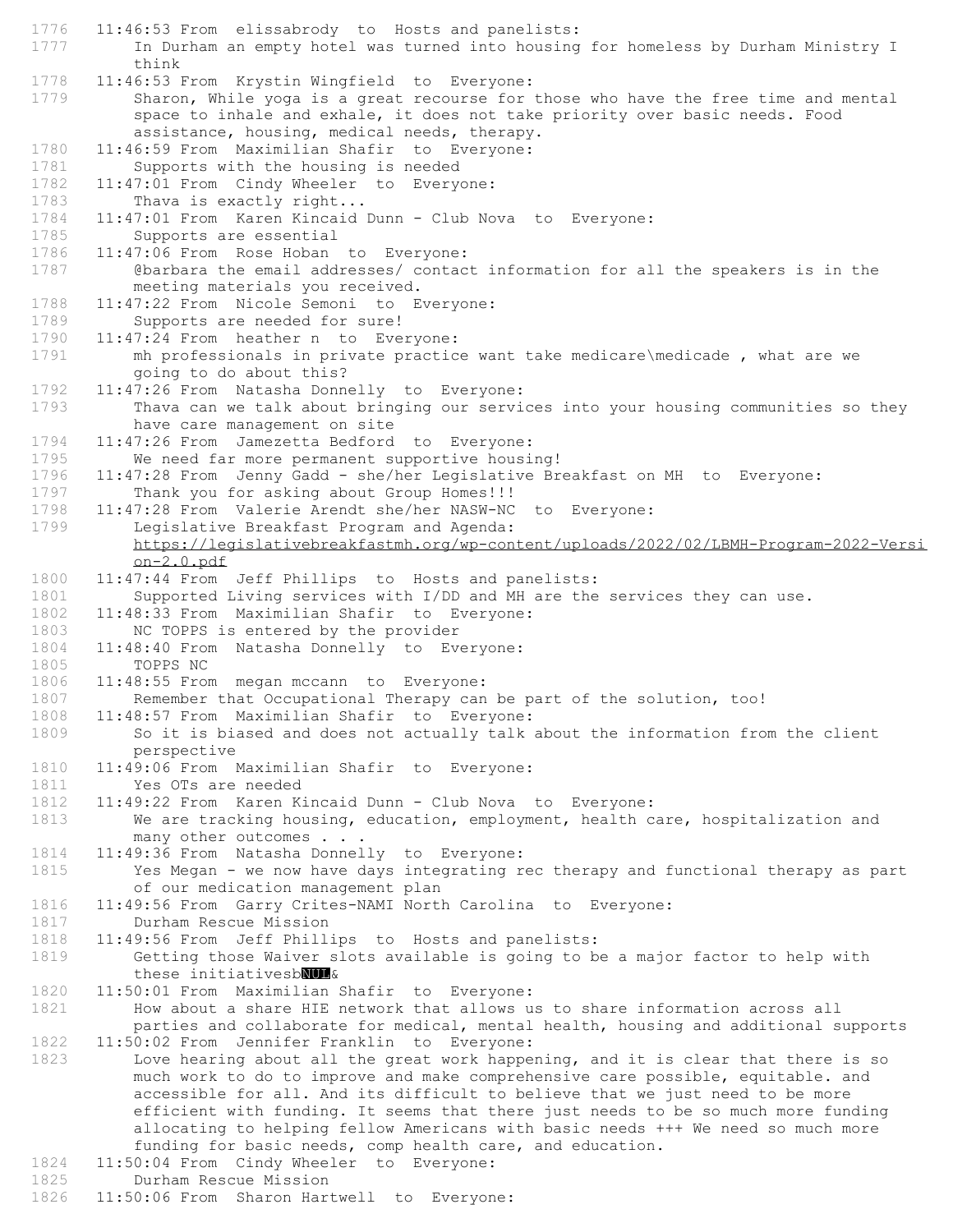1827 Peewee Homes is building tiny homes within the city limity of CH 1828 11:50:25 From Karen Kincaid Dunn - Club Nova to Everyone: 1829 For any OTs out there, if you are seeking meaningful work, please contact Club Nova. We love OTs ! ! ! 1830 11:50:51 From Sofia Moyano-Kleckner, NC to Everyone: 1831 Taking about housing issues...wondering how much money real state companies give to the state/cities to meet housing needs of low income families&.. 1832 11:51:02 From Blue to Everyone: 1833 Zoning ordinances can be an issue in urban areas for tiny houses. 1834 11:51:06 From Barbara Martin to Hosts and panelists: 1835 Thanks Rose! Did not realize my comment went to everyone so deleted it. Sorry about that 1836 11:51:08 From Cindy Wheeler to Everyone: 1837 Yes, yes yes Thava! 1838 11:51:09 From Vicki Smith to Everyone: 1839 DHHS is working on a 5 year housing plan - 1840 11:51:19 From Sharon Hartwell to Everyone:<br>1841 Tell it Thava! Tell it Thava! 1842 11:51:27 From elissabrody to Hosts and panelists:<br>1843 An empty shopping mall would be perfect to have An empty shopping mall would be perfect to have housing and health services 1844 11:51:36 From sarah to Hosts and panelists: 1845 Thank you Thava! 1846 11:51:49 From Beth Palmer to Everyone: 1847 Partner rural towns and cities. Others have strengths and needs. Working together and sharing resources. 1848 11:51:52 From heather n to Everyone: 1849 talk about how we will get therapist to take medicare in private practice, I have had therapist say they don't because its a pain in the ass to take medicare 1850 11:52:00 From Cindy Wheeler to Everyone: 1851 We need Thava in the legislature! 1852 11:52:20 From heather n to Everyone: 1853 yes we need thava everywhere 1854 11:52:37 From Sherri McGimsey to Everyone: 1855 Haven For Hope in San Antonio Texas . is more than a shelter, its a transformational campus. 1856 11:52:38 From Vicki Smith to Everyone: 1857 NC Council on Developmental Disabilities is also funding a reentry plan for people with IDD 1858 11:53:03 From Rep. Verla Insko to Hosts and panelists: 1859 Thava can advice the study committee I hope to see. 1860 11:53:14 From Anita Daniels to Everyone: 1861 Therapists in solo private practice do not have the resources to take Medicare and Medicaid. The red tape is just too much for the reimbursement rates. 1862 11:53:23 From Natasha Donnelly to Everyone: 1863 I love that everyone is a volunteer!! 1864 11:53:29 From Maximilian Shafir to Everyone:<br>1865 Lets make it happen Verla. We can make this Lets make it happen Verla. We can make this work before you retire 1866 11:53:46 From Wendy Jacobs to Hosts and panelists: 1867 Local governments need state funding for capital funding to purchase apartment buildings or hotels for permanent supportive housing as well as the ongoing operational funding for support services. We do not have the resources to do this on our own. But this is critical- safe and stable housing is a mental health intervention. 1868 11:53:55 From Gerri to Hosts and panelists: 1869 Peewee Houses? What an unfortunate name!! 1870 11:54:13 From Barbara Martin to Hosts and panelists:<br>1871 You have some very inclusive ideas. Awesome, Real You have some very inclusive ideas. Awesome . Really like your visions 1872 11:54:21 From Jennifer Franklin to Everyone: 1873 Thank you, Rose, for asking that question! 1874 11:54:37 From heather n to Everyone:<br>1875 how do make mediocre easier for pri how do make mediocre easier for private practice therapists, etc? 1876 11:54:43 From heather n to Everyone: 1877 we<br>1878 11:55: 11:55:04 From heather n to Everyone: 1879 can 1880 11:55:35 From Maximilian Shafir to Everyone: 1881 Can we hold commercial real estate accountable towards pro bono assistance to housing<br>1882 11:56:03 From Jennifer Franklin to Evervone: 11:56:03 From Jennifer Franklin to Everyone: 1883 If there arent policies going to force developers to create affordable housing,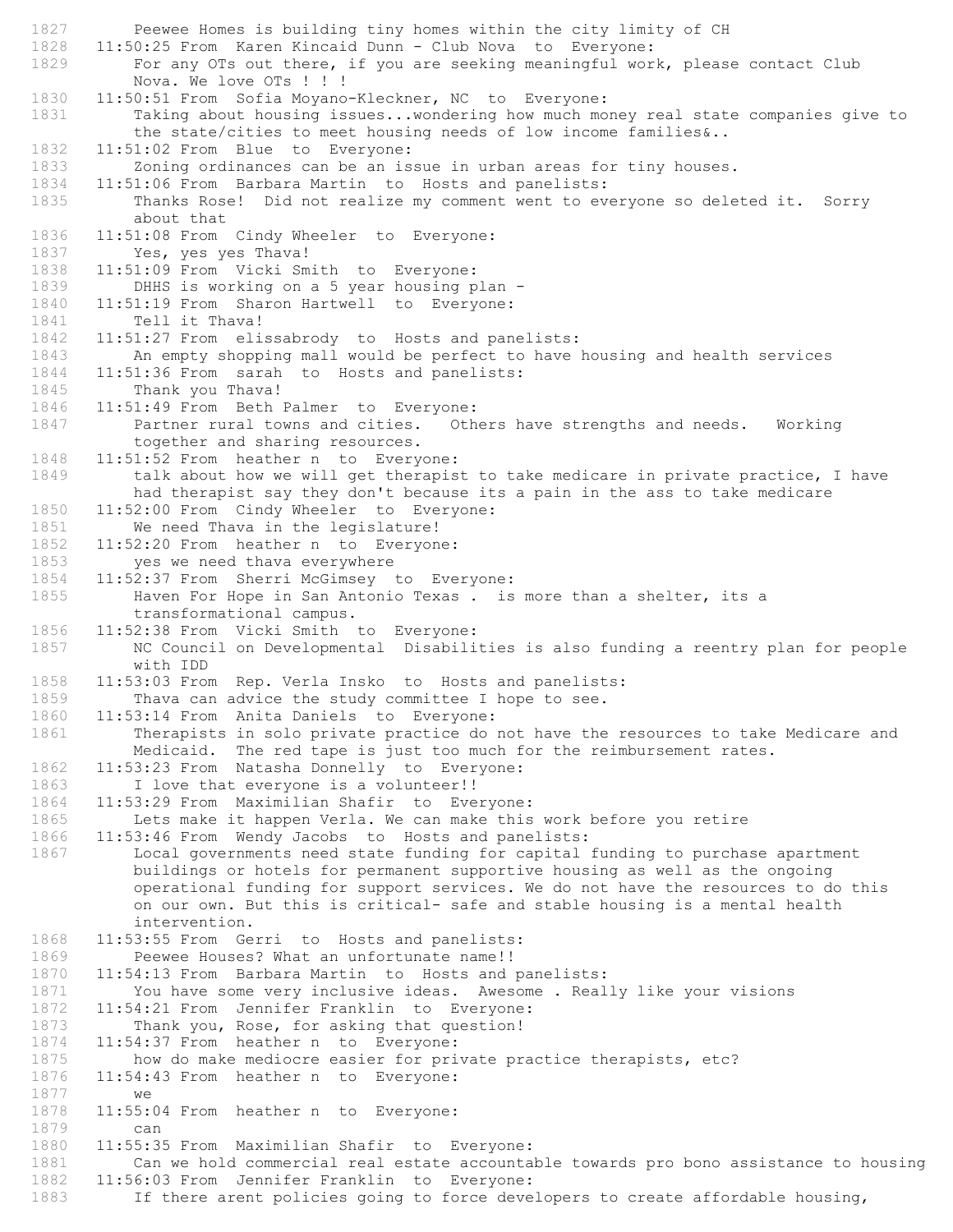then we need to incentivize them. As we see in Durham, they wont do it otherwise! 1884 11:56:04 From Damie Jackson-Diop (she/her, they/them) to Hosts and panelists: 1885 We need to also address the huge gap in Recovery Oriented Community Based Services so that people with lived experience can stay in the communities and in their homes. 1886 11:56:16 From Cindy Wheeler to Everyone: 1887 **@maximillianshafir great point**<br>1888 11:56:29 From Anita Daniels to B 11:56:29 From Anita Daniels to Everyone: 1889 Can we find someone to do the Medicaid and Medicare billing for small private practices? That would definitely help us if someone else took care of that part as long as they do not abuse the system. 1890 11:56:57 From Garry Crites-NAMI North Carolina to Everyone: 1891 Durham is doing a great job being creative! 1892 11:57:16 From Jennifer Franklin to Everyone:<br>1893 The zoning laws allow us to eat up valuable The zoning laws allow us to eat up valuable green space that keeps us healthy! 1894 11:57:36 From heather n to Everyone: 1895 carrboro just approved town use land for afforadable housing 1896 11:57:51 From Jennifer Franklin to Everyone: 1897 green urban spaces that we all have regular access to. This has become a problem over time in larger cities. We have a chance to preserve green spaces for our future. 1898 11:59:21 From Jennifer Franklin to Everyone: 1899 Trees are going down to make way for new development thats primarily not affordable. The new zoning laws in Durham have not increased affordable housing as much as profitable housing 1900 11:59:37 From Pamela Wheeler to Everyone:<br>1901 Great event Max!! Thanks for the invite. Great event Max!! Thanks for the invite. 1902 11:59:38 From Shenika Allen to Everyone: 1903 Thank you so much Rose. 1904 11:59:47 From Disability Rights NC to Everyone:<br>1905 Thanks, Corve & Rose! Thanks, Corye & Rose! 1906 11:59:52 From Valerie Arendt she/her NASW-NC to Everyone: 1907 Thank you Kay and Corye! 1908 11:59:52 From Beth Palmer to Everyone: 1909 Thank you! 1910 11:59:52 From Disability Rights NC to Everyone: 1911 **And Kay!!**<br>1912 **11:59:55 From** 11:59:55 From Denise to Everyone: 1913 Thank you! 1914 11:59:57 From Anita Daniels to Everyone: 1915 Fabulous Mike and Rose! Thank you All! 1916 11:59:58 From Dave Peterson to Everyone: 1917 This was a great conference! 1918 12:00:02 From Jenny Gadd - she/her Legislative Breakfast on MH to Everyone:<br>1919 Hope to see everyone next year 2/25/23 Hope to see everyone next year  $2/25/23$ 1920 12:00:06 From Alicia Kaplan to Everyone: 1921 Thank you Kay and Corye!! 1922 12:00:07 From Maximilian Shafir to Everyone:<br>1923 Great job Corye and Kay Great job Corye and Kay 1924 12:00:07 From Nicole Semoni to Everyone: 1925 Thank you everyone. This was great!!<br>1926 12:00:07 From Marbeth Holmes to Every 12:00:07 From Marbeth Holmes to Everyone: 1927 What an outstanding event! Thank you Max and Senator Woodard, the committee, the sponsors, NASW-NC, Secretary Kinsley, and each of the panelists. Such compelling presentations 1928 12:00:09 From Kristin Pearson - TROSA to Everyone: 1929 Excellent!! 1930 12:00:11 From Garry Crites-NAMI North Carolina to Everyone:<br>1931 what a great morning! what a great morning! 1932 12:00:12 From Jonah Garson to Everyone: 1933 Thank you, Rose, Sen. Woodard et al., and everyone who had a hand behind-the-scenes in bringing this off. 1934 12:00:14 From Barbara Martin to Everyone: 1935 Thanks Kay and Corye<br>1936 12:00:15 From Victor Arm 1936 12:00:15 From Victor Armstrong to Everyone:<br>1937 Sen. Woodard, Sen. Woodard, 1938 12:00:16 From Anita Daniels to Everyone: 1939 Thanks, NCNASW! 1940 12:00:16 From Allison Crotty, Partners to Everyone:<br>1941 Thank you all, great job! Thank you all, great job! 1942 12:00:18 From sarah to Hosts and panelists: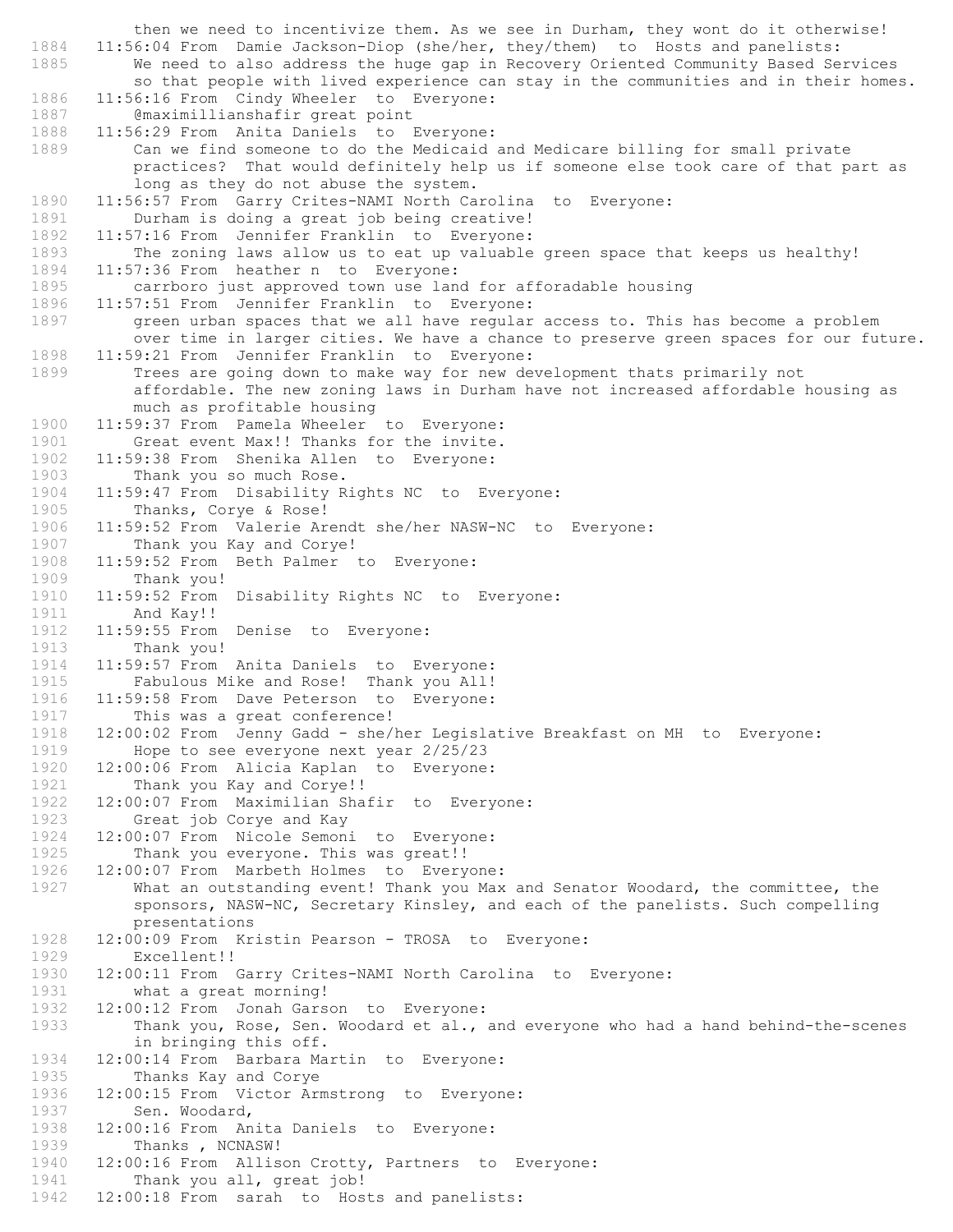1943 Very informative morning! Thanks to all. 1944 12:00:19 From Maura Nsonwu to Everyone:<br>1945 Excellent breakfast. Thank you to all Excellent breakfast. Thank you to all of the organizers and panelists<br>1946 12:00:19 From Rep. Carla Cunningham BSN, RN to Everyone: 12:00:19 From Rep. Carla Cunningham BSN, RN to Everyone: 1947 Thank you all 1948 12:00:22 From Cindy Wheeler to Everyone:<br>1949 Thank you to all organizers, panelists, Thank you to all organizers, panelists, moderators  $\sim$  excellent event and time well spent! I will get busy! 1950 12:00:23 From Natasha Donnelly to Everyone: 1951 thank you - great conference! The Cedar Oaks Team! 1952 12:00:24 From Jenny Gadd - she/her Legislative Breakfast on MH to Everyone: 1953 https://www.northcarolinahealthnews.org 1954 12:00:28 From Shenika Allen to Everyone:<br>1955 This was an excellent conference! This was an excellent conference! 1956 12:00:30 From Jean Andersen to Hosts and panelists: 1957 Thank you everyone! 1958 12:00:31 From Joy.Futrell to Everyone: 1959 Great conference! Thanks everyone for a great Saturday morning! 1960 12:00:32 From Sarah Winnick to Everyone: 1961 Thank you! 1962 12:00:36 From Rep. Verla Insko to Everyone: 1963 Sen. Woodard, Reps Hurley, Sasser , Gill, etc: Lets get together to discuss follow 1964 12:00:36 From Jonah Garson to Everyone: 1965 hahahaahah 1966 12:00:41 From Jasmine Thagard to Everyone: 1967 This was an AMAZING conference! Thank you all to everyone! 1968 12:00:43 From Karen Khan to Hosts and panelists: 1969 Great conference! 1970 12:00:44 From elissabrody to Hosts and panelists: 1971 Not only would a medical system that all can access be continuity of patient care, it would be able to produce accurate statists as England and Israel collect and are able to report. 1972 12:00:45 From Sherri McGimsey to Everyone: 1973 Thank you all. 1974 12:00:46 From Anthony Gibson to Everyone: 1975 Lol 1976 12:00:49 From Jonah Garson to Everyone: 1977 Thank you, all. 1978 12:00:57 From Alicia Kaplan to Everyone: 1979 Wonderful!! The humor has been great too. 1980 12:01:02 From Jean Andersen to Everyone: 1981 Thank you, everyone! 1982 12:01:04 From Kye Gardner (they, them) to Everyone: 1983 Absolutely Incredible - all of it! Thanks EVERYONE!!!! 1984 12:01:12 From Anthony Gibson to Everyone: 1985 This was really very good; thank you everyone!<br>1986 12:01:12 From Linda Fallon to Everyone: 1986 12:01:12 From Linda Fallon to Everyone:<br>1987 Thank you to all the speakers! Thank you to all the speakers! 1988 12:01:13 From Victor Armstrong to Everyone:<br>1989 Sen. Woodard, great iob as always. And vo Sen. Woodard, great job as always. And your hair looks fabulous! 1990 12:01:16 From Valerie Arendt she/her NASW-NC to Everyone: 1991 Thank you all so much! What an amazing event. Your voices are so important for this work! 1992 12:01:18 From Lauren Burroughs (she/her) to Everyone: 1993 Thank you all! Wonderful speakers and great information about the state of mental health in North Carolina! 1994 12:01:18 From Anita Daniels to Everyone: 1995 Shout out to Special Topics students from NCCU! Thank you for attending! 1996 12:01:25 From Amy Dickey to Everyone: 1997 Excellent conference. Thank you all, 1998 12:01:28 From Sue Ann Forrest - Trillium Health Resources to Everyone: 1999 Thank you so all the speakers! 2000 12:01:28 From Jasmine Thagard to Everyone:<br>2001 Im very much proud to be a social worker Im very much proud to be a social worker soon , so thank you all again! So much valuable resources to consider 2002 12:01:30 From Pierre Bynum\TROSA to Everyone: 2003 Thank you, enjoyed all the information<br>2004 12:01:31 From Disability Rights NC to E 12:01:31 From Disability Rights NC to Everyone: 2005 Well done - much gratitude to all involved. Lets repair NCs mental health system!